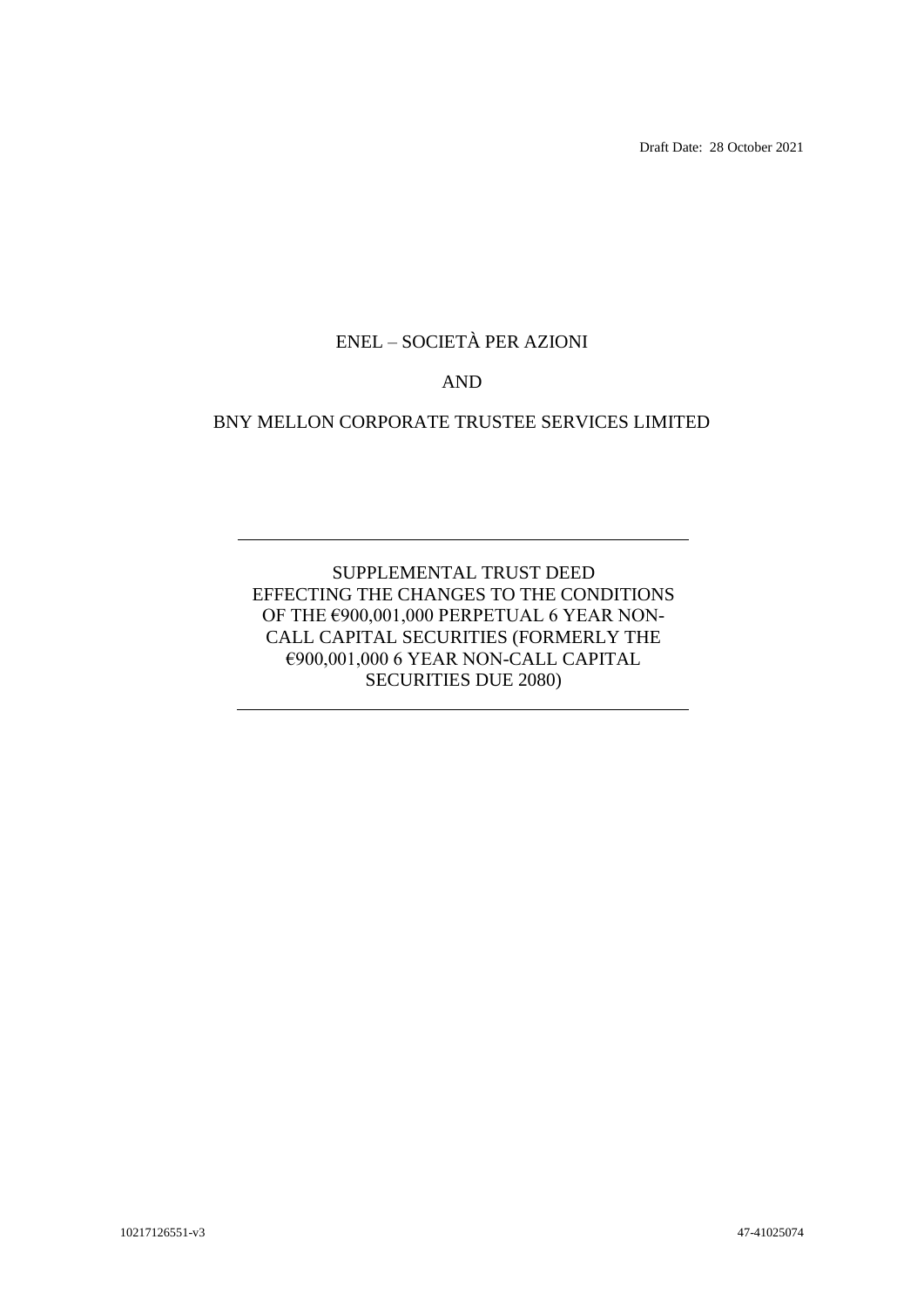#### **CONTENTS**

| Clause |                                                                                | Page |
|--------|--------------------------------------------------------------------------------|------|
| 1.     |                                                                                |      |
| 2.     | Incorporation of Original Trust Deed and Continuation of Original Trust Deed 2 |      |
| 3.     |                                                                                |      |
| 4.     |                                                                                |      |
| 5.     |                                                                                |      |
| 6.     |                                                                                |      |
| 7.     |                                                                                |      |
| 8.     |                                                                                |      |
| 9.     |                                                                                |      |
| 10.    |                                                                                |      |
| 11.    |                                                                                |      |
|        |                                                                                |      |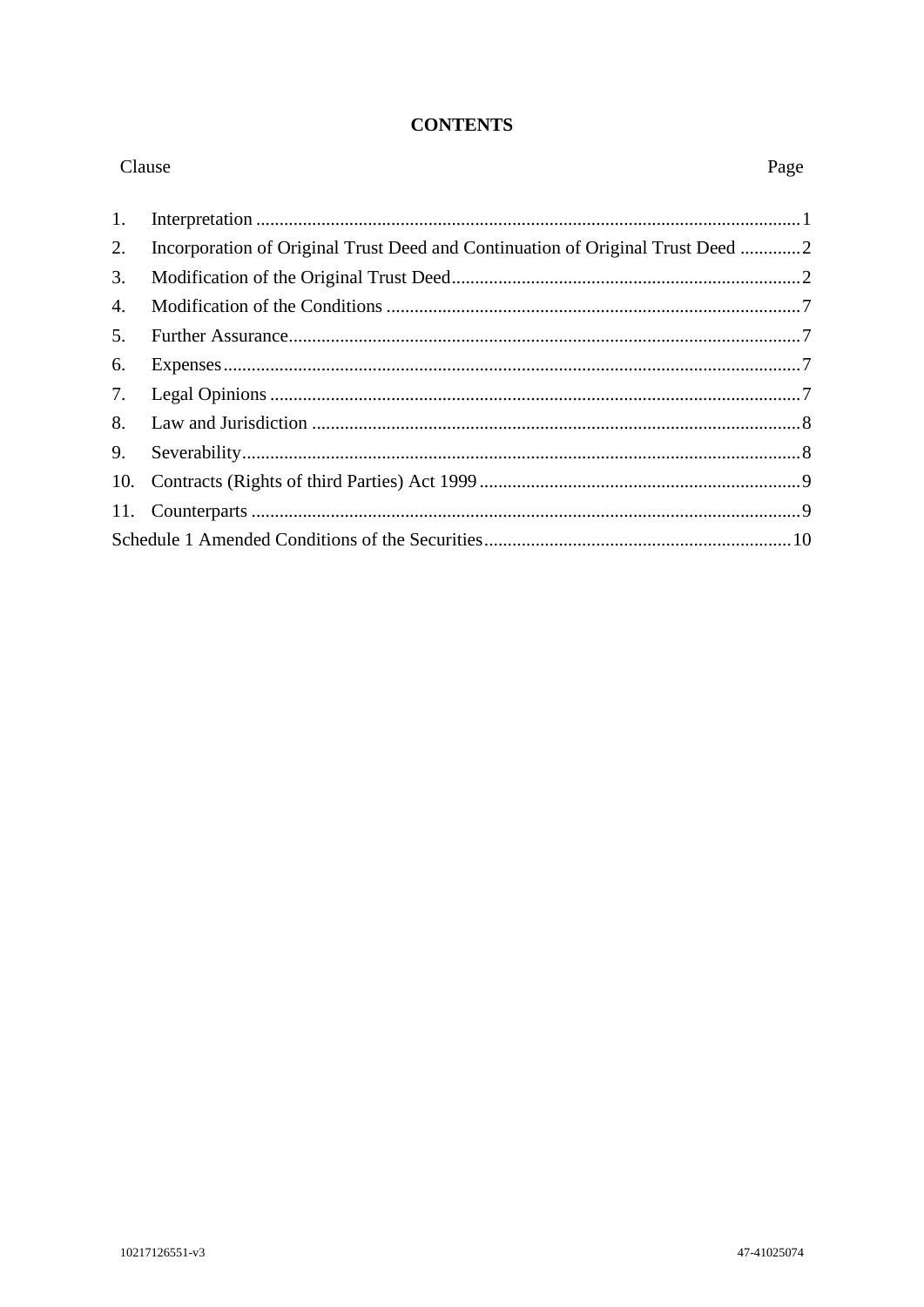# **THIS SUPPLEMENTAL TRUST DEED** is made in London on [•] December 2021

#### **BETWEEN**

- (1) **ENEL – SOCIETÀ PER AZIONI**, a company incorporated with limited liability under the laws of the Republic of Italy, whose registered office is at Viale Regina Margherita 137, 00198 Rome, Italy (the "**Issuer**"); and
- (2) **BNY MELLON CORPORATE TRUSTEE SERVICES LIMITED,** a company incorporated under the laws of England, whose registered office is at One Canada Square, London E14 5AL (the "**Trustee**", which expression shall, wherever the context so admits, include such company and all other persons or companies for the time being the trustee or trustees of this Supplemental Trust Deed) as trustee for the Securityholders and Couponholders (each as defined in the Trust Deed).

# **RECITALS**

- (A) On 24 May 2019, the Issuer issued the  $\epsilon$ 900,001,000 6 Year Non-Call Capital Securities due 2080) (the "**Securities**").
- (B) This Supplemental Trust Deed is supplemental to the trust deed dated 24 May 2019 (as modified and/or amended and restated and/or supplemented from time to time) made between the Issuer and the Trustee constituting the Securities (the "**Original Trust Deed**").
- (C) On [•] 2021, a meeting of the holders of the Securities approved certain amendments to the Conditions of the Securities (the "**2021 Amendments Resolution**") and to amend accordingly – *inter alia* – the Original Trust Deed. Therefore, this Supplemental Trust Deed is being entered into in order for such amendments to the Conditions of the Securities to take effect. The Trustee is entering into this Supplemental Trust Deed in accordance with the instructions of the holders of the Securities given pursuant to the 2021 Amendments Resolution.
- (D) The Trustee has agreed to act as trustee of this Supplemental Trust Deed on the following terms and conditions.

#### **NOW THIS DEED WITNESSES AND IT IS HEREBY DECLARED** as follows:

#### 1. **INTERPRETATION**

#### 1.1 **Definitions**

Words and expressions used herein and not defined in the main body of this Supplemental Trust Deed shall when used in this Supplemental Trust Deed have the same meanings as are given to them in the Original Trust Deed.

The term "**New Conditions**" means, in relation to the Securities, the terms and conditions set out in the Original Trust Deed as amended to the date of this Deed including the amendments set out in [Schedule 1](#page-11-0) of this Supplemental Trust Deed, as may from time to time be modified in accordance with the provisions of the Original Trust Deed, as amended and supplemented by this Supplemental Trust Deed.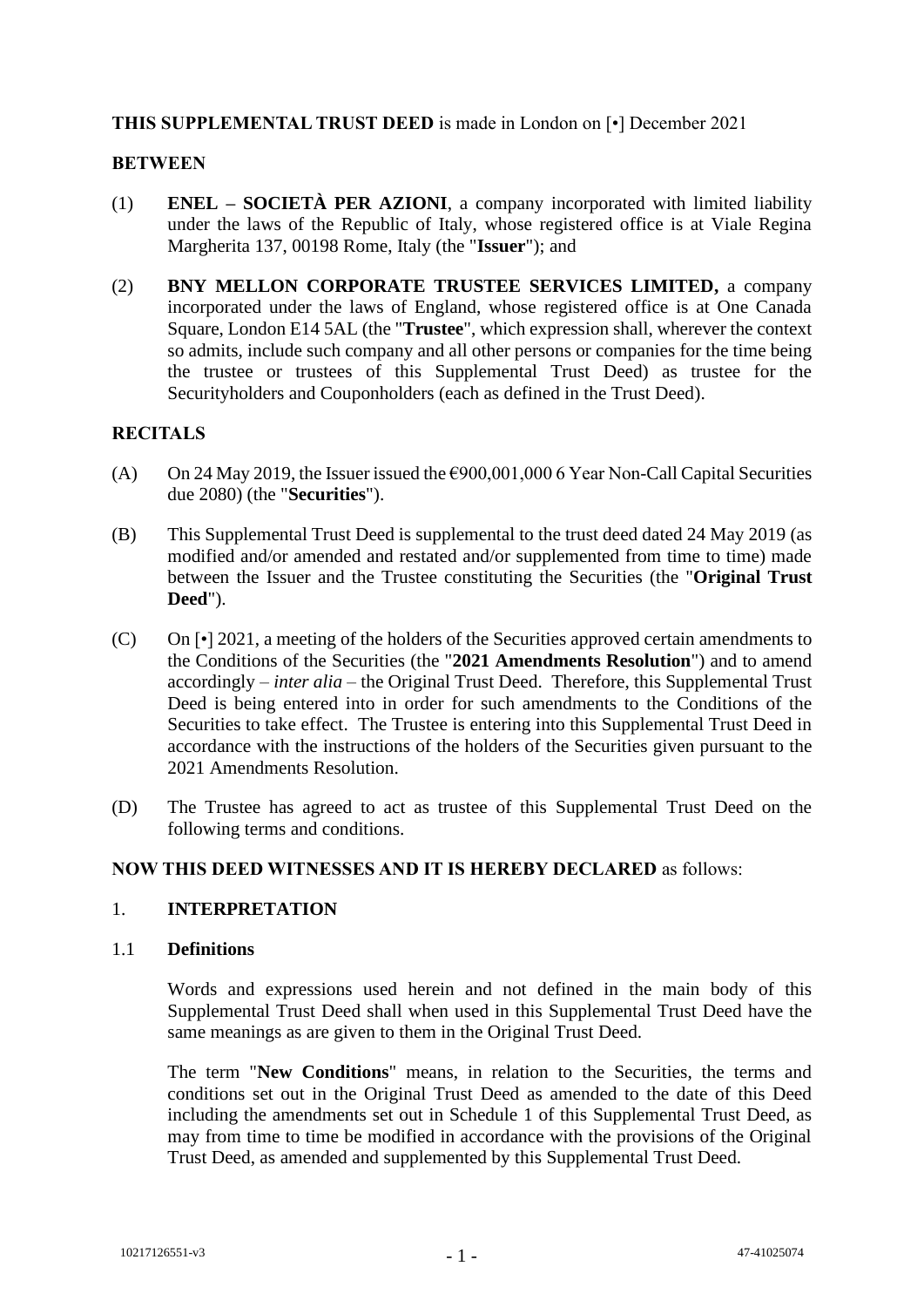References in the Original Trust Deed to the "**Conditions**" in respect of the Securities shall be deemed to refer to the New Conditions as defined in this Supplemental Trust Deed.

#### 1.2 **Headings**

The headings and sub-headings are for ease of reference only and shall not affect the construction of this Supplemental Trust Deed.

# 2. **INCORPORATION OF ORIGINAL TRUST DEED AND CONTINUATION OF ORIGINAL TRUST DEED**

#### 2.1 **Incorporation of Original Trust Deed**

This Supplemental Trust Deed shall be read as one with the Original Trust Deed so that all references therein and in this Supplemental Trust Deed to "this Deed", "these presents", "this Trust Deed" or "the Trust Deed" shall be deemed to refer to the Original Trust Deed as amended and supplemented by this Supplemental Trust Deed.

#### 2.2 **Continuation of Original Trust Deed**

Save as amended and supplemented for the purposes of amending the Conditions of the Securities by this Supplemental Trust Deed, the provisions of the Original Trust Deed shall continue in full force and effect.

#### 2.3 **Securityholders' rights and remedies**

Nothing in this Supplemental Trust Deed shall constitute or be construed as a waiver or release of any other right or remedy of any of the Trustee, the Securityholders or the Issuer under the Original Trust Deed or the Securities, nor otherwise prejudice any right or remedy of any of the Trustee, any Securityholder or the Issuer under the Original Trust Deed or the Securities.

#### 3. **MODIFICATION OF THE ORIGINAL TRUST DEED**

The Original Trust Deed is hereby modified as follows:

3.1 Any reference to "€900,001,000 6 Year Non-Call Capital Securities due 2080" in the Original Trust Deed is hereby deleted and replaced by reference to "€900,001,000 Perpetual 6 Year Non-Call Capital Securities".

# 3.2 The definition of "**Event of Default**" of the Original Trust Deed is hereby deleted in its entirety.

3.3 The first paragraph of clause 2.2 of the Original Trust Deed shall be amended as follows, where the text set out below in blue ("*blue text*") shall be considered as being added and the text in red strikethrough below ("*red strikethrough text*") shall be considered as being deleted:

*"The Issuer covenants with the Trustee that it will, in accordance with these presents, on the due date fixed for the final maturity redemption of the Securities provided for in the Conditions, or on such earlier date as the same or any part thereof may become due*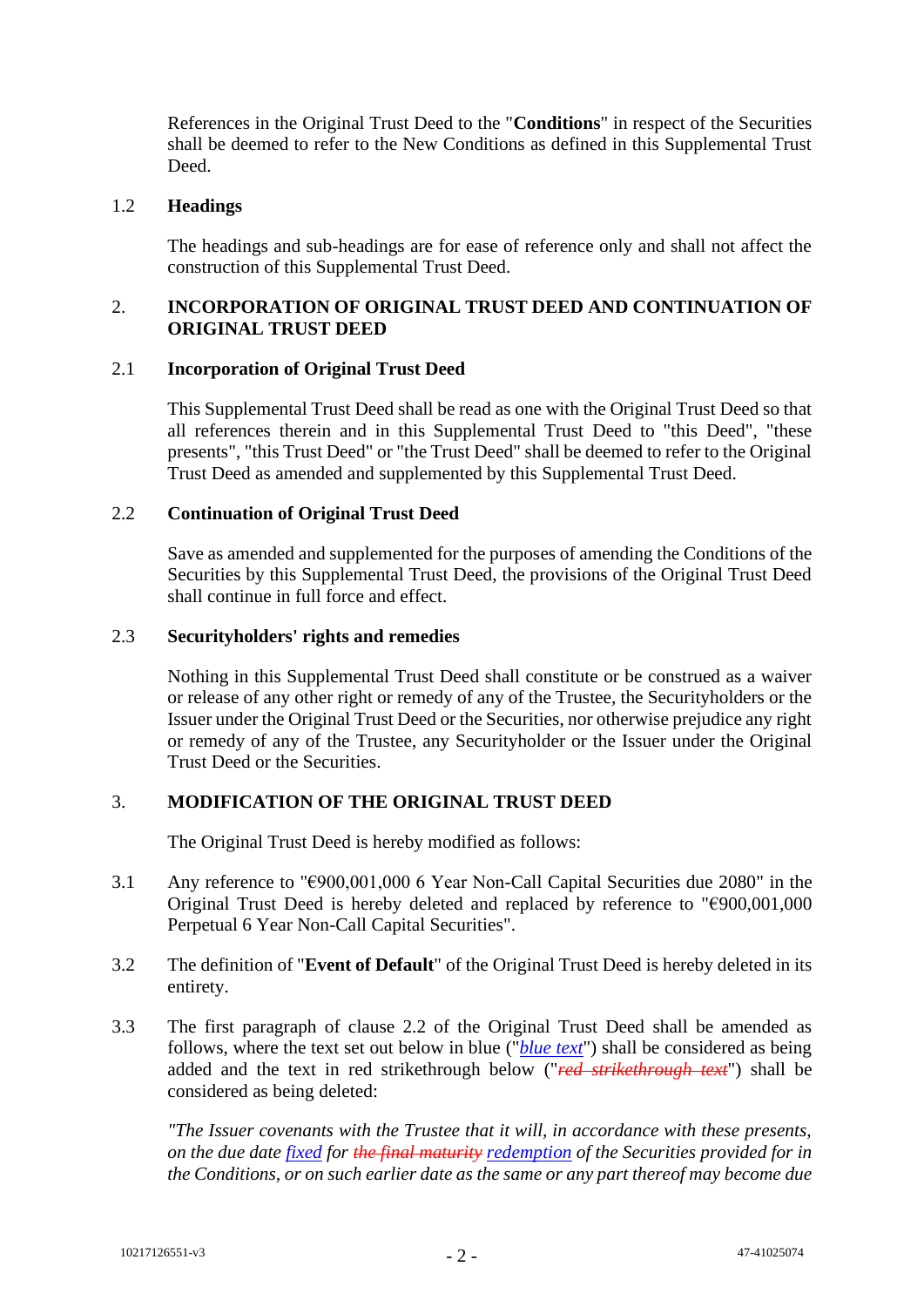*and repayable thereunder, pay or procure to be paid unconditionally to or to the order of the Trustee in euro in immediately available funds the principal amount of the Securities repayable on that date together with any applicable premium and shall in the meantime and until such date (both before and after any judgment or other order of a court of competent jurisdiction) pay or procure to be paid unconditionally to or to the order of the Trustee as aforesaid interest (which shall accrue from day to day) on the principal amount of the Securities at rates calculated from time to time in accordance with Condition 4 (Interest and Interest Deferral) and on the dates provided for in the Conditions PROVIDED THAT:"*

3.4 The first paragraph of clause 2.3 ("**Trustee's Requirements Regarding Paying Agents**") of the Original Trust Deed shall be amended as follows, where the text set out below in blue ("*blue text*") shall be considered as being added and the text in red strikethrough below ("*red strikethrough text*") shall be considered as being deleted:

*"At any time after an Event of Default shall have occurred or if If there is failure to make payment of any amount in respect of any Security when due or the Trustee shall have received any money which it proposes to pay under clause 9 to the Securityholders and/or Couponholders, the Trustee may:"*

3.5 Paragraph (d) of clause 13 ("**Covenants by the Issuer**") of the Original Trust Deed shall be amended as follows, where the text set out below in blue ("*blue text*") shall be considered as being added and the text in red strikethrough below ("*red strikethrough text*") shall be considered as being deleted:

*"at all times keep proper books of account and, if there is failure to make payment of any amount in respect of any Security when due following the occurrence of an Event of Default, allow the Trustee and any person appointed by the Trustee to whom the Issuer shall have no reasonable objection, free access to such books of account at all reasonable times during normal business hours;"*

3.6 Paragraph (f) of clause 13 ("**Covenants by the Issuer**") of the Original Trust Deed shall be amended as follows, where the text set out below in blue ("*blue text*") shall be considered as being added and the text in red strikethrough below ("*red strikethrough text*") shall be considered as being deleted:

*"immediately after becoming aware thereof, give notice in writing to the Trustee of the occurrence of any Event of Default or the breach of any other provision of these presents and of the occurrence of any Accounting Event, Mandatory Arrears of Interest Settlement Event, Rating Methodology Event, Substantial Repurchase Event, Withholding Tax Event, or Tax Deductibility Event or an event which results in a Liquidation Event Date being instituted".*

3.7 Paragraph (g) of clause 13 ("**Covenants by the Issuer**") of the Original Trust Deed shall be amended as follows, where the text set out below in blue ("*blue text*") shall be considered as being added and the text in red strikethrough below ("*red strikethrough text*") shall be considered as being deleted:

*"give to the Trustee (i) within seven days after demand by the Trustee therefor and (ii) (without the necessity for any such demand) promptly after the publication of its audited accounts in respect of each financial year commencing with the financial year ending*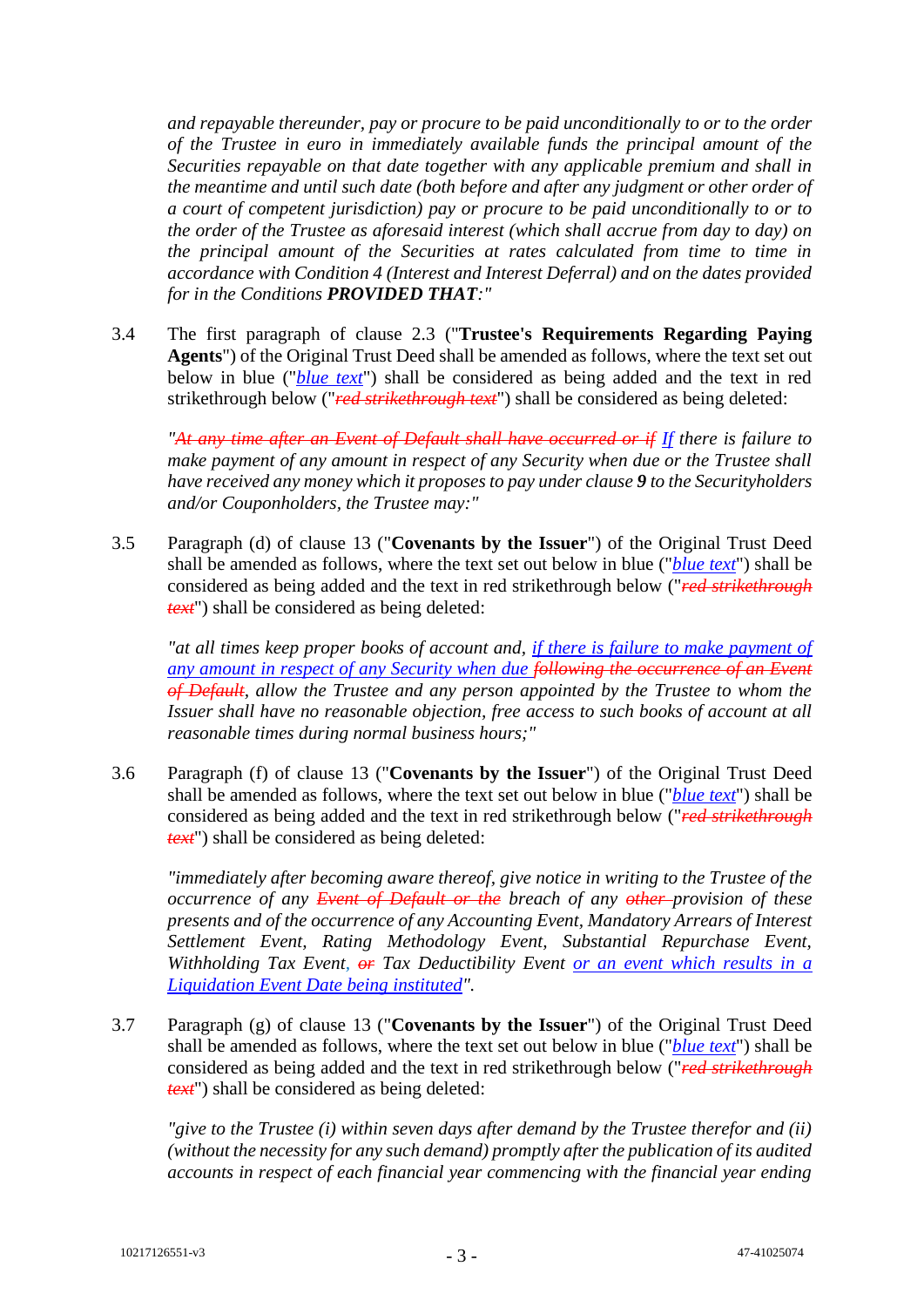*31 December 2019 and in any event not later than 180 days after the end of each such financial year a certificate in or substantially in the form set out in Schedule 4 signed by two duly authorised representatives to the effect that, as at a date not more than seven days before delivering such certificate (the "certification date"), there did not exist and had not existed or happened since the certification date of the previous certificate (or in the case of the first such certificate the date hereof) any Event of Default, breach of any other provision of these presents, Accounting Event, Mandatory Arrears of Interest Settlement Event, Rating Methodology Event, Substantial Repurchase Event, Withholding Tax Event, or Tax Deductibility Event or an event which results in a Liquidation Event Date being instituted (or if such exists or existed specifying the same and what action it proposes to take in connection therewith) and that during the period from and including the certification date of the last such certificate (or in the case of the first such certificate the date hereof) to and including the certification date of such certificate the Issuer has complied in all respects with all its obligations contained in these presents or (if such is not the case) specifying the respects in which it has not complied and what action it proposes to take in connection therewith;".*

3.8 Clause 14.2 ("**Remuneration and Indemnification of Trustee**") of the Original Trust Deed shall be amended as follows, where the text set out below in blue ("*blue text*") shall be considered as being added and the text in red strikethrough below ("*red strikethrough text*") shall be considered as being deleted:

*"In the event of the occurrence of an Event of Default, breach of any other provision of these presents, Accounting Event, Rating Methodology Event, Withholding Tax Event, or Tax Deductibility Event or an event which results in a Liquidation Event Date being instituted, the Issuer hereby agrees that the Trustee shall be entitled to be paid additional remuneration calculated at its normal hourly rates in force from time to time. In any other case, if the Trustee considers it expedient or necessary or is requested by the Issuer to undertake duties which the Trustee and the Issuer agree to be of an exceptional nature or otherwise outside the scope of the normal duties of the Trustee under these presents the Issuer shall pay to the Trustee such additional remuneration as shall be agreed between them (and which will be calculated by reference to the Trustee's normal hourly rates from time to time).".*

3.9 Paragraph (f) of clause 15 ("**Supplement to Trustee Acts**") of the Original Trust Deed shall be amended as follows, where the text set out below in blue ("*blue text*") shall be considered as being added and the text in red strikethrough below ("*red strikethrough text*") shall be considered as being deleted:

*"The Trustee shall not be bound to give notice to any person of the execution of any documents comprised or referred to in these presents or to take any steps to ascertain whether any Event of Default, breach or of any other provision of these presents, Accounting Event, Mandatory Arrears of Interest Settlement Event, Rating Methodology Event, Substantial Repurchase Event, Withholding Tax Event, or Tax Deductibility Event or an event which results in a Liquidation Event Date being instituted has occurred and, until it shall have actual knowledge or express notice pursuant to these presents to the contrary, the Trustee shall be entitled to assume that no Event of Default, breach of any other provision of these presents, Accounting Event, Mandatory Arrears of Interest Settlement Event, Rating Methodology Event, Substantial Repurchase Event, Withholding Tax Event, or Tax Deductibility Event or*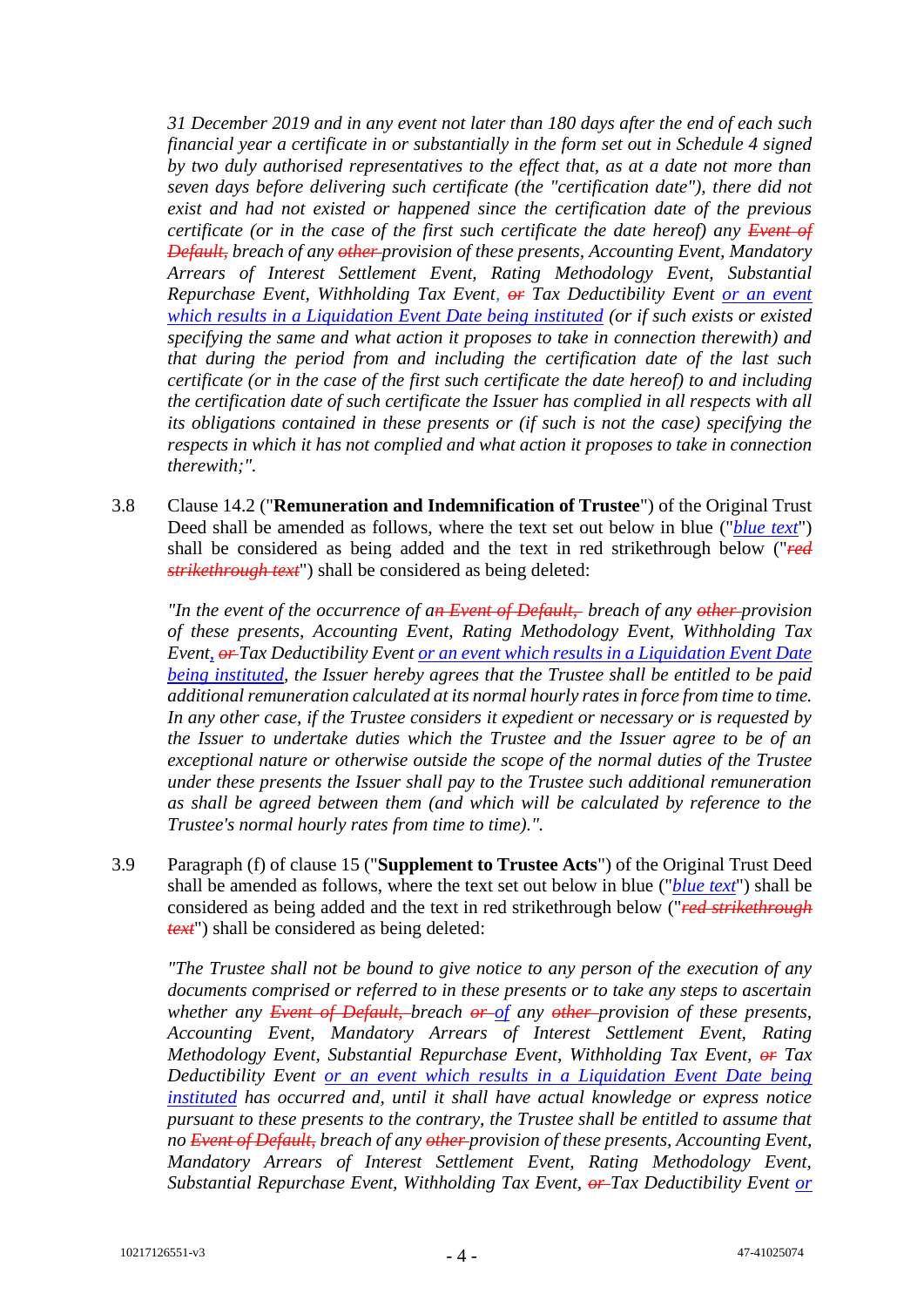*an event which results in a Liquidation Event Date being instituted has occurred and that the Issuer is at all times observing and performing all its obligations under these presents.".*

3.10 Paragraph 18.1 ("**Waiver, Authorisation and Determination**") of the Original Trust Deed shall be amended as follows, where the text set out below in red strikethrough ("*red strikethrough text*") shall be considered as being deleted:

*"The Trustee may without the consent or sanction of the Securityholders and without prejudice to its rights in respect of any subsequent breach or Event of Default from time to time and at any time, but only if and in so far as in its opinion the interests of the Securityholders shall not be materially prejudiced thereby, waive or authorise any breach or proposed breach by the Issuer of any of the covenants or provisions contained in these presents or determine that any Event of Default shall not be treated as such for the purposes of these presents PROVIDED ALWAYS THAT any duly documented cost and expense properly incurred by the Trustee in relation to any proposed modification should be included in the Trustee's fees and expenses, and the Trustee shall not exercise any powers conferred on it by this Clause in contravention of any express direction given by Extraordinary Resolution or by a request under Condition 10.3 (Enforcement by the Trustee) to the Trustee but so that no such direction or request shall affect any waiver, authorisation or determination previously given or made. Any such waiver, authorisation or determination may be given or made on such terms and subject to such conditions (if any) as the Trustee may determine, shall be binding on the Securityholders and the Couponholders and, if, but only if, the Trustee shall so require, shall be notified by the Issuer to the Securityholders in accordance with Condition 12 (Notices) as soon as practicable thereafter.".*

3.11 Paragraph 7 of Schedule 3 (**Provisions for Meetings of Securityholders**) of the Original Trust Deed shall be amended as follows, where the text set out below in blue ("*blue text*") shall be considered as being added and the text in red strikethrough below ("*red strikethrough text*") shall be considered as being deleted:

*"The constitution of meetings and the validity of resolutions thereof shall be governed pursuant to the provision of Italian laws (including, without limitation, Legislative Decree No. 58 of 24 February 1998, as amended) and the Issuer's by-laws in force from time to time. Italian law currently provides that (subject as provided below) at any such meeting, (i) in the case of a Single Call Meeting, one or more persons present holding Securities in definitive form or voting certificates or being proxies and holding or representing in the aggregate at least one-fifth of the nominal amount of the Securities for the time being outstanding or such other majority as may be provided for in the Issuer's by-laws, or (ii) in case of a Multiple Call Meeting (a) in the case of a First Call meeting, one or more persons present holding Securities in definitive form or voting certificates or being proxies and holding or representing in the aggregate not less than one-half of the aggregate nominal amount of the Securities for the time being outstanding or such other majority as may be provided for in the Issuer's by-laws, (b) in the case of a Second Call meeting, one or more persons present holding Securities in definitive form or voting certificates or being proxies and holding or representing in the aggregate more than one-third of the aggregate nominal amount of the Securities for the time being outstanding or such other majority as may be provided for in the Issuer's by-laws, (c) in the case of a Third Call meeting, or any subsequent meeting following a further adjournment, one or more persons present holding Securities in*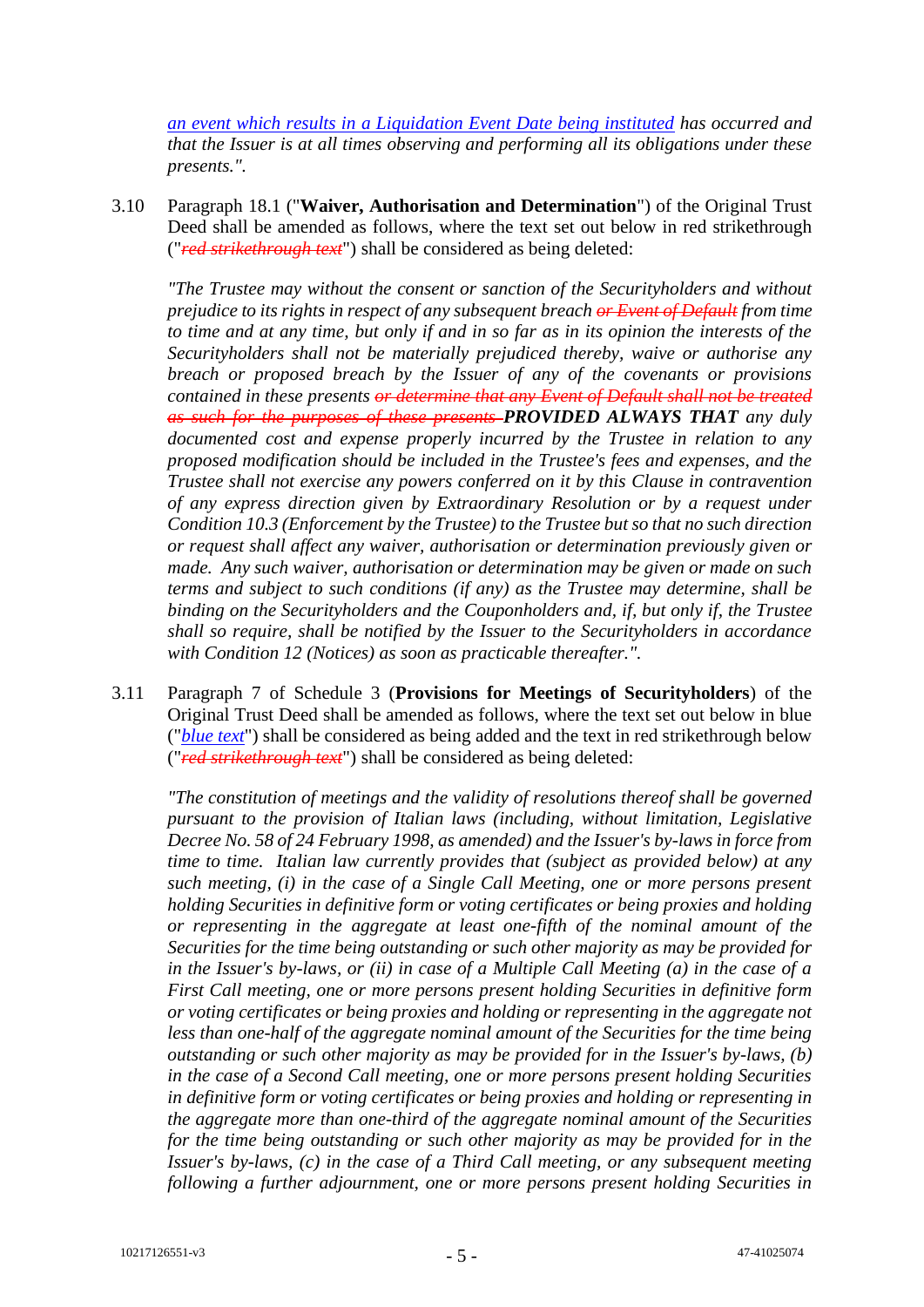*definitive form or voting certificates or being proxies and holding or representing in the aggregate at least one-fifth of the aggregate nominal amount of the Securities for the time being outstanding or such other majority as may be provided for in the Issuer's by-laws, shall form a quorum for the transaction of business and no business shall be transacted at any meeting unless the requisite quorum is present at the commencement of the relevant business. The majority required at any such meeting under (i) and (ii) above (including any adjourned meetings, if applicable) for passing an Extraordinary Resolution shall (subject as provided below) be (upon a show of hands) at least twothirds of the aggregate nominal amount of Securities represented at the Meeting and (on a poll) at least two-thirds of the votes entitled to be cast on that poll, provided that at any meeting the business of which includes a modification to the Conditions of the Securities as provided under Article 2415, paragraph 1, item 2 of the Italian Civil Code (including, for the avoidance of doubt, (a) any reduction or cancellation of the amount payable or, where applicable, modification of the method of calculating the amount payable or modification of the date of maturity or fixed for redemption or any date for*  payment of interest or, where applicable, of the method of calculating the date of *payment in respect of any principal or interest in respect of the Securities or change the subordination provisions of the Securities, and (b) any alteration of the currency in which payments under the Securities and Coupons are to be made or the denomination of the Securities), the majority required to pass the requisite Extraordinary Resolution shall be the higher of (i) one or more persons present holding Securities in definitive form or voting certificates or being proxies and holding or representing in the aggregate not less than one-half of the aggregate nominal amount of the Securities for the time being outstanding and (ii) one or more persons present holding Securities in definitive form or voting certificates or being proxies and holding or representing in the aggregate not less than two thirds of the Securities represented at the meeting pursuant to paragraph 3 of Article 2415 of the Italian Civil Code, provided further that the Issuer's by-laws may in each case (to the extent permitted under applicable Italian law) provide for higher majorities.*

*The expression "Extraordinary Resolution" when used in these presents means a resolution passed at a meeting of the Securityholders duly convened in accordance with this Schedule and applicable provisions of Italian law."*

3.12 Paragraph (a) of Schedule 4 ("**Form of Duly Authorised Representatives' Certificate**") of the Original Trust Deed shall be amended as follows, where the text set out below in red strikethrough ("*red strikethrough text*") shall be considered as being deleted:

*"as at [•]<sup>1</sup>, no <del>Event of Default, b</del>reach of any other provision of the Trust Deed, Accounting Event, Mandatory Arrears of Interest Settlement Event, Rating Methodology Event, Substantial Repurchase Event, Withholding Tax Event or Tax Deductibility Event existed [other than [ ]]<sup>2</sup> and no Event of Default had existed or happened at any time since [ ] <sup>3</sup> [the certification date (as defined in the Trust Deed) of the last certificate delivered under Clause [13(g)] <sup>4</sup> [other than [ ]] <sup>5</sup> ;"*

- 1. Specify a date not more than 7 days before the date of delivery of the certificate.
- 2. If any *Event of Default,* breach of any *other* provision of the Trust Deed, Accounting Event, Mandatory Arrears of Interest Settlement Event, Rating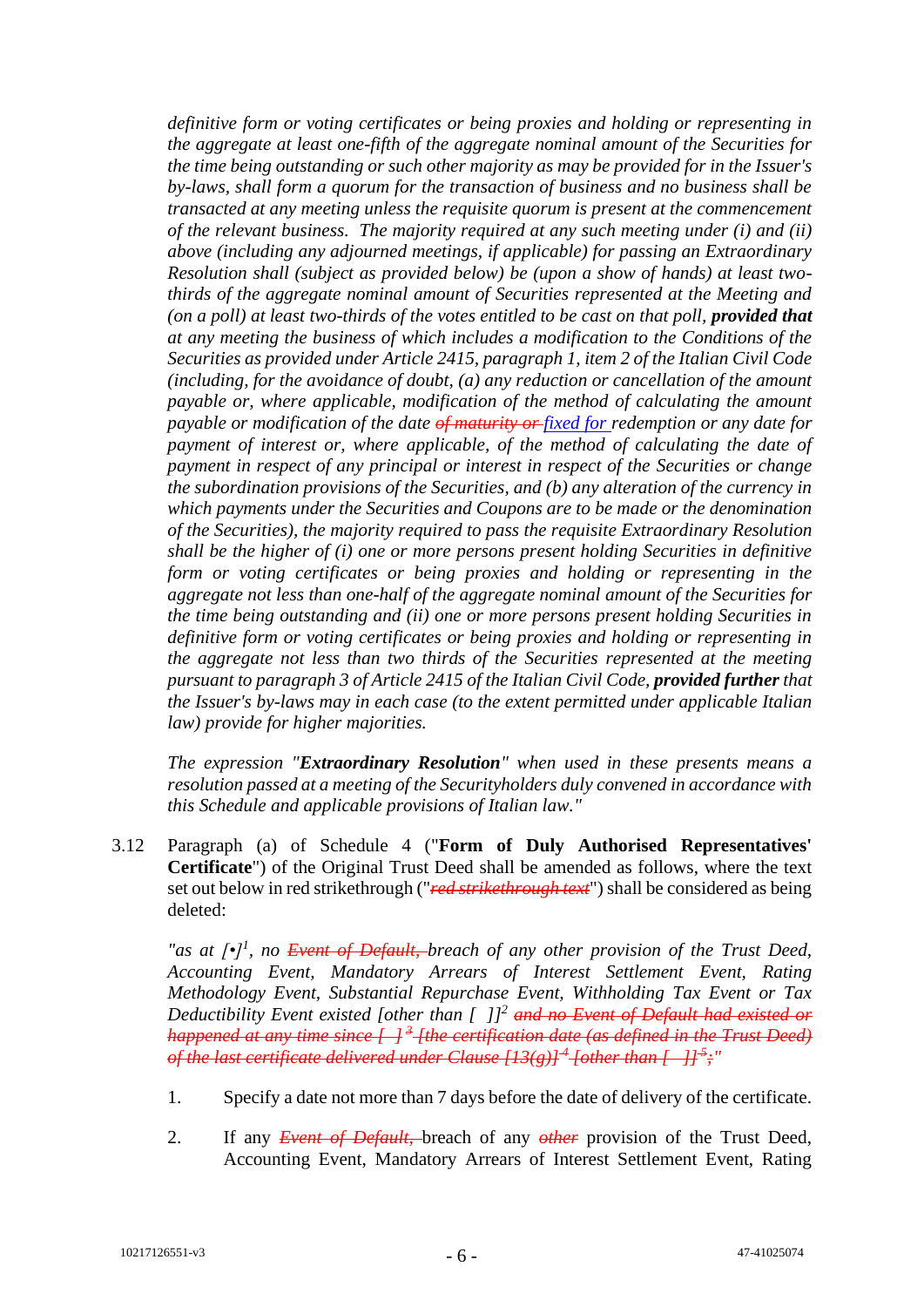Methodology Event, Substantial Repurchase Event, Withholding Tax Event or Tax Deductibility Event did exist, give details; otherwise delete

*3. Insert date of Trust Deed in respect of the first certificate delivered under Clause 13(g), otherwise delete.*

*4. Include unless the certificate is the first certificate delivered under Clause 13(g), in which case delete*

*5. If any Event of Default did exist or had happened give details; otherwise delete*".

# 4. **MODIFICATION OF THE CONDITIONS**

The parties hereto hereby agree that for the purpose of the Securities, with effect on and from the date of this Supplemental Trust Deed, the Conditions shall be amended in the manner described in [Schedule 1](#page-11-0) of this Supplemental Trust Deed, which reflect the New Conditions as amended and approved by the 2021 Amendments Resolution.

#### 5. **FURTHER ASSURANCE**

The Issuer shall at its own expense, do all such acts and things necessary or desirable to give effect to the modifications effected or to be effected pursuant to this Supplemental Trust Deed or the New Conditions.

#### 6. **EXPENSES**

The Issuer will reimburse in full and on demand the Trustee for all fees, costs and expenses properly incurred by it in connection with the negotiation, preparation and execution of this Supplemental Trust Deed, the passing of the 2021 Amendments Resolution and any related documentation. Clause 14 ("**Remuneration and Indemnification of Trustee**") of the Original Trust Deed shall be incorporated into this Supplemental Trust Deed and applies *mutatis mutandis* to the any actions of the Trustee pursuant to or in connection with this Supplemental Trust Deed, the Supplemental Agency Agreement (including, without limitation, their execution) or the 2021 Amendments Resolution.

#### 7. **LEGAL OPINIONS**

The Issuer covenants with the Trustee that it shall procure the delivery to the Trustee on the date hereof of the following documents in a form and with a substance satisfactory to the Trustee:

- 7.1 a legal opinion addressed to the Trustee in such form and with such content as the Trustee may reasonably require, from Chiomenti, legal advisers to the Issuer, as to the laws of Italy dated the date of this Supplemental Trust Deed;
- 7.2 an Italian tax opinion addressed to the Trustee in such form and with such content as the Trustee may reasonably require, from Chiomenti, Italian tax advisers to the Issuer, dated the date of this Supplemental Trust Deed; and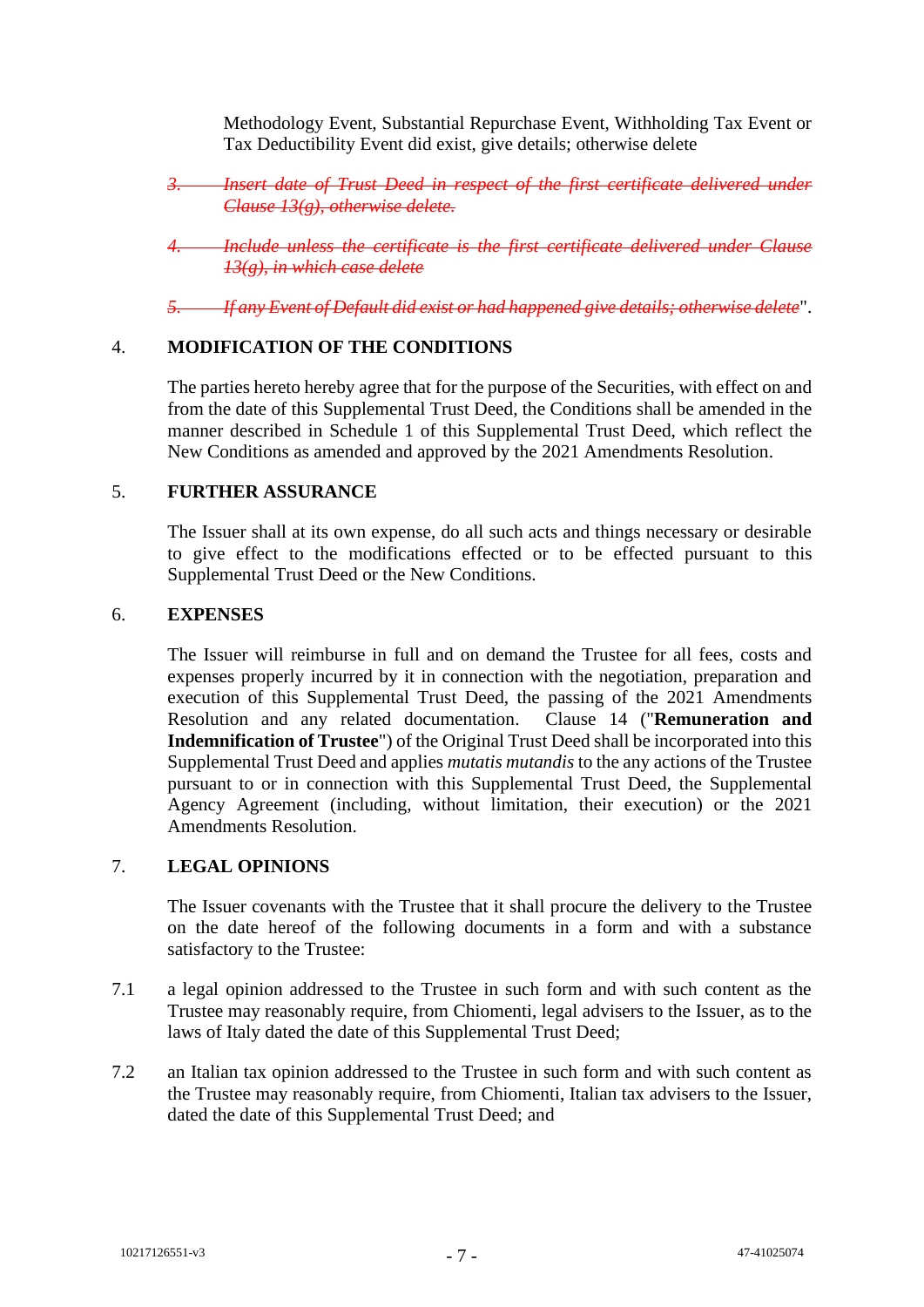7.3 a legal opinion addressed to the Trustee in such form and with such content as the Trustee may reasonably require, from Clifford Chance Studio Legale Associato, as to the laws of England dated the date of this Supplemental Trust Deed.

# 8. **LAW AND JURISDICTION**

#### 8.1 **Governing law**

This Supplemental Trust Deed and any non-contractual obligations arising out of or in connection with it (other than the subordination provisions set out in Conditions 3.1 and 3.2 and Schedule 3 of the Original Trust Deed which is governed by and shall be construed in accordance with Italian law) are governed by, and shall be construed in accordance with, English law.

#### 8.2 **Submission to jurisdiction**

The Parties agree that the courts of England are to have exclusive jurisdiction to settle any dispute which may arise out of or in connection with this Supplemental Trust Deed (including a dispute relating to any non-contractual obligations arising out of or in connection with t this Supplemental Trust Deed) (the "**Proceedings**") and accordingly submit to the exclusive jurisdiction of the English courts. The Parties waive any objection to the courts of England on the grounds that they are an inconvenient or inappropriate forum.

The Issuer irrevocably and unconditionally appoints Law Debenture Corporate Services Limited, 8th Floor, 100 Bishopsgate, London EC2N 4AG, United Kingdom and in the event of its ceasing so to act will appoint such other person as the Trustee may approve and as the Issuer may nominate in writing to the Trustee for the purpose to accept service of process on its behalf in England in respect of any Proceedings. The Issuer:

- (a) agrees to procure that, so long as any of the Securities remains liable to prescription, there shall be in force an appointment of such a person approved by the Trustee with an office in London with authority to accept service as aforesaid;
- (b) agrees that failure by any such person to give notice of such service of process to the Issuer shall not impair the validity of such service or of any judgment based thereon;
- (c) consents to the service of process in respect of any Proceedings by the airmailing of copies, postage prepaid, to the Issuer in accordance with clause 25 of the Original Trust Deed; and
- (d) agrees that nothing in these presents shall affect the right to serve process in any other manner permitted by law.

#### 9. **SEVERABILITY**

In case any provision in or obligation under this Supplemental Trust Deed shall be invalid, illegal or unenforceable in any jurisdiction, the validity, legality and enforceability of the remaining provisions or obligations, or of such provision or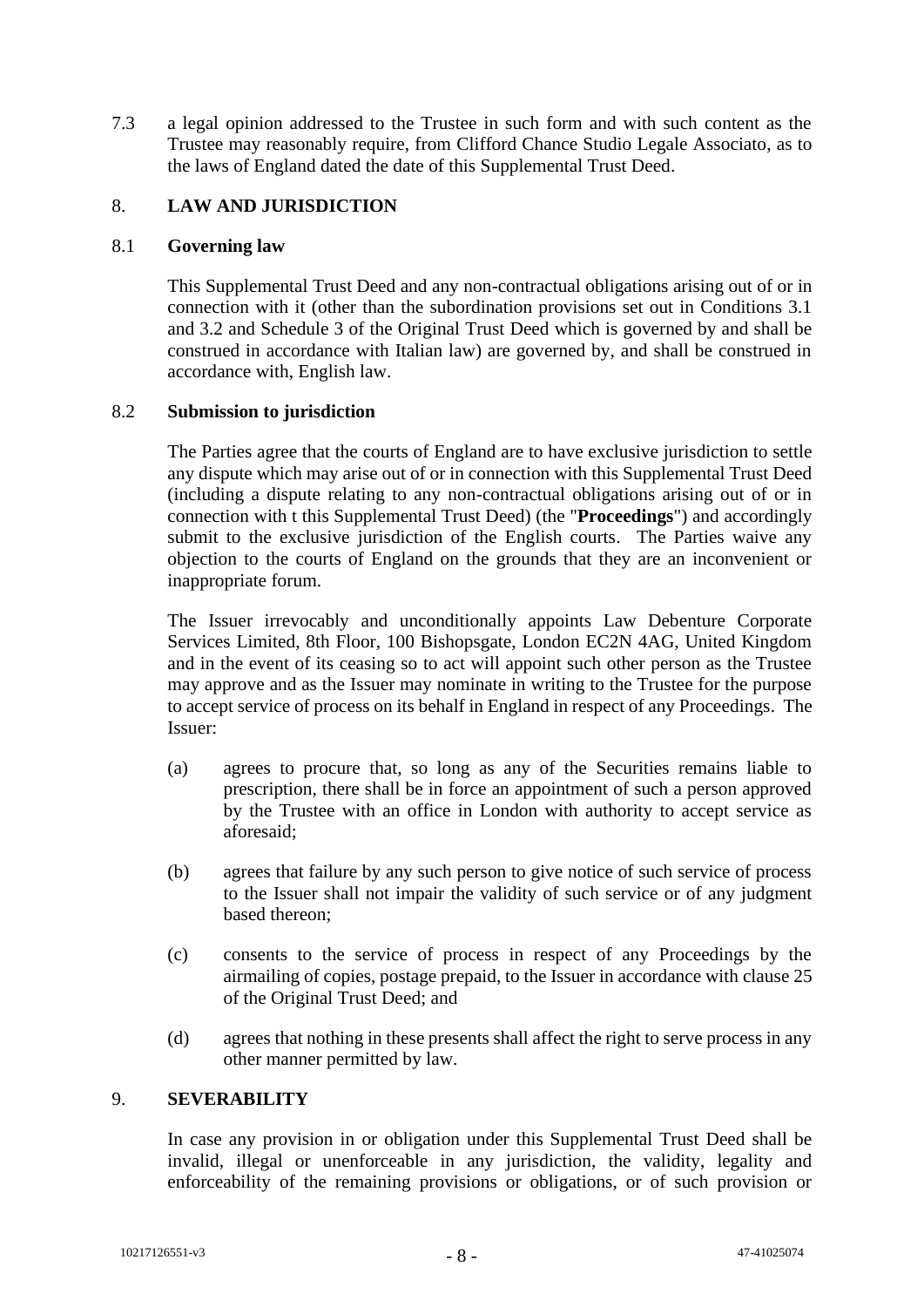obligation in any other jurisdiction, shall not in any way be affected or impaired thereby.

# 10. **CONTRACTS (RIGHTS OF THIRD PARTIES) ACT 1999**

No person shall have any right to enforce any provision of this Supplemental Trust Deed under the Contracts (Rights of Third Parties) Act 1999.

# 11. **COUNTERPARTS**

This Supplemental Trust Deed may be executed in any number of counterparts, each of which shall be deemed an original.

**IN WITNESS WHEREOF** this Supplemental Trust Deed has been executed as a deed by the parties hereto and is intended to be and is hereby delivered on the date first before written.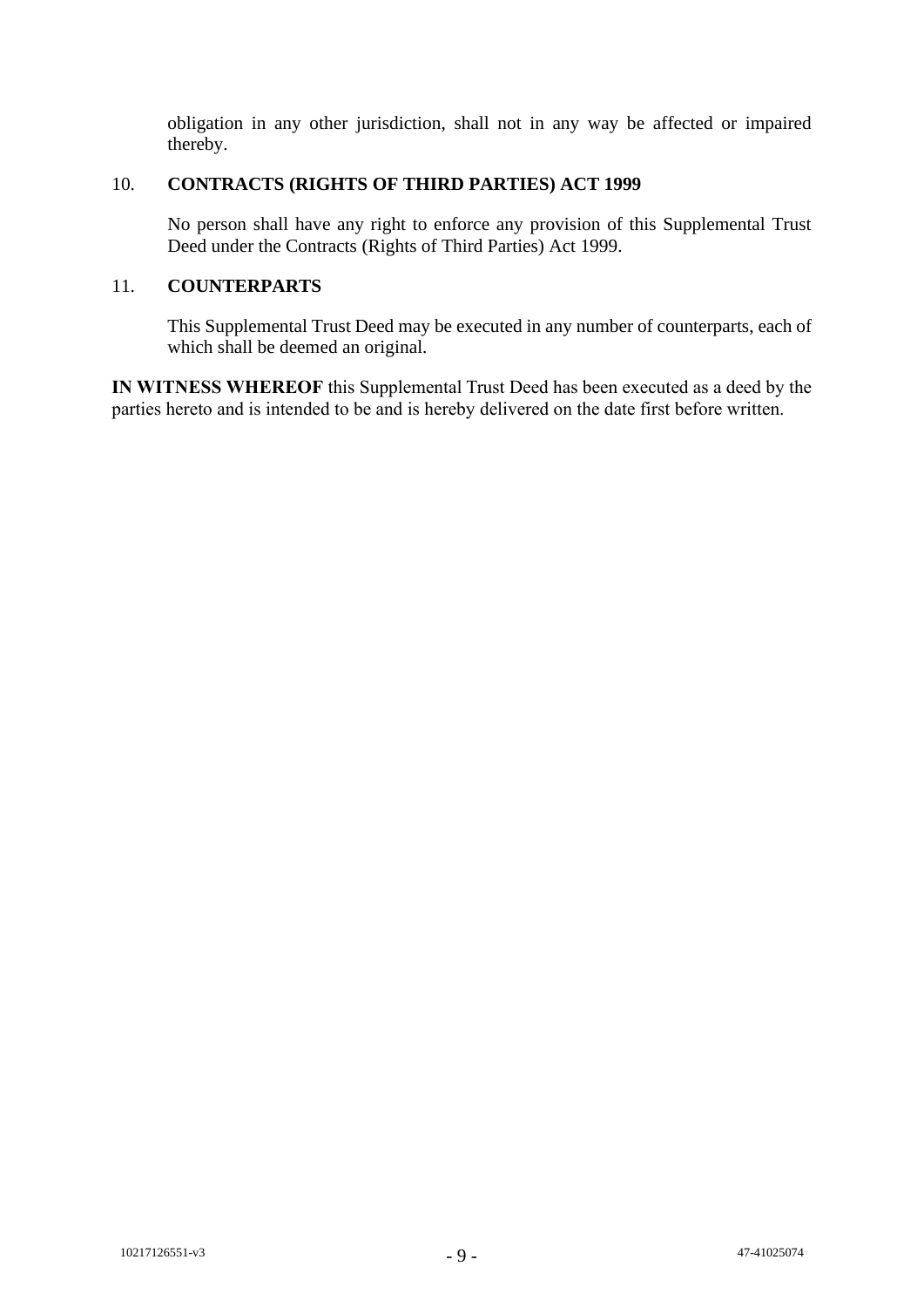# **SCHEDULE 1 AMENDED CONDITIONS OF THE SECURITIES**

<span id="page-11-0"></span>*The following is the text of the Terms and Conditions of the Securities which (subject to modification) will be endorsed on each Security in definitive form (if issued).* 

*Text set out within the Terms and Conditions of the Securities in italics is provided for information only and does not form part of the Terms and Conditions of the Securities.*

The  $\epsilon$ 900,001,000 Perpetual 6 Year Non-Call Capital Securities  $\frac{\text{due 24 Mav }2080}{\text{MeV}}$  (the "**Securities**", which expression shall in these Conditions, unless the context otherwise requires, include any further securities issued pursuant to Condition 15 and forming a single series with the Securities) of Enel S.p.A. (the "**Issuer**") are constituted by a Trust Deed dated 24 May 2019 (the "**Trust Deed**") made between the Issuer and BNY Mellon Corporate Trustee Services Limited (the "**Trustee**", which expression shall include its successor(s)) as trustee for the holders of the Securities (the "**Securityholders**") and the holders of the interest coupons appertaining to the Securities (the "**Couponholders**" and the "**Coupons**" respectively, which expressions shall, unless the context otherwise requires, include the talons for further interest coupons (the "**Talons**") and the holders of the Talons).

The statements in these Conditions include summaries of, and are subject to, the detailed provisions of and definitions in the Trust Deed. Copies of the Trust Deed and the Agency Agreement dated 24 May 2019 (the "**Agency Agreement**") made between the Issuer, The Bank of New York Mellon, London Branch, as principal paying agent (the "**Principal Paying Agent**") and agent bank (the "**Agent Bank**") (which shall be responsible for making certain determinations, as described in these Terms and Conditions) and the Trustee are available for inspection during normal business hours by the Securityholders and the Couponholders at the registered office for the time being of the Trustee, being at the date of issue of the Securities at One Canada Square, London E14 5AL, and at the specified office of each of the Paying Agents. The Securityholders and the Couponholders are entitled to the benefit of, are bound by, and are deemed to have notice of, all the provisions of the Trust Deed and the provisions of the Agency Agreement applicable to them.

# **1 Form, Denomination and Title**

# **1.1 Form and Denomination**

The Securities are in bearer form, serially numbered, in the denominations of €100,000 and integral multiples of €1,000 in excess thereof, up to and including €199,000, with Coupons and one Talon attached on issue.

# **1.2 Title**

Title to the Securities and to the Coupons will pass by delivery.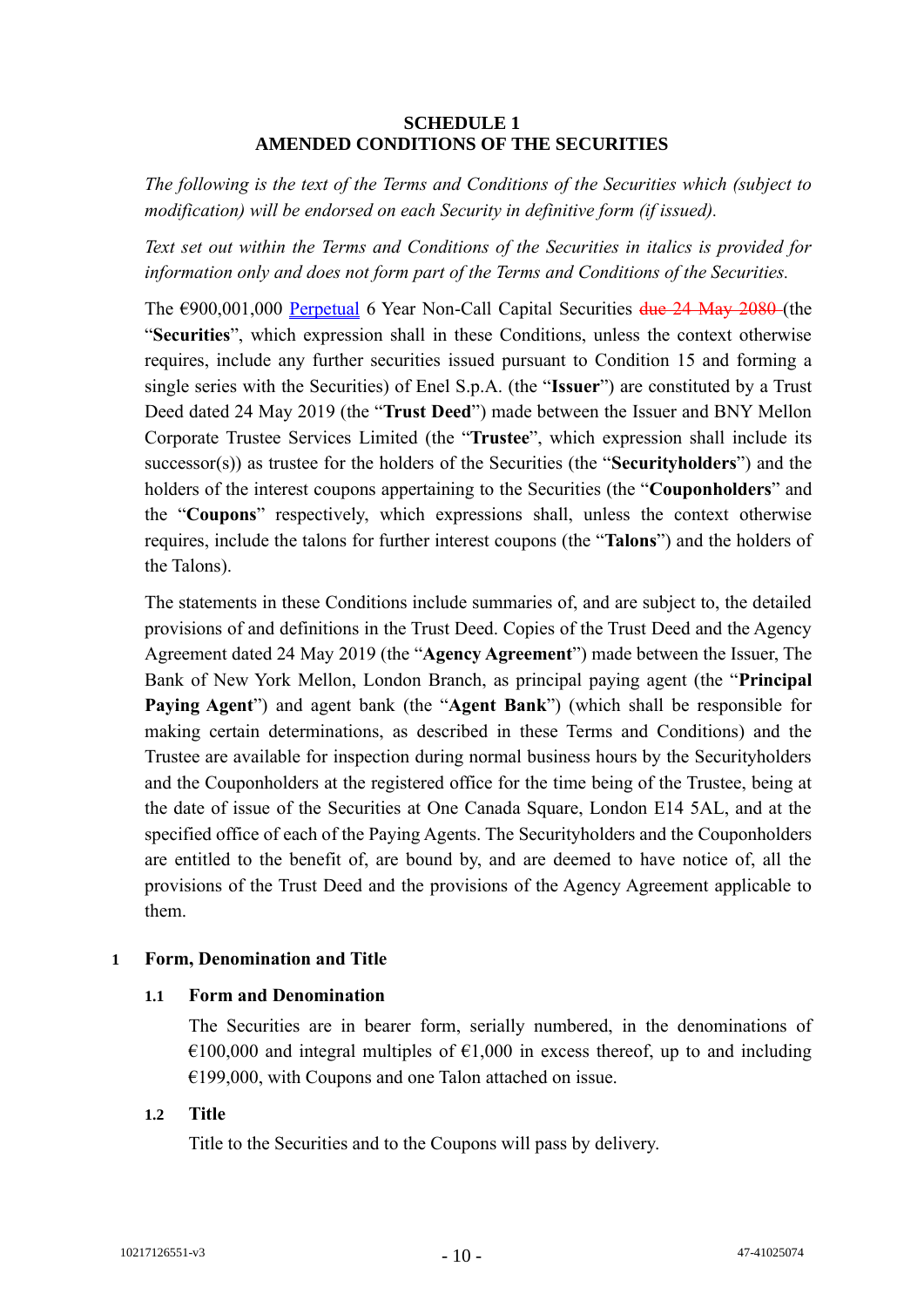# **1.3 Holder Absolute Owner**

The Issuer, any Paying Agent and the Trustee may (to the fullest extent permitted by applicable laws) deem and treat the bearer of any Security or Coupon as the absolute owner for all purposes (whether or not the Security or Coupon shall be overdue and notwithstanding any notice of ownership or writing on the Security or Coupon or any notice of previous loss or theft of the Security or Coupon or of any trust or interest therein) and shall not be required to obtain any proof thereof or as to the identity of such bearer.

**2** Definitions and Interpretation

As used in these Conditions:

An ''**Accounting Event**" shall occur if as a result of a change in the accounting practices or principles applicable to the Issuer, which currently are the international accounting standards (International Accounting Standards — IAS and International Financial Reporting Standards — IFRS) issued by the International Accounting Standards Board (IASB), the interpretations of the International Financial Reporting Interpretations Committee (IFRIC) and the Standing Interpretations Committee (SIC), adopted by the European Union pursuant to Regulation (EC) 1606/2002 ("IFRS"), or any other accounting standards that may replace IFRS which becomes effective after the Issue Consent Date (the "Change"), the obligations of the Issuer in respect of the Securities-, following the official adoption of such Change, which may fall before the date on which the Change will come into effect, can no longer be recorded as a "financial liability" equity" (*strumento di capitale*), in accordance with accounting practices or principles applicable to the Issuer at the time of the next Financial Statements, and a recognised accountancy firm of international standing, acting upon instructions of the Issuer, has delivered an opinion, letter or report addressed to the Issuer to that effect, and the Issuer cannot avoid the foregoing by taking reasonable measures available to it.

"**Accrual Period**" has the meaning given to it in Condition 4.1(c).

"**Additional Amounts**" has the meaning given to it in Condition 8.1.

"**Adjustment Spread**" means either (a) a spread (which may be positive, negative or zero) or (b) a formula or methodology for calculating a spread, in each case to be applied to the Successor Rate or the Alternative Rate (as the case may be) and is the spread, formula or methodology which:

- (A) in the case of a Successor Rate, is formally recommended in relation to the replacement of the EUR 5-year Swap Rate with the Successor Rate by any Relevant Nominating Body; or (if no such recommendation has been made, or in the case of an Alternative Rate);
- (B) the Independent Adviser determines, is customarily applied to the relevant Successor Rate or the Alternative Rate (as the case may be) in international debt capital markets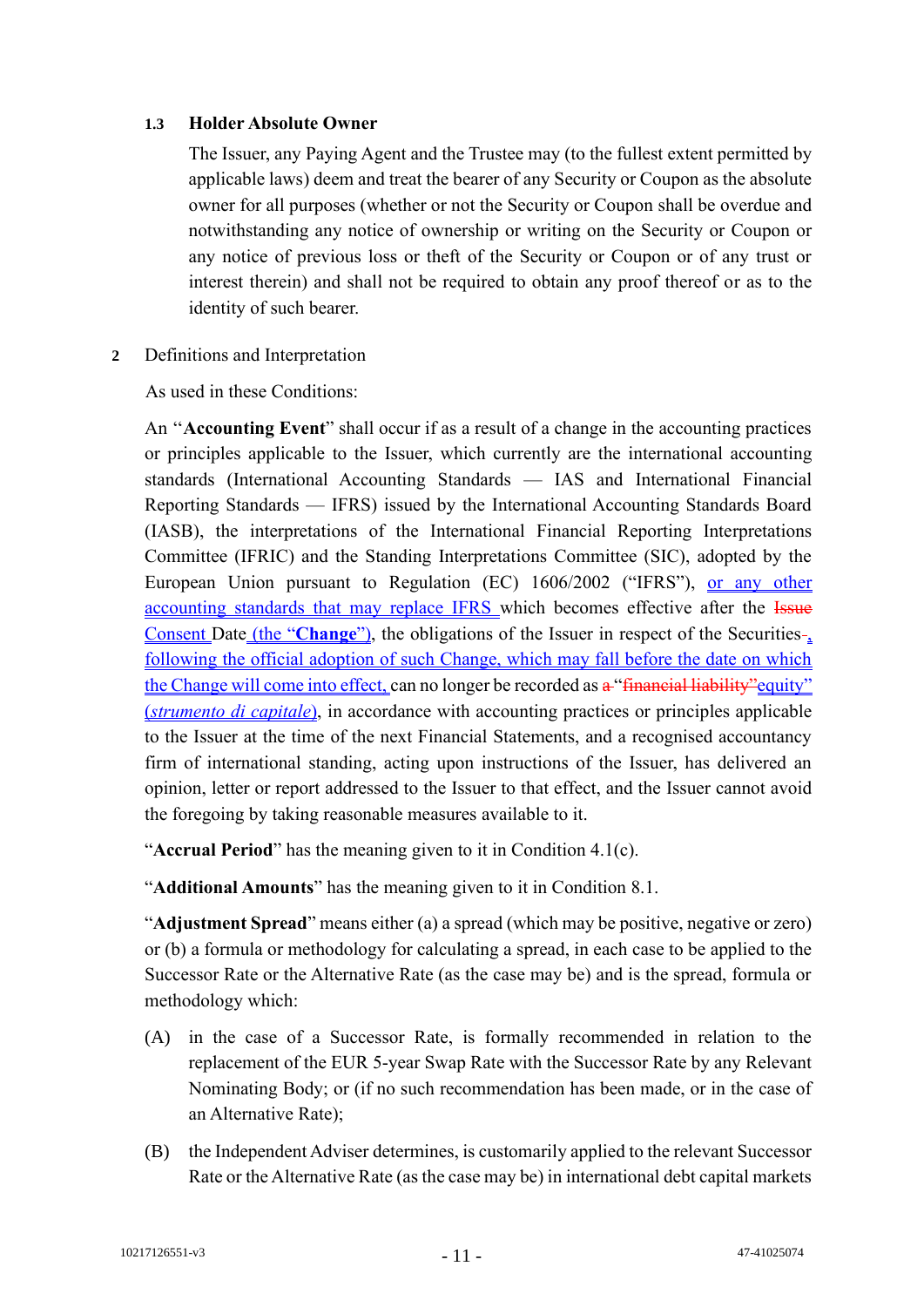transactions to produce an industry-accepted replacement rate for the EUR 5-year Swap Rate; or (if the Independent Adviser determines that no such spread is customarily applied);

(C) the Independent Adviser determines, is recognised or acknowledged as being the industry standard for over-the-counter derivative transactions which reference the EUR 5-year Swap Rate, where such rate has been replaced by the Successor Rate or the Alternative Rate (as the case may be).

"**Alternative Rate**" means an alternative benchmark or screen rate which the Independent Adviser determines in accordance with Condition 4.4(b) is customary in market usage in the international debt capital markets for the purposes of determining rates of interest (or the relevant component part thereof) in Euro and with an interest period of a comparable duration to the relevant Reset Period.

"**Arrears of Interest**" has the meaning given to it in Condition 4.2(a).

"**Benchmark Amendments**" has the meaning given to it in Condition 4.4(d).

# "**Benchmark Event**" means:

- (A) the EUR 5-year Swap Rate ceasing to be published for a period of at least 5 Business Days or ceasing to exist or being subject to a material change; or
- (B) a public statement by the administrator of the EUR 5-year Swap Rate that it will by a specified date on or prior to the next Reset Interest Determination Date, cease publishing the EUR 5-year Swap Rate permanently or indefinitely (in circumstances where no successor administrator has been appointed that will continue publication of the EUR 5-year Swap Rate); or
- (C) a public statement by the supervisor of the administrator of the EUR 5-year Swap Rate, that the EUR 5- year Swap Rate has been or will, by a specified date on or prior to the next Reset Interest Determination Date, be permanently or indefinitely discontinued; or
- (D) a public statement by the supervisor of the administrator of the EUR 5-year Swap Rate as a consequence of which the EUR 5-year Swap Rate will be prohibited from being used or that its use will be subject to restrictions or adverse consequences either generally, or in respect of the Securities, in each case on or prior to the next Reset Interest Determination Date; or
- (E) it has become unlawful for the Principal Paying Agent, the Agent Bank, the Issuer or other party to calculate any payments due to be made to any Securityholder using the EUR 5-year Swap Rate.

"**Business Day**" means a day which is both a day on which commercial banks and foreign exchange markets settle payments and are open for general business (including dealing in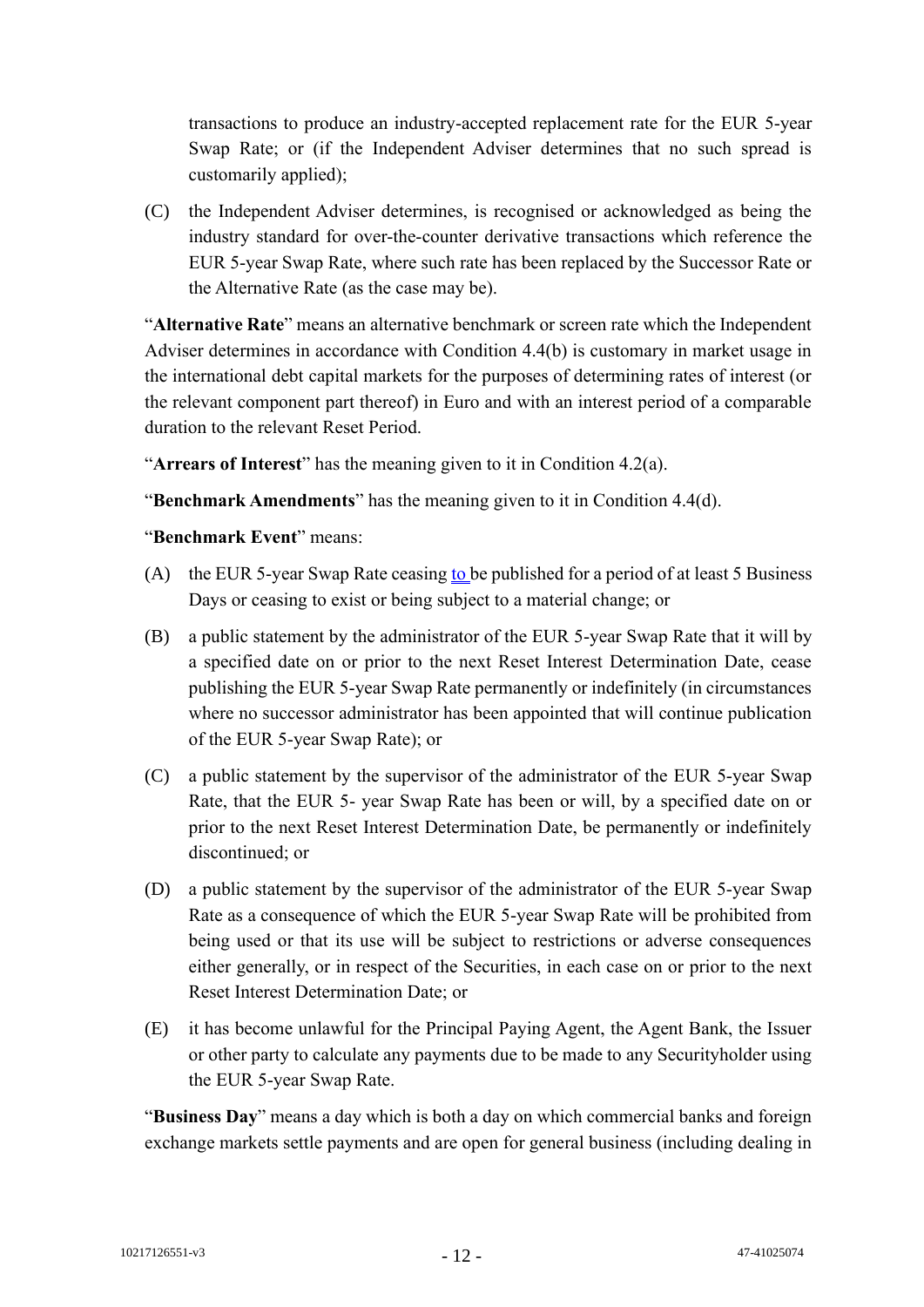foreign exchange and foreign currency deposits) in London and Milan and a TARGET2 Settlement Day.

"**Calculation Amount**" has the meaning given to it in Condition 4.1(c).

"**Call Date**" has the meaning given to it in Condition 6.2.

"**Code**" has the meaning given to it in Condition 8.1.

"**Consent Date**" means [●] 2021.

"**Decree No. 239**" means Italian Legislative Decree No. 239 of 1 April 1996, as amended.

"**Deferral Notice**" has the meaning given to it in Condition 4.2(a).

"**Deferred Interest Payment**" has the meaning given to it in Condition 4.2(a).

"**Determination Period**" has the meaning given to it in Condition 4.1(c).

"**Early Redemption Date**" means the date of redemption of the Securities pursuant to Conditions 6.3 to 6.7.

"**Early Redemption Price**" will be the amount determined by the Agent Bank on the Redemption Calculation Date as follows:

- (A) in the case of a Withholding Tax Event or a Substantial Repurchase Event at any time, 100 per cent. of the principal amount of the Securities then outstanding; or
- (B) in the case of an Accounting Event, a Rating Methodology Event or a Tax Deductibility Event, either:
	- (i) 101 per cent. of the principal amount of the Securities then outstanding if the Early Redemption Date falls prior to 24 February 2025 (being the date falling three months prior to the First Reset Date); or
	- (ii) 100 per cent. of the principal amount of the Securities then outstanding if the Early Redemption Date falls on or after 24 February 2025 (being the date falling three months prior to the First Reset Date),

and in each case together with any accrued interest to, but excluding, the relevant Early Redemption Date and any outstanding Arrears of Interest.

"**equity credit**" shall include such other nomenclature as any Rating Agency may use from time to time to describe the degree to which an instrument exhibits the characteristics of an ordinary share.

"**EUR 5 year Swap Rate**" has the meaning given to it in Condition 4.1(b).

"**EUR 5 year Swap Rate Quotation**" means, in relation to any Reset Period, the arithmetic mean of the bid and offered rates for the annual fixed leg (calculated on a 30/360 day count basis) of a fixed-for-floating euro interest rate swap which (i) has a term of 5 years commencing on the relevant Reset Interest Determination Date, (ii) is in an amount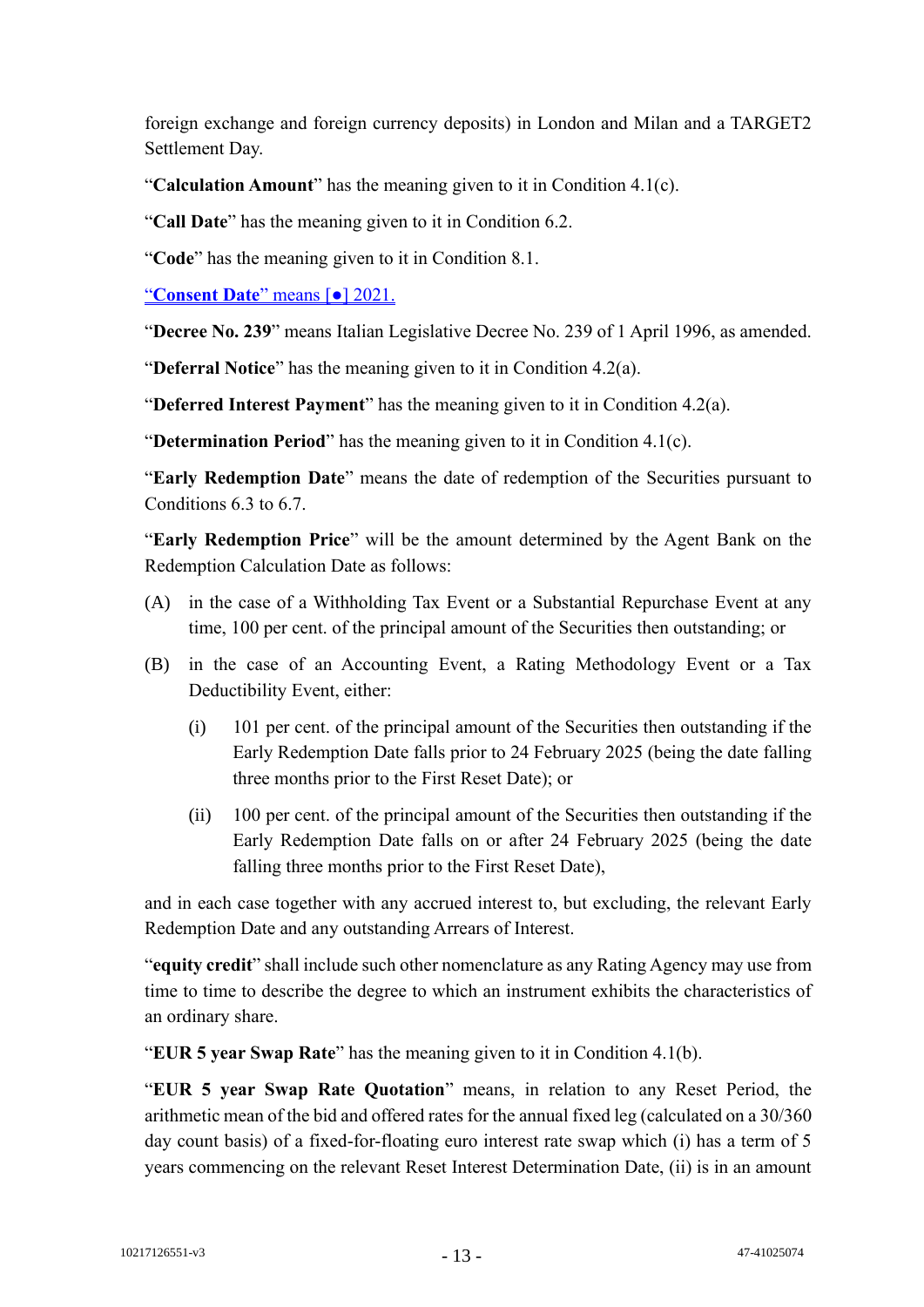that is representative of a single transaction in the relevant market at the relevant time with an acknowledged dealer of good credit in the swap market, and (iii) has a floating leg based on the 6-month EURIBOR rate (calculated on an Actual/360 day count basis).

"**EUR Reset Reference Bank Rate**" means the percentage rate determined by the Agent Bank on the basis of the EUR 5 year Swap Rate Quotations provided by the EUR Reset Reference Banks to the Issuer and notified to the Agent Bank at approximately 11:00 a.m. (CET) on the relevant Reset Interest Determination Date.

"**EUR Reset Reference Banks**" means five major banks in the Euro-zone interbank market selected by the Issuer.

"**EUR Reset Screen Page**" means the Thomson Reuters screen "ICESWAP2" (or such other page as may replace it on Thomson Reuters or, as the case may be, on such other information service that may replace Reuters providing or sponsoring the information appearing there for the purpose of displaying rates comparable to the EUR 5 Year Swap Rate).

"**EURIBOR**" means the Euro-zone interbank offered rate.

"**Euronext Dublin**" means the Irish Stock Exchange plc trading as Euronext Dublin.

"**Event of Default**" has the meaning given to it in Condition 10.1.

"**Exchanged Securities**" has the meaning given to it in Condition 7.1.

"**FATCA Withholding**" has the meaning given to it in Condition 8.1.

"**Financial Statements**" means either of:

- (A) audited annual consolidated financial statements of the Issuer; or
- (B) unaudited condensed consolidated half-year financial statements of the Issuer which are subject to a formal ''review'' from an independent auditor,

in each case prepared in accordance with IFRS or any successor accounting standards applicable to the Issuer.

"**First Reset Date**" means 24 May 2025.

"**Fitch**" means Fitch Italia S.p.A..

"**Group**" means the Issuer and its Subsidiaries from time to time.

"**Interest Payment Date**" means 24 May in each year.

"**Interest Period**" means the period from (and including) the Issue Date to (but excluding) the first Interest Payment Date and each successive period from (and including) an Interest Payment Date to (but excluding) the next succeeding Interest Payment Date<sub>r</sub> ending on the Maturity Datedate fixed for redemption.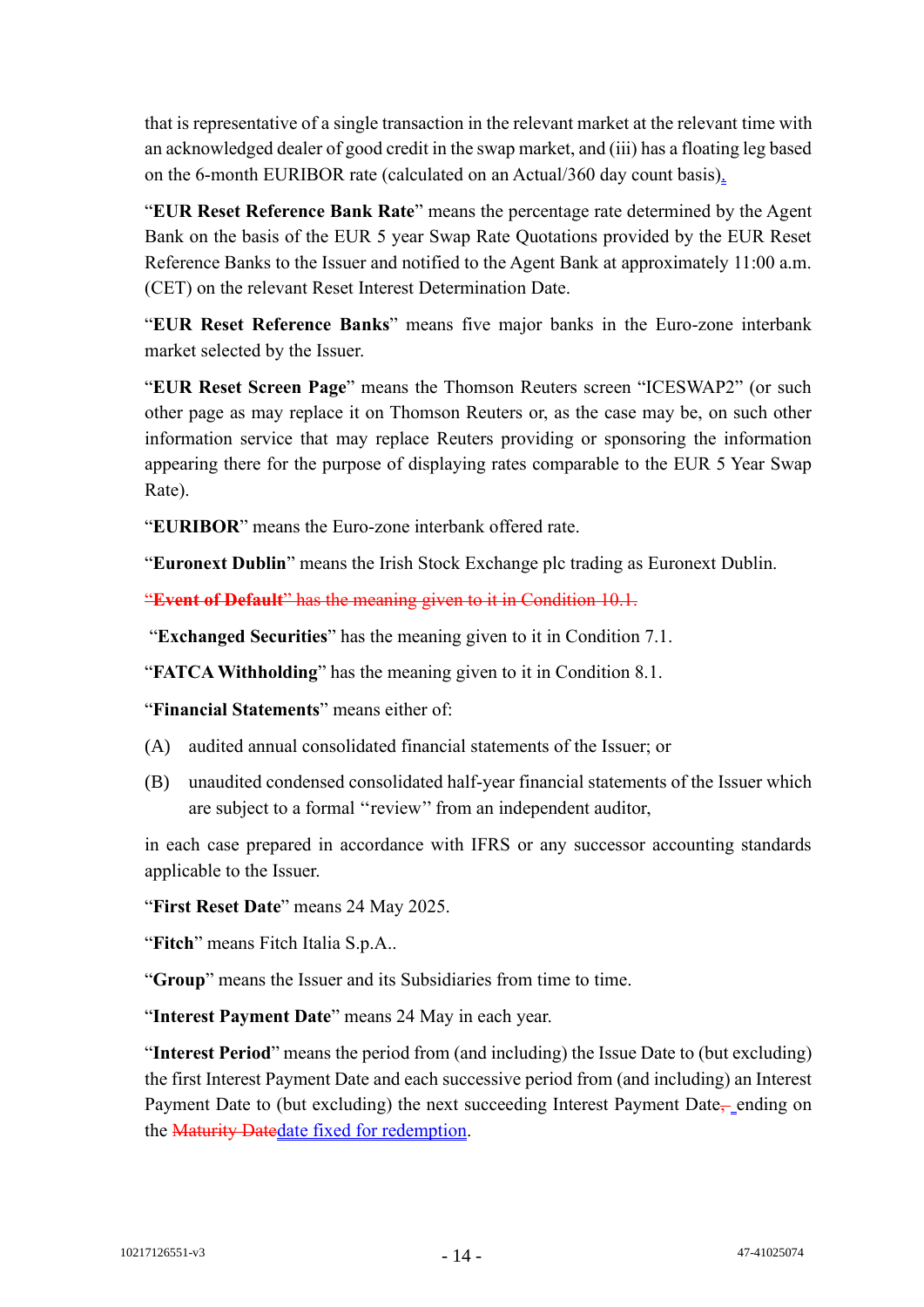"**Insolvency Proceedings**" means any insolvency proceedings (*procedura concorsuale*) or proceedings equivalent or analogous thereto under the laws of any applicable jurisdiction, including, but not limited to, bankruptcy (*fallimento*), composition with creditors (*concordato preventivo*) (including pre concordato pursuant to Article 161(6) of the Italian Bankruptcy Law), forced administrative liquidation (*liquidazione coatta amministrativa*), extraordinary administration (*amministrazione straordinaria*) and extraordinary administration of large companies in insolvency (*amministrazione straordinaria delle grandi imprese in stato di insolvenza*), debt restructuring agreements (*accordo di ristrutturazione*) pursuant to Article 182-bis of the Italian Bankruptcy Law (including the procedure described under Article 182-bis(6) of the Italian Bankruptcy Law) and Articles 57 ff. of the Italian Bankruptcy Law Reform, reorganisation plans pursuant to Article 67(3)(d) of the Italian Bankruptcy Law and Article 56 of the Italian Bankruptcy Law Reform, judicial liquidation pursuant to articles 121 ff. of the Italian Bankruptcy Law Reform,, the undertaking of any court approved restructuring with creditors or the making of any application (or filing of documents with a court) for the appointment of an administrator or other receiver (*curatore*), manager administrator (*commissario straordinario o liquidatore*) or other similar official under any applicable law.

"**Issue Date**" means 24 May 2019.

"**Italian Bankruptcy Law**" means Royal Decree No. 267 of 1942, as amended from time to time, including pursuant to the Italian Bankruptcy Law Reform.

"**Italian Bankruptcy Law Reform**" means the crisis and insolvency code set out under the Legislative Decree No. 14 of 2019, as amended from time to time.

# "**Junior Securities**" means:

- (3) the ordinary shares (*azioni ordinarie*) of the Issuer;
- (4) any other class of the Issuer's share capital (including savings shares (*azioni di risparmio*) and preferred shares (*azioni privilegiate*)); and

(5)

- (i) any securities of the Issuer (including *strumenti finanziari* issued under Article 2346 of the Italian Civil Code); and
- (ii) any securities issued by a company other than the Issuer which have the benefit of a guarantee or similar instrument from the Issuer,

which securities (in the case of  $(C)(i)$ ) or guarantee or similar instrument (in the case of (C)(ii)) rank or are expressed to rank *pari passu* with the claims described under (A) and (B) above and/or junior to the Securities.

"**Liquidation Event Date**" has the meaning given to it in Condition 6.1.

#### A "**Mandatory Arrears of Interest Settlement Event**" shall have occurred if: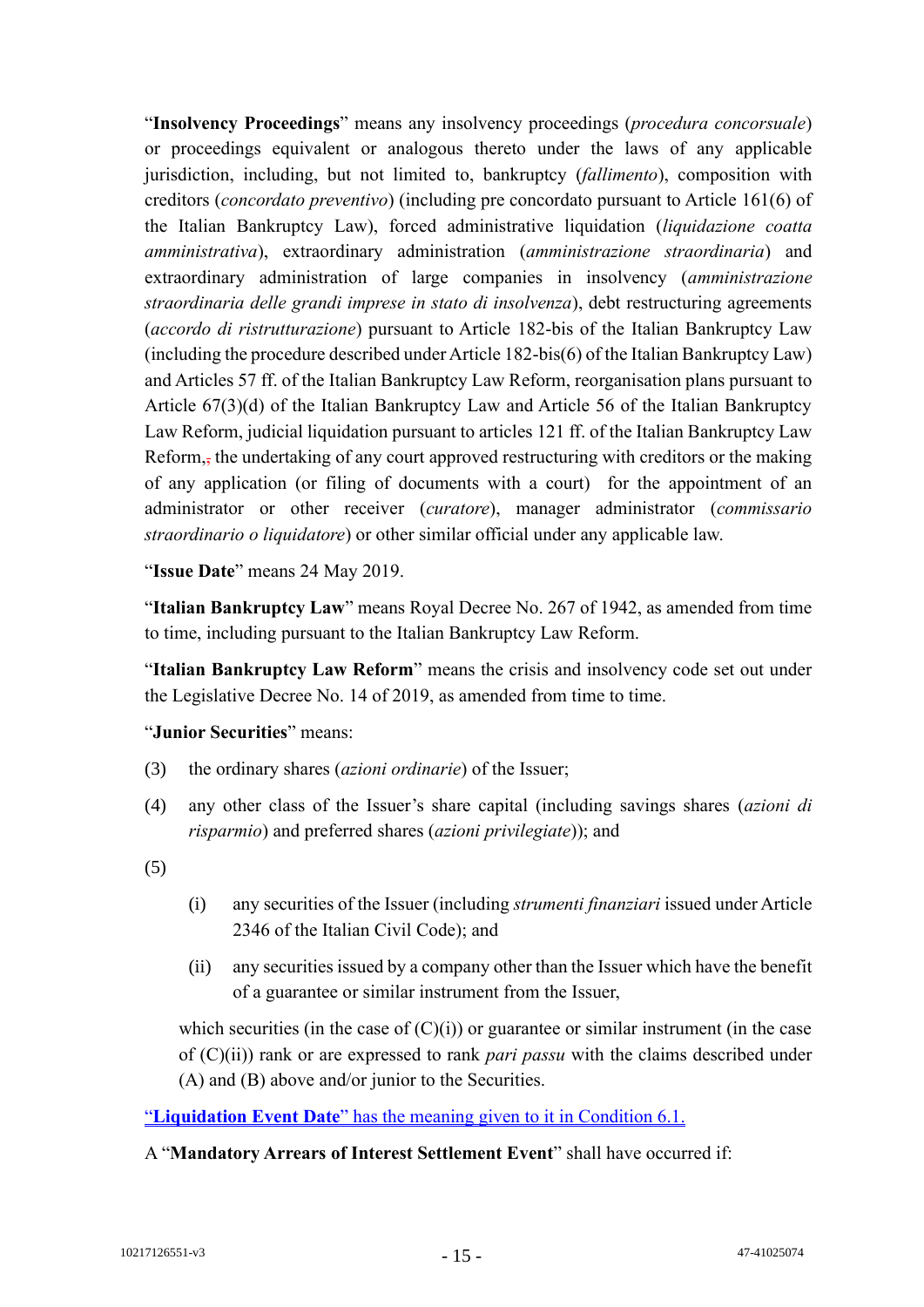- (A) a dividend (either interim or final) or any other distribution or payment was validly resolved on, declared, paid or made in respect of any Junior Securities, except where such dividend, distribution or payment was contractually required to be declared, paid or made under the terms of such Junior Securities; or
- (B) a dividend (either interim or final) or any other distribution or payment was validly resolved on, declared, paid or made in respect of any Parity Securities, except where such dividend, distribution or payment was contractually required to be declared, paid or made under the terms of such Parity Securities (including, without limitation, where any such payment occurs mandatorily at the maturity of such Parity Securities); or
- (C) the Issuer or any Subsidiary has repurchased, purchased, redeemed or otherwise acquired any Junior Securities, except where (x) such repurchase, purchase, redemption or acquisition was undertaken in connection with the satisfaction by the Issuer or any Subsidiary of its respective obligations under (i) any share buy-back programme existing at the Issue Date or (ii) any stock option plan or free share allocation plan reserved for directors, officers and/or employees of the Issuer or any associated hedging transaction or (y) such repurchase, purchase, redemption or acquisition is contractually required to be made under the terms of such Junior Securities; or
- (D) the Issuer or any Subsidiary has repurchased, purchased, redeemed or otherwise acquired any Parity Securities, except where (x) such repurchase, purchase, redemption or acquisition is contractually required to be made under the terms of such Parity Securities (including, without limitation, where any such payment occurs mandatorily at the maturity of such Parity Securities) or (y) such repurchase, purchase, redemption or acquisition is effected as a public tender offer or public exchange offer at a purchase price per security which is below its par value.

"**Mandatory Settlement Date**" means the earliest of:

- (5) the fifth Business Day following the date on which a Mandatory Arrears of Interest Settlement Event occurs;
- (F) following any Deferred Interest Payment, on the next scheduled Interest Payment Date on which the Issuer does not elect to defer all of the interest accrued in respect of the relevant Interest Period; and
- (G) the date on which the Securities are redeemed or repaid in accordance with Condition 6; and, including at the Liquidation Event Date (unless otherwise required by mandatory provisions of applicable law).
- (D) the date on which an order is made or a resolution is passed for the commencement of any Insolvency Proceedings in respect of the Issuer, or the date on which the Issuer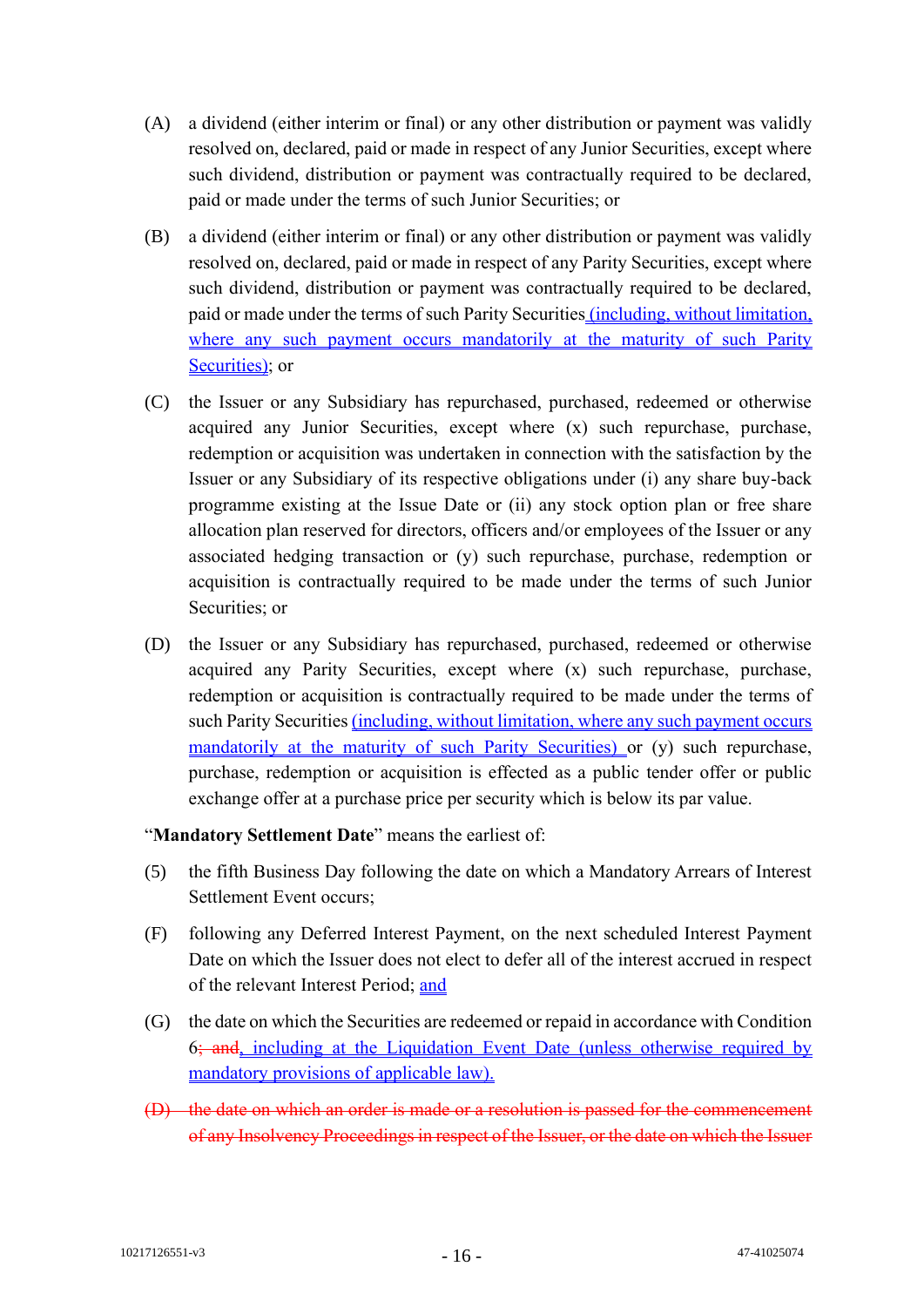corporate action for the purposes of opening, Insolvency Proceedings in respect of itself.

# "**Maturity Date**" means 24 May 2080.

"**Moody's**" means Moody's France S.A.S.

### "**Parity Securities**" means:

- (A) any securities or other instruments issued by the Issuer which rank, or are expressed to rank, *pari passu* with the Issuer's obligations under the Securities and includes the Issuer's £500,000,000 Capital Securities due 2076 (ISIN: XS1014987355); the Issuer's €1,000,000,000 Capital Securities due 2075 (ISIN: XS1014997073); the Issuer's €1,250,000,000 Perpetual Capital Securities due 2074 (ISIN: XS0954675129); the Issuer's £400,000,000 Capital Securities due 2075 (ISIN: XS0954674825); the Issuer's U.S.\$1,250,000,000 Capital Securities due 2073 (ISIN: X Securities IT0004961808 N Securities IT0004961816 — X Receipt US29265WAA62 N Receipt US29265WAB46); the Issuer's €750,000,000 Perpetual 8.5 Year Non-Call Capital Securities due 24 November 2081 (ISIN: XS1713463559) and the Issuer's  $\epsilon$ 750,019,000 Perpetual 5.5 Year Non-Call Capital Securities  $\frac{d\mu}{dt}$ 2078 (ISIN: XS1713463716); and
- (B) any securities or other instruments issued by a company other than the Issuer which have the benefit of a guarantee or similar instrument from the Issuer, which guarantee or similar instrument ranks or is expressed to rank *pari passu* with the Issuer's obligations under the Securities.

"**Prevailing Interest Rate**" means the rate of interest payable on the Securities applicable from time to time pursuant to Condition 4.

"**Rating Agency**" means any of Moody's, S&P, Fitch and any other rating agency substituted for any of them by the Issuer with the prior written approval of the Trustee and, in each case, any of their respective successors to the rating business thereof.

"**Rating Agency Confirmation**" means a written confirmation from a Rating Agency which has assigned ratings to the Issuer on a basis sponsored by the Issuer which is either received by the Issuer directly from the relevant Rating Agency or indirectly via publication by such Rating Agency.

A "**Rating Methodology Event**" shall be deemed to have occurred if the Issuer has received a Rating Agency Confirmation stating that, due to an amendment, clarification or change in the "equity credit" criteria of such Rating Agency, which amendment, clarification or change has occurred after the Issue Date (or if later, occurred after the date on which the Securities are assigned equity credit by a Rating Agency for the first time), the Securities are eligible for a level of equity credit that is lower than the level or equivalent level of equity credit assigned to the Securities by such Rating Agency on the Issue Date (or if "equity credit" is not assigned to the Securities by the relevant Rating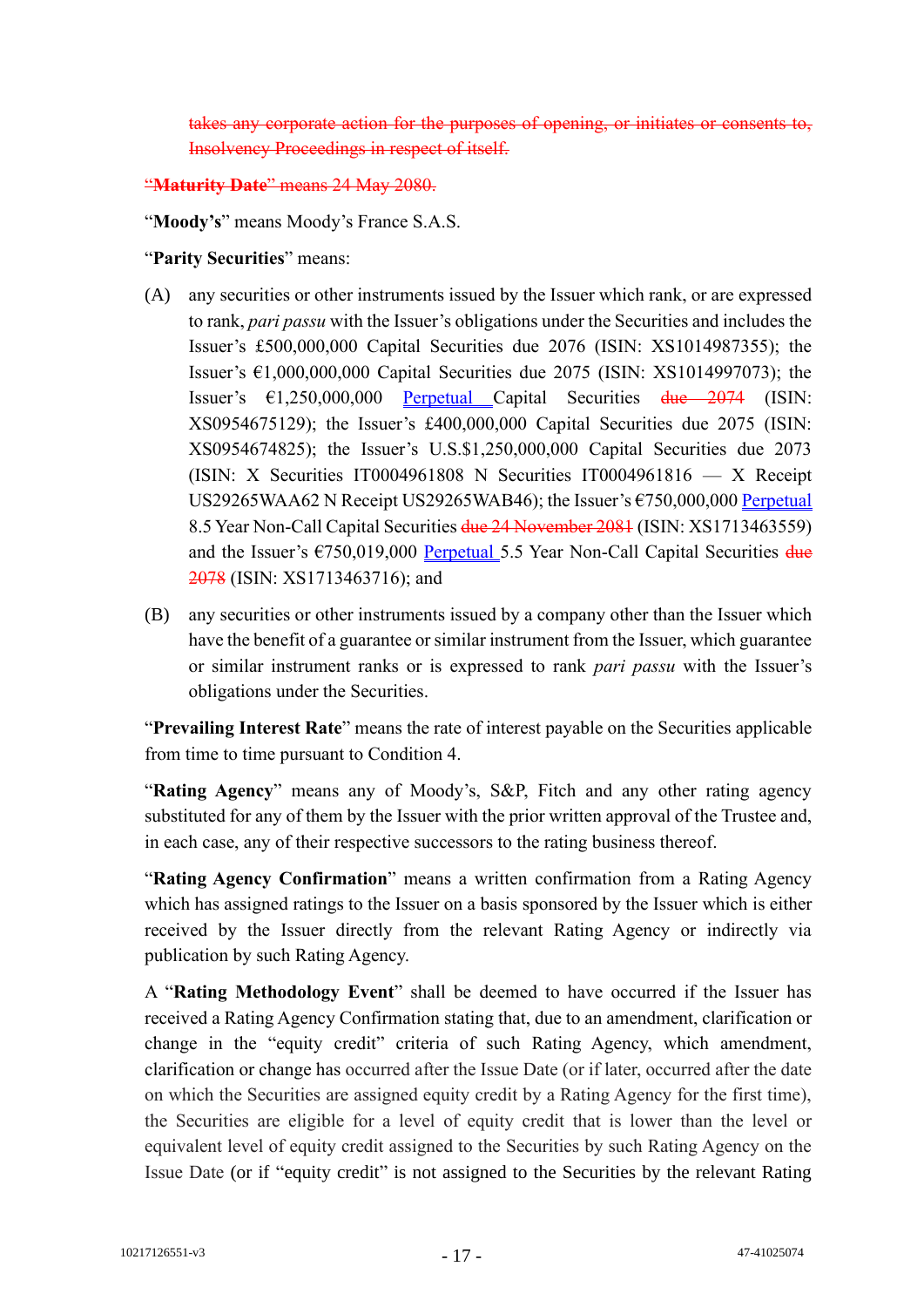Agency on the Issue Date, at the date on which "equity credit" is assigned by such Rating Agency for the first time).

"**Redemption Calculation Date**" means the fourth Business Day prior to the relevant Early Redemption Date.

"**Relevant Date**" means the date on which any payment first becomes due but, if the full amount payable has not been received by the Principal Paying Agent or the Trustee on or before the due date, it means the date on which, the full amount of the money having been so received, notice to that effect has been duly given to the Securityholders by the Issuer in accordance with Condition 12.

"**Relevant Nominating Body**" means, in respect of a benchmark or screen rate (as applicable):

- (A) the European Central Bank, or any central bank or other supervisory authority which is responsible for supervising the administrator of the benchmark or screen rate (as applicable); or
- (B) any working group or committee sponsored by, chaired or co-chaired by or constituted at the request of (a) the European Central Bank, (b) any central bank or other supervisory authority which is responsible for supervising the administrator of the benchmark or screen rate (as applicable), (c) a group of the aforementioned central banks or other supervisory authorities or (d) the Financial Stability Board or any part thereof.

"**Reset Date**" means the First Reset Date and each date falling on the fifth anniversary thereafter.

"**Reset Interest Determination Date**" means, in respect of any Reset Period, the day falling two Business Days prior to the beginning of the relevant Reset Period.

"**Reset Period**" means each period from and including the First Reset Date to but excluding the next following Reset Date and thereafter from and including each Reset Date to but excluding the next following Reset Date.

"**S&P**" means S&P Global Ratings Europe Limited (France Branch).

"**Subsidiary**" means any entity which is a subsidiary (*società controllata*) of the Issuer within the meaning of Article 2359 of the Italian Civil Code and Article 93 of Legislative Decree No. 58 of 24 February 1998, as amended.

A "**Substantial Repurchase Event**" shall be deemed to have occurred if, prior to the giving of the relevant notice of redemption, at least 75 per cent. of the aggregate principal amount of the Securities issued on the Issue Date has been purchased by or on behalf of the Issuer or a Subsidiary and has been cancelled.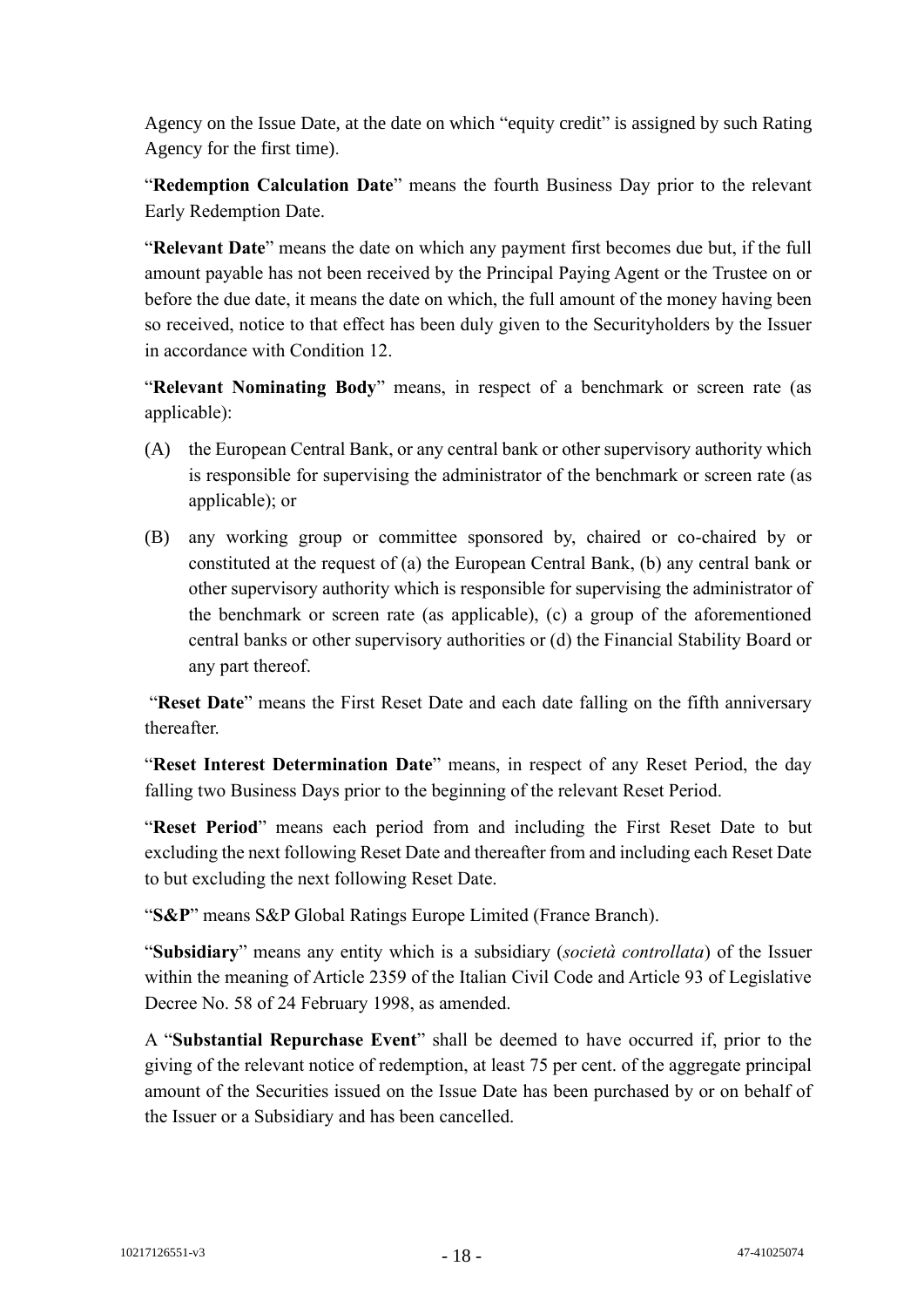"**Successor Rate**" means the rate that the Independent Adviser determines is a successor to or replacement of the EUR 5 year Swap Rate and which is formally recommended by any Relevant Nominating Body.

"**TARGET2 Settlement Day**" means any day on which the Trans-European Automated Real-Time Gross Settlement Express Transfer (TARGET2) System is open.

A "**Tax Deductibility Event**" shall be deemed to have occurred if, as a result of a Tax Law Change, payments of interest by the Issuer in respect of the Securities are no longer, or within 90 calendar days of the date of any opinion provided pursuant to Condition 6.4(b)(ii) will no longer be, deductible in whole or in part for Italian corporate income tax purposes, and the Issuer cannot avoid the foregoing by taking reasonable measures available to it. For the avoidance of doubt, a Tax Deductibility Event shall not occur if payments of interest by the Issuer in respect of the Securities are not deductible in whole or in part for Italian corporate income tax purposes solely as a result of general tax deductibility limits set forth by Article 96 of Italian Presidential Decree No. 917 of 22 December 1986, as amended as at (and on the basis of the general tax deductibility limits calculated in the manner applicable as at) the **Issue Consent Date.** 

"**Tax Jurisdiction**" means the Republic of Italy and/or such other taxing jurisdiction to which the Issuer becomes subject or any political subdivision or any authority thereof or therein having power to tax.

"Tax Law Change" means-: (i) any amendment to, clarification of, or change in, the laws or treaties (or any regulations thereunder) of a Tax Jurisdiction affecting taxation $\frac{1}{r}$  (ii) any governmental action or (iii) any amendment to, clarification of, or change in the official position or the interpretation of such governmental action that differs from the previously generally accepted position, in each case, by any legislative body, court, governmental authority or regulatory body, or which differs from any specific written statements made by any governmental authority or regulatory body regarding the anticipated tax treatment of the Securities, which amendment, clarification, change or governmental action is effective, on or after the **Issue** Consent Date.

"**Taxes**" means any present or future taxes or duties, assessments or governmental charges of whatever nature.

"**Varied Securities**" has the meaning given to it in Condition 7.1.

A "**Withholding Tax Event**" shall be deemed to have occurred if, following the Issue Consent Date:

- (A) as a result of a Tax Law Change, the Issuer has or will become obliged to pay Additional Amounts in respect of the Securities and such obligation cannot be avoided by the Issuer taking reasonable measures available to it; or
- (B) a person into which the Issuer is merged or to whom it has conveyed, transferred or leased all or substantially all of its assets and who has been substituted in place of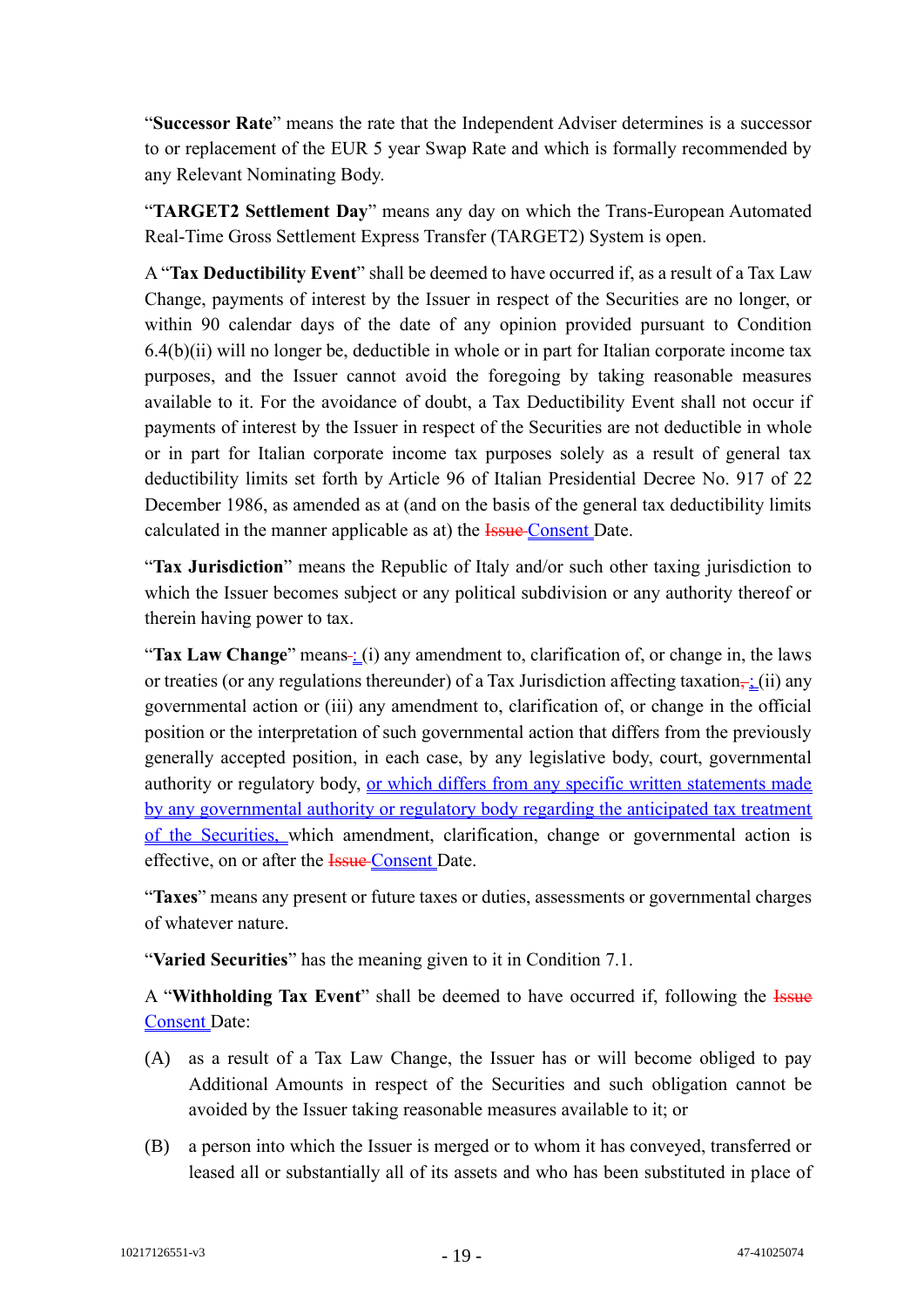the Issuer as principal debtor under the Securities is required to pay Additional Amounts in respect of the Securities and such obligation cannot be avoided by such person taking reasonable measures available to it, unless the sole purpose of such a merger, conveyance, transfer or lease would be to permit the Issuer to redeem the Securities.

### **3 Status and Subordination**

#### **3.1 Status**

The Securities and the Coupons constitute direct, unsecured and subordinated obligations of the Issuer and rank and will at all times rank *pari passu* without any preference among themselves and with Parity Securities. The Securities constitute *obbligazioni* pursuant to Articles 2410 *et seq*. of the Italian Civil Code. The obligations of the Issuer in respect of the Securities and the Coupons are subordinated as described in Condition 3.2.

# **3.2 Subordination**

The obligations of the Issuer to make payment in respect of principal and interest on the Securities and the Coupons, including its obligations in respect of any Arrears of Interest, will, in the event of the winding-up, insolvency, dissolution or liquidation of the Issuer, rank:

- (a) senior only to the Issuer's payment obligations in respect of any Junior Securities;
- (b) *pari passu* among themselves and with the Issuer's payment obligations in respect of any Parity Securities; and
- (c) junior to all other payment obligations of the Issuer, present and future, whether subordinated (including any claims pursuant to Article 2411, first paragraph, of the Italian Civil Code) or unsubordinated,

in each case except as otherwise required by mandatory provisions of applicable law.

Nothing in this Condition 3.2 shall affect or prejudice the payment of costs, charges, expenses, liabilities or remuneration of the Trustee or Agents or the rights and remedies of the Trustee or the Agents in respect thereof.

#### **3.3 No Set-off**

To the extent and in the manner permitted by applicable law, no Securityholder or Couponholder may exercise, claim or plead any right of set-off, counterclaim, compensation or retention in respect of any amount owed to it by the Issuer in respect of, or arising from, the Securities or the Coupons and each Securityholder and Couponholder will, by virtue of his holding of any Security or Coupon, be deemed to have waived all such rights of set-off, counterclaim, compensation or retention.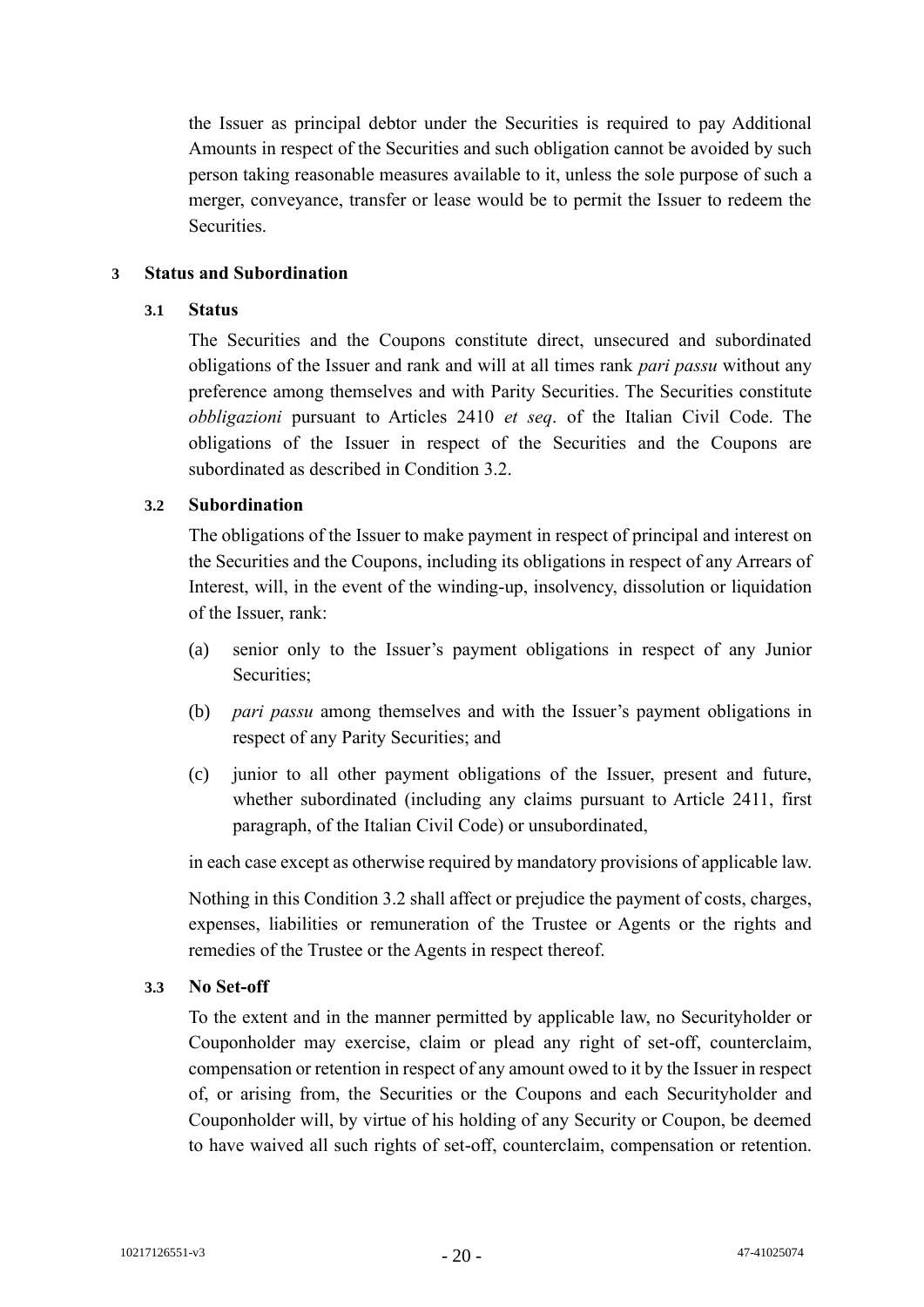The Issuer may not set off any claims it may have against the Securityholders against any of its obligations under the Securities or the Coupons.

# **4 Interest and Interest Deferral**

#### **4.1 Interest**

### *(a) Interest Rates and Interest Payment Dates*

Unless previously redeemed or repurchased and cancelled in accordance with these Conditions and subject to the further provisions of this Condition 4, the Securities will bear interest on their principal amount as follows:

- (i) from (and including) the Issue Date to (but excluding) the First Reset Date, at the rate of 3.500 per cent. per annum, payable annually in arrear on each Interest Payment Date; and
- (ii) from (and including) the First Reset Date to (but excluding) the Maturity Datedate fixed for redemption, at, in respect of each Reset Period, the relevant EUR 5 year Swap Rate plus:
	- (A) in respect of the Reset Period commencing on the First Reset Date to but excluding 24 May 2030, 3.564 per cent. per annum;
	- (B) in respect of the Reset Periods commencing on 24 May 2030, 24 May 2035 and 24 May 2040, 3.814 per cent. per annum; and
	- (C) in respect of any other Reset Period after 24 May 2045, 4.564 per cent. per annum;

all as determined by the Agent Bank for annual payment in arrear on each Interest Payment Date, commencing on the First Interest Payment Date.

#### *(b) Determination of EUR 5 year Swap Rate*

- (i) For the purposes of these Conditions, the relevant "**EUR 5 year Swap Rate**", in respect of a Reset Period, shall be the annual mid-swap rate as displayed on the EUR Reset Screen Page as at 11:00 a.m. (CET) on the relevant Reset Interest Determination Date.
- (ii) If the relevant EUR 5 year Swap Rate does not appear on the EUR Reset Screen Page on the relevant Reset Interest Determination Date, the Issuer shall request each of the EUR Reset Reference Banks to provide it with its EUR 5 year Swap Rate Quotation (such EUR 5 year Swap Rate Quotation to be notified by the Issuer to the Agent Bank) and the Agent Bank will determine the EUR 5 year Swap Rate as the EUR Reset Reference Bank Rate on the relevant Reset Interest Determination Date.
- (iii) If at least three quotations are provided by the EUR Reset Reference Banks, the EUR 5 year Swap Rate will be determined by the Agent Bank on the basis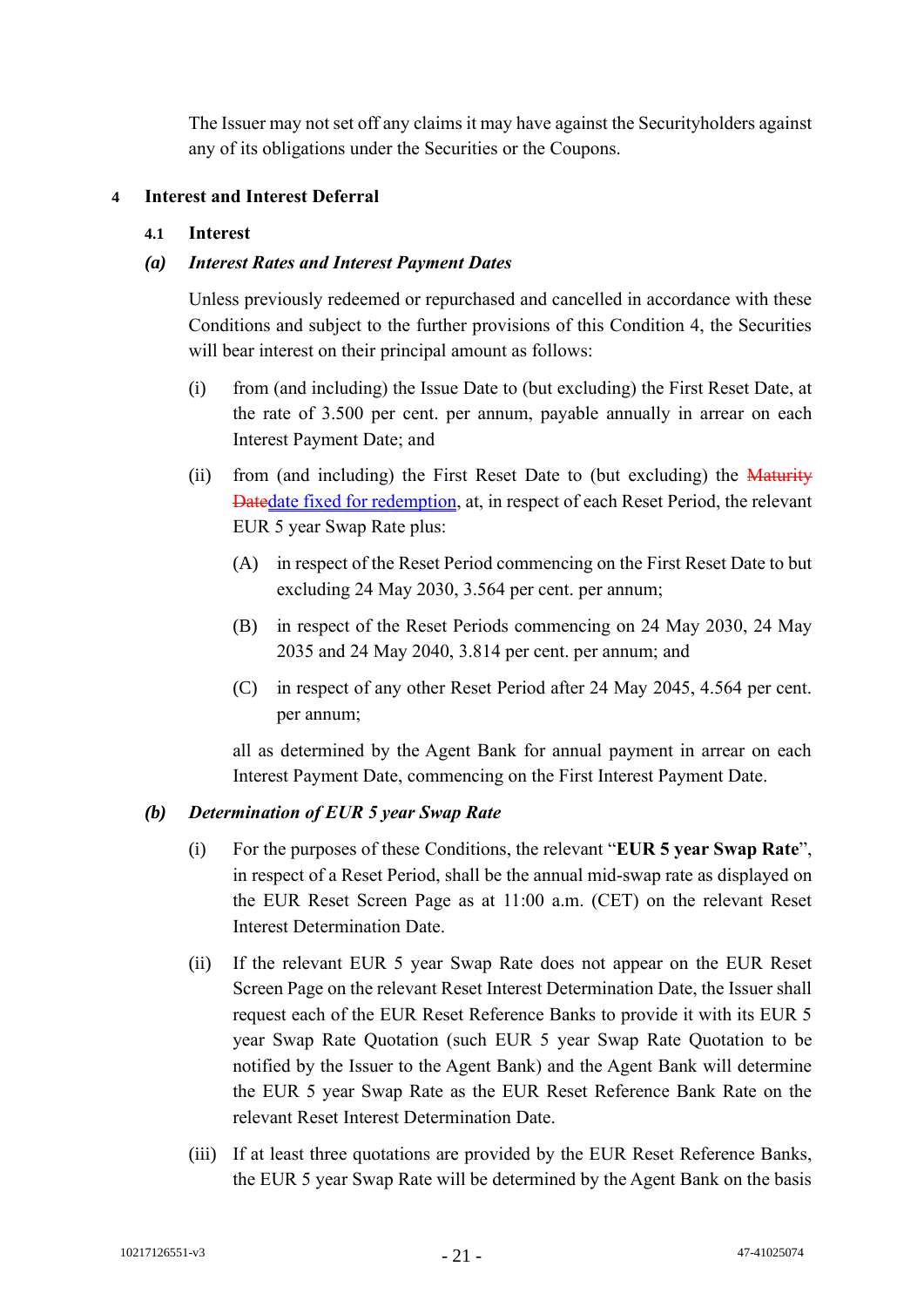of the arithmetic mean of the quotations provided, eliminating the highest quotation (or, in the event of equality, one of the highest) and the lowest quotation (or, in the event of equality, one of the lowest).

- (iv) If only two quotations are provided, the EUR 5 year Swap Rate will be the arithmetic mean of the quotations provided.
- (v) If only one quotation is provided, the EUR Reset Reference Banks Rate will be the quotation provided.
- (vi) If no quotations are provided, the EUR Reset Reference Bank Rate for the relevant period will be equal to the last available EUR 5 year mid swap rate for euro swap transactions, expressed as an annual rate, on the EUR Reset Screen Page.

# *(c) Calculation of Interest*

The interest payable on each Security on any Interest Payment Date shall be calculated per  $\epsilon$ 1,000 in principal amount of the Securities (the "**Calculation Amount**"). The amount of interest payable per Calculation Amount for any period shall be equal to the product of the Prevailing Interest Rate for the Interest Period ending immediately prior to such Interest Payment Date, the Calculation Amount and the day-count fraction for the relevant period, rounding the resulting figure to the nearest cent (half a cent being rounded upwards).

The day-count fraction will be calculated on the following basis:

- (a) if the Accrual Period is equal to or shorter than the Determination Period during which it falls, the day-count fraction will be the number of days in the Accrual Period divided by the product of (1) the number of days in such Determination Period and (2) the number of Determination Periods normally ending in any year; and
- (b) if the Accrual Period is longer than one Determination Period, the day-count fraction will be the sum of:
	- (i) the number of days in such Accrual Period falling in the Determination Period in which it begins divided by the product of (1) the number of days in such Determination Period and (2) the number of Determination Periods normally ending in any year; and
	- (ii) the number of days in such Accrual Period falling in the next Determination Period divided by the product of (a) the number of days in such Determination Period and (2) the number of Determination Periods normally ending in any year

where: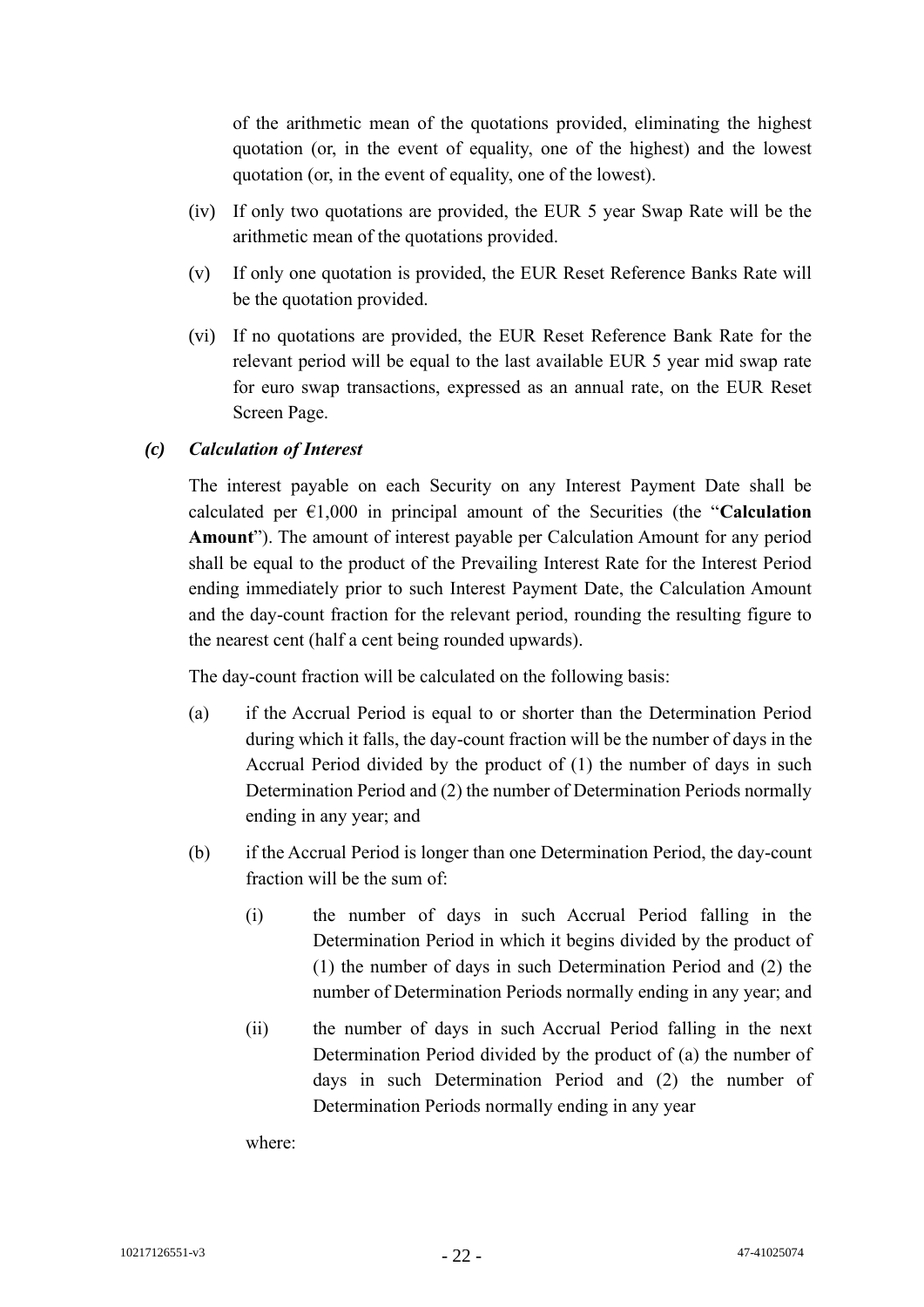"**Accrual Period**" means the relevant period for which interest is to be calculated (from and including the first such day to but excluding the last); and

"**Determination Period**" means the period from and including 24 May in any year to but excluding the next 24 May.

# **4.2 Interest Deferral**

Subject to the provisions of the following paragraphs, on each Interest Payment Date, the Issuer shall pay interest on the Securities accrued to (but excluding) that date in respect of the Interest Period ending immediately prior to such Interest Payment Date.

# *(a) Optional Interest Deferral*

The Issuer may, at its sole discretion, elect to defer in whole, but not in part, any payment of interest accrued on the Securities in respect of any Interest Period (a "**Deferred Interest Payment**") by giving notice (a "**Deferral Notice**") of such election to the Securityholders in accordance with Condition 12 and to the Trustee and the Principal Paying Agent at least five, but not more than 30, Business Days prior to the relevant Interest Payment Date. If the Issuer makes such an election, the Issuer shall have no obligation to make such payment and any such non-payment of interest shall not constitute a default of the Issuer or any other breach of obligations under the Securities or for any other purpose.

Any Deferred Interest Payment will be deferred and shall constitute "**Arrears of Interest**". Any Arrears of Interest will remain outstanding until paid in full by the Issuer, but Arrears of Interest shall not itself bear interest.

# *(b) Optional Settlement of Arrears of Interest*

The Issuer may pay outstanding Arrears of Interest (in whole but not in part) at any time upon giving not less than 10 and not more than 15 Business Days' notice to the Securityholders in accordance with Condition 12 (which notice shall be irrevocable and will oblige the Issuer to pay the relevant Arrears of Interest on the payment date specified in such notice) and to the Trustee and the Principal Paying Agent at least five, but not more than 30, Business Days prior to the relevant due date for payment.

#### *(c) Mandatory Settlement of Arrears of Interest*

All (but not some only) of any outstanding Arrears of Interest from time to time in respect of all Securities for the time being outstanding shall become due and payable in full and shall be paid by the Issuer on the first occurring Mandatory Settlement Date.

Notice of the occurrence of any Mandatory Settlement Date shall be given to the Securityholders in accordance with Condition 12 and to the Trustee and the Principal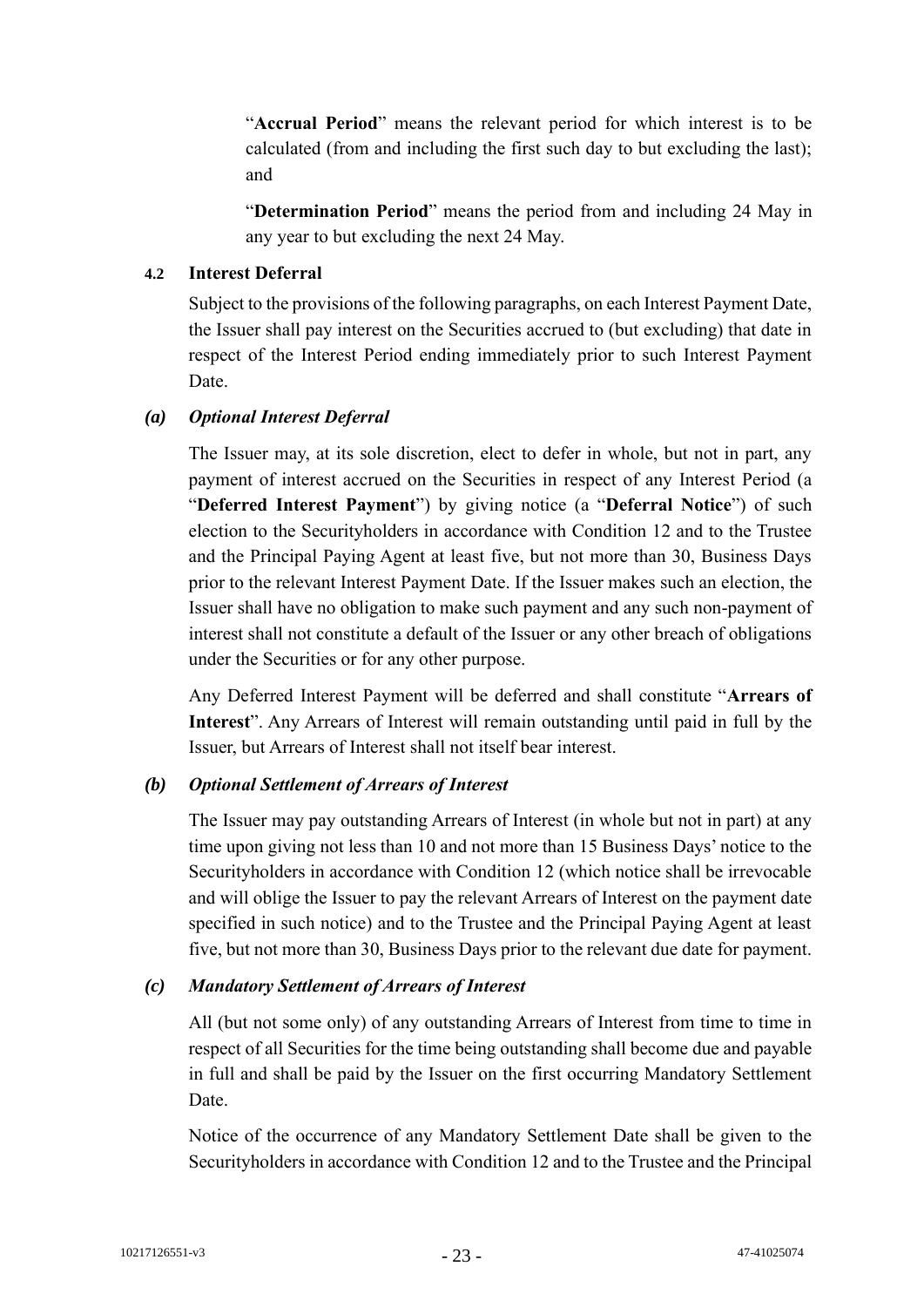Paying Agent at least five, but not more than 30, Business Days prior to the relevant due date for payment.

*If a Mandatory Settlement Date does not occur prior to the calendar day which is the fifth anniversary of the Interest Payment Date on which the relevant Deferred Interest Payment was first deferred, it is the intention, though not an obligation, of the Issuer to pay all outstanding Arrears of Interest (in whole but not in part) on the next following Interest Payment Date.*

### *(d) Notification of Mandatory Settlement Date*

Upon the occurrence of a Mandatory Settlement Date, the Issuer shall promptly deliver to the Trustee a certificate signed by two duly authorised representatives of the Issuer confirming the occurrence thereof upon which the Trustee may rely absolutely without liability to any person for so doing.

# **4.3 Accrual of Interest**

The Securities will cease to bear interest from (and including) the calendar day on which they are due for redemption. If the Issuer fails to redeem the Securities upon due presentation and surrender thereof when due, interest will continue to accrue as provided in the Trust Deed.

# **4.4 Benchmark discontinuation**

# *(a) Independent Adviser*

If a Benchmark Event occurs in relation to the EUR 5 year Swap Rate on any Reset Interest Determination Date, then the Issuer shall use its reasonable endeavours to appoint and consult with an Independent Adviser, as soon as reasonably practicable, to determine a Successor Rate, failing which an Alternative Rate (in accordance with Condition 4.4(b)) and, in either case, an Adjustment Spread and any Benchmark Amendments (in accordance with Condition 4.4(d)).

An Independent Adviser appointed pursuant to this Condition 4.4 shall act in good faith and in a commercially reasonable manner as an expert and in consultation with the Issuer. In the absence of fraud and gross negligence, the Independent Adviser shall have no liability whatsoever to the Issuer, the Paying Agents or the Securityholders for any determination made by it pursuant to this Condition 4.4.

If: (i) the Issuer is unable to appoint an Independent Adviser; or (ii) the Independent Adviser appointed by it fails to determine a Successor Rate or, failing which, an Alternative Rate in accordance with this Condition 4.4(a) prior to the relevant Reset Interest Determination Date, the EUR 5 year Swap Rate applicable to the next succeeding Reset Period shall be the last available EUR 5 year mid swap rate for euro swap transactions, expressed as an annual rate, on the EUR Reset Screen Page. For the avoidance of doubt, this Condition 4.4(a) shall apply to the relevant next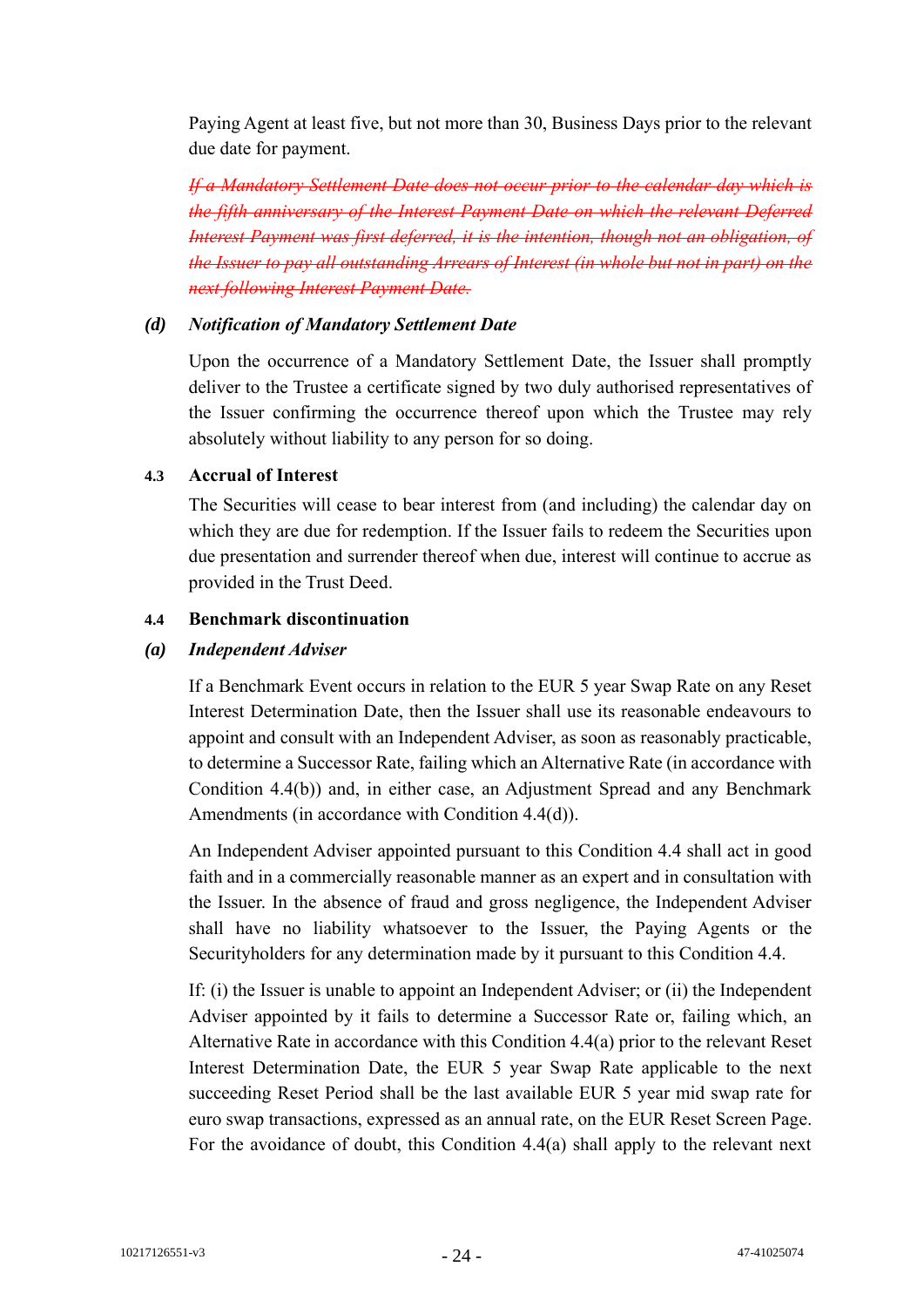succeeding Reset Period only and any subsequent Reset Periods are subject to the subsequent operation of, and to adjustment as provided in, this Condition 4.4(a).

### *(b) Successor Rate or Alternative Rate*

If the Independent Adviser determines that:

- (i) there is a Successor Rate, then such Successor Rate and the applicable Adjustment Spread shall subsequently be used in place of the EUR 5 year Swap Rate to determine the Prevailing Interest Rate (or the relevant component part thereof) for all future payments of interest on the Securities (subject to the operation of this Condition 4.4); or
- (ii) there is no Successor Rate but that there is an Alternative Rate, then such Alternative Rate and the applicable Adjustment Spread shall subsequently be used in place of the EUR 5 year Swap Rate to determine the Prevailing Interest Rate (or the relevant component part thereof) for all future payments of interest on the Securities (subject to the operation of this Condition 4.4).

# *(c) Adjustment Spread*

The Adjustment Spread (or the formula or methodology for determining the Adjustment Spread) shall be applied to the Successor Rate or the Alternative Rate (as the case may be).

# *(d) Benchmark Amendments*

If any Successor Rate or Alternative Rate and, in either case, the applicable Adjustment Spread is determined in accordance with this Condition 4.4 and the Independent Adviser determines (i) that amendments to these Conditions are necessary to ensure the proper operation of such Successor Rate or Alternative Rate and, in either case, the applicable Adjustment Spread (such amendments, the "**Benchmark Amendments**") and (ii) the terms of the Benchmark Amendments, then the Issuer shall, subject to giving notice thereof in accordance with Condition 4.4(e), without any requirement for the consent or approval of Securityholders, vary these Conditions to give effect to such Benchmark Amendments with effect from the date specified in such notice.

In connection with any such variation in accordance with this Condition 4.4(d), the Issuer shall comply with the rules of any stock exchange on which the Securities are for the time being listed or admitted to trading.

Notwithstanding any other provision of this Condition 4.4, no Successor Rate or Alternative Rate will be adopted, nor will the applicable Adjustment Spread be applied, nor will any Benchmark Amendments be made, if and to the extent that, in the determination of the Issuer, the same could reasonably be expected to cause a Rating Methodology Event to occur.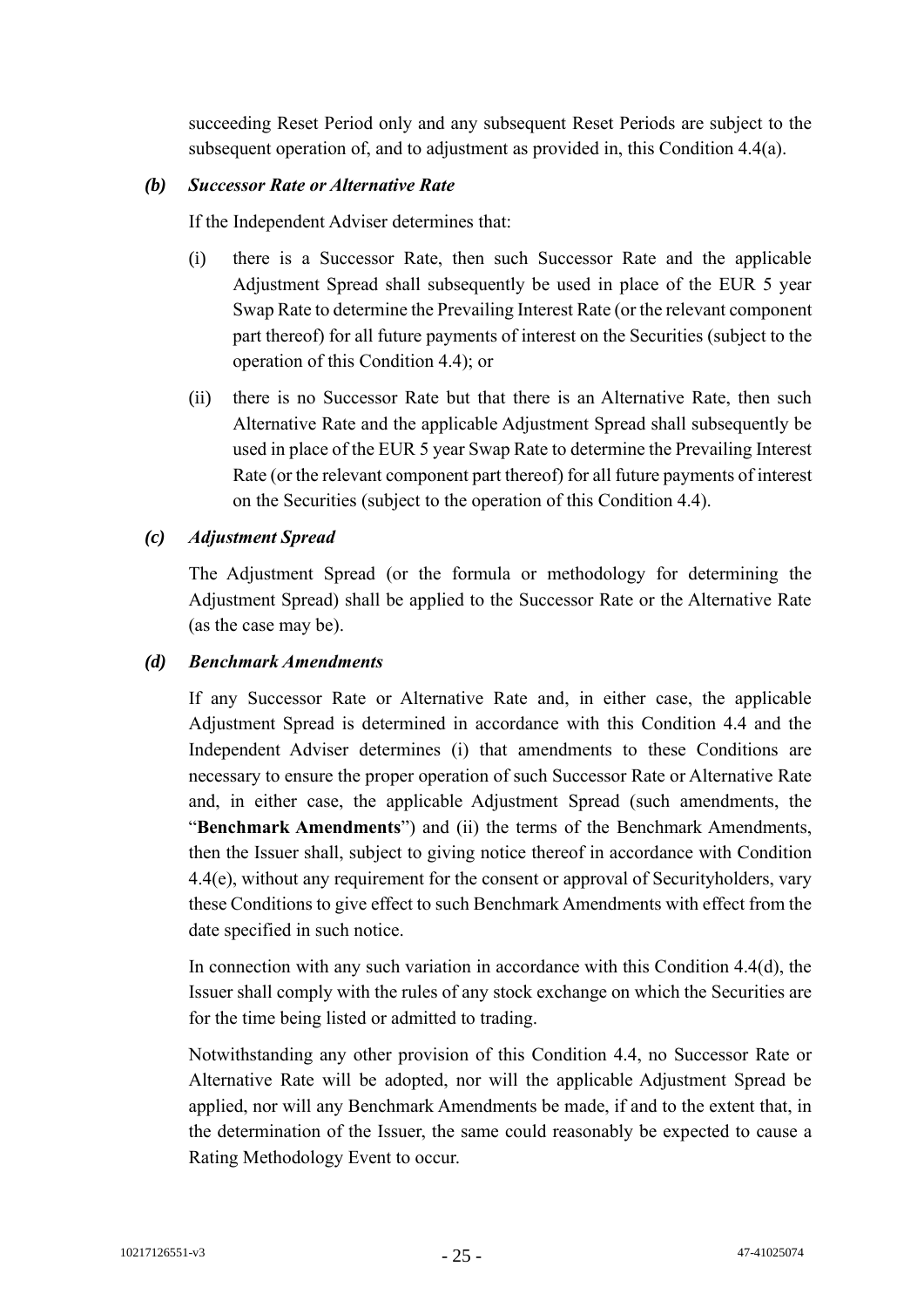At the request of the Issuer, but subject to receipt by the Trustee of a certificate signed by two duly authorised representatives of the Issuer pursuant to Condition 4.4(e), the Trustee shall (at the expense of the Issuer), without any requirement for the consent or approval of the Securityholders, be obliged to concur with the Issuer in effecting any Benchmark Amendments (including, inter alia, by the execution of a deed supplemental to or amending the Trust Deed), provided that the Trustee shall not be obliged to agree to any Benchmark Amendments which, in the sole opinion of the Trustee, would have the effect of (i) exposing the Trustee to any liability against which it has not been indemnified and/or secured and/or prefunded to its satisfaction; or (ii) increasing the obligations, responsibilities or duties, or decreasing the protections, of the Trustee under the Trust Deed and/or the Conditions in any way.

#### *(e) Notices etc*

Any Successor Rate or Alternative Rate and, in either case, the applicable Adjustment Spread and the specific terms of any Benchmark Amendments, determined under this Condition 4.4 will be notified promptly by the Issuer to the Trustee, the Principal Paying Agent and the Agent Bank and, in accordance with Condition 12 (*Notices*), the Securityholders. Such notice shall be irrevocable and shall specify the effective date of the Benchmark Amendments, if any.

No later than notifying the Trustee of the same, the Issuer shall deliver to the Trustee a certificate signed by two duly authorised representatives of the Issuer:

- (a) confirming (i) that a Benchmark Event has occurred, (ii) the Successor Rate or, as the case may be, the Alternative Rate, (iii) the applicable Adjustment Spread and (iv) the specific terms of the Benchmark Amendments (if any), in each case as determined in accordance with the provisions of this Condition 4.4; and
- (b) certifying that the Benchmark Amendments (if any) are necessary to ensure the proper operation of such Successor Rate or Alternative Rate and (in either case) the applicable Adjustment Spread.

The Trustee shall be entitled to rely on such certificate (without liability to any person) as sufficient evidence thereof. The Successor Rate or Alternative Rate and the Adjustment Spread and the Benchmark Amendments (if any) specified in such certificate will (in the absence of manifest error or bad faith in the determination of the Successor Rate or Alternative Rate and the Adjustment Spread and the Benchmark Amendments (if any) and without prejudice to the Trustee's, the Agent Bank's or the Principal Paying Agent's ability to rely on such certificate as aforesaid) be binding on the Issuer, the Trustee, the Calculation Agent, the Paying Agents and the Noteholders.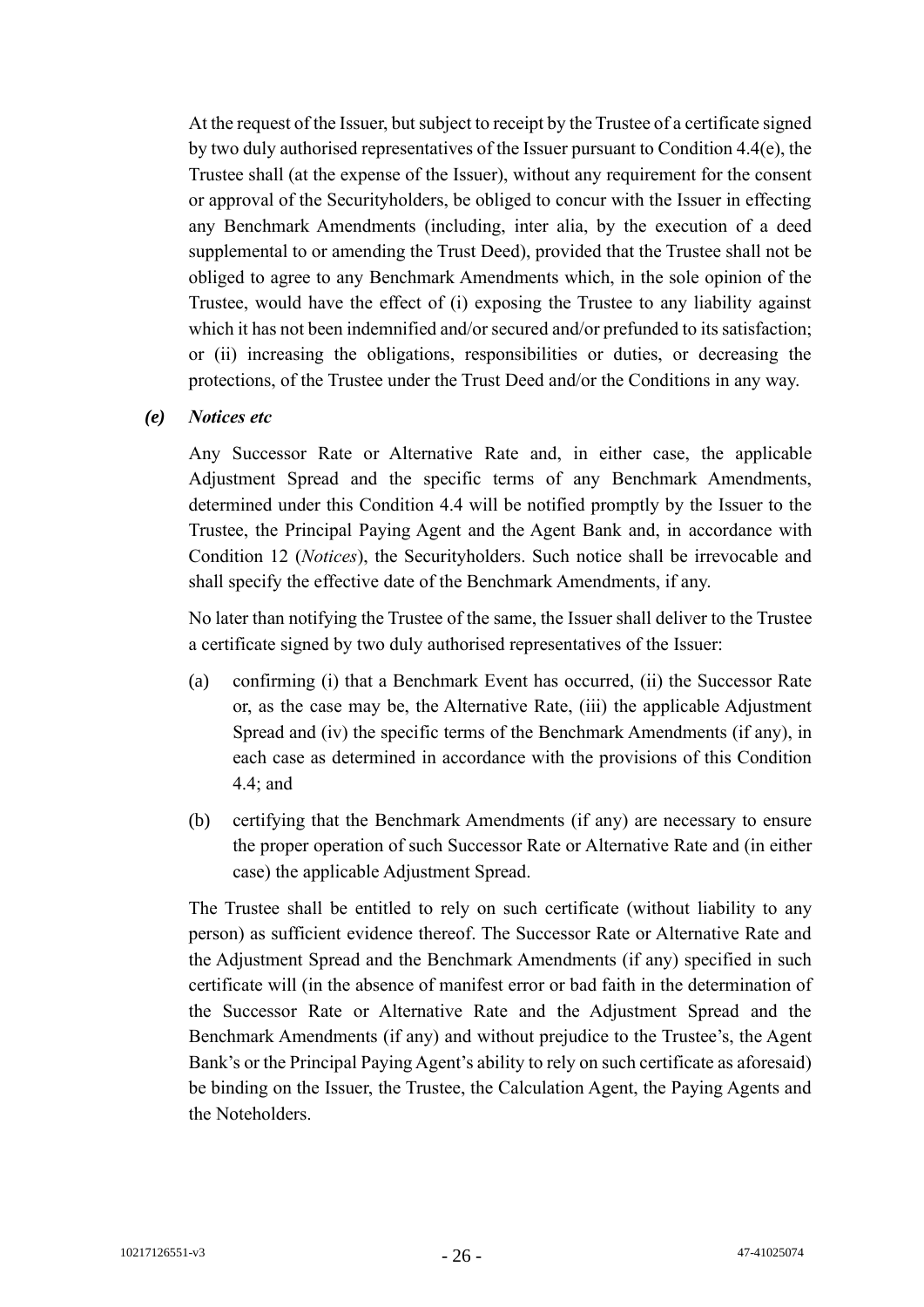# *(f) Survival of EUR 5 year Swap Rate*

Without prejudice to the obligations of the Issuer under Condition 4.4(a), (b), (c) and (d), the EUR 5 year Swap Rate and the fallback provisions provided for in Condition 4.1(b) will continue to apply unless and until a Benchmark Event has occurred.

# **5 Payment and Exchanges of Talons**

*Provisions for payments in respect of Global Securities are set out under "Summary of Provisions Relating to the Securities while represented by the Global Securities" below.*

# **5.1 Payments in respect of Securities**

Payments of principal and interest in respect of each Security will be made against presentation and surrender (or, in the case of part payment only, endorsement) of the Security, except that payments of interest due on an Interest Payment Date will be made against presentation and surrender (or, in the case of part payment only, endorsement) of the relevant Coupon, in each case at the specified office outside the United States of any of the Paying Agents.

# **5.2 Method of Payment**

Payments will be made by credit or transfer to a euro account (or any other account to which euro may be credited or transferred) specified by the payee.

# **5.3 Missing Unmatured Coupons**

Upon the date on which any Security becomes due and repayable, all unmatured Coupons appertaining to the Security (whether or not attached) shall become void and no payment shall be made in respect of such Coupons.

#### **5.4 Payments subject to Applicable Laws**

Payments will be subject in all cases to any other applicable fiscal or other laws and regulations in the place of payment or other laws and regulations to which the Issuer or its agents agree to be subject and, save as provided in Condition 8 below, the Issuer will not be liable for any Taxes imposed or levied by such laws, regulations or agreements.

#### **5.5 Payment only on a Presentation Date**

A holder shall be entitled to present a Security or Coupon for payment only on a Presentation Date and shall not be entitled to any further interest or other payment if a Presentation Date is after the due date for payment of any amount in respect of any Security or Coupon.

"**Presentation Date**" means a day which (subject to Condition 9):

(a) is or falls after the relevant due date for payment of any amount in respect of any Security or Coupon;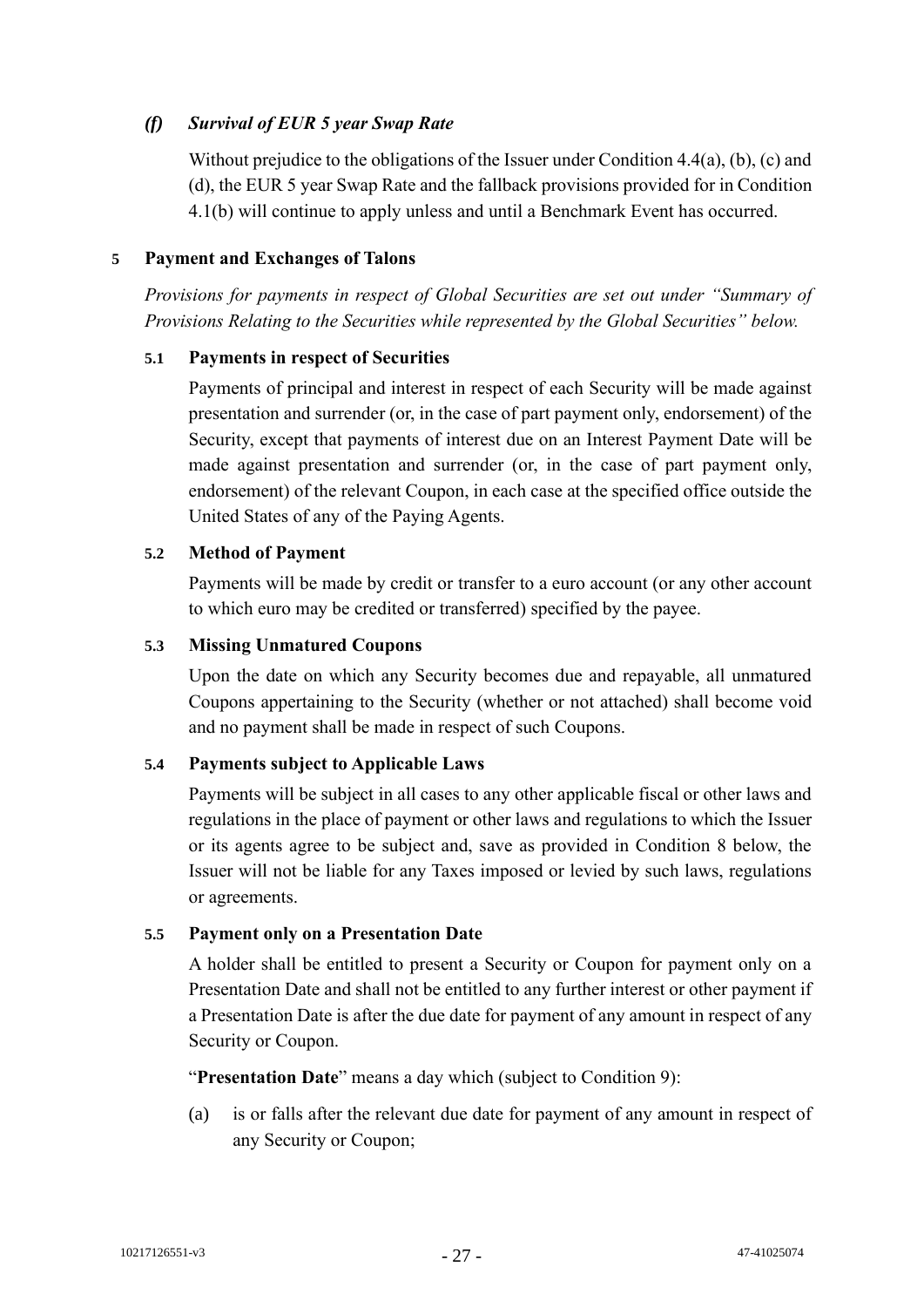- (b) is a day on which commercial banks and foreign exchange markets settle payments and are open for general business (including dealing in foreign exchange and foreign currency deposits) in the place of the specified office of the Paying Agent at which the Security or Coupon is presented for payment; and
- (c) in the case of payment by credit or transfer to a euro account as referred to above, is a TARGET2 Settlement Day.

# **5.6 Exchange of Talons**

On and after the Interest Payment Date on which the final Coupon comprised in any Coupon sheet matures, the Talon comprised in the Coupon sheet may be surrendered at the specified office of any Paying Agent in exchange for a further Coupon sheet (including any appropriate further Talon), subject to the provisions of Condition 9. Each Talon shall, for the purposes of these Conditions, be deemed to mature on the Interest Payment Date on which the final Coupon comprised in the relative Coupon sheet matures.

# **5.7 Initial Paying Agents**

The names of the initial Paying Agents and their initial specified offices are set out at the end of these Conditions. The Issuer reserves the right, subject to the prior written approval of the Trustee, at any time to vary or terminate the appointment of any Paying Agent and to appoint additional or other Paying Agents provided that:

- (a) there will at all times be a Principal Paying Agent;
- (b) there will at all times be a Paying Agent in a jurisdiction within Europe, other than the jurisdiction in which the Issuer is incorporated; and
- (c) there will at all times be an Agent Bank.

Notice of any termination or appointment and of any changes in specified offices will be given to the Securityholders promptly by the Issuer in accordance with Condition 12.

#### **6 Redemption and Purchase**

#### **6.1 Maturity No fixed redemption**

Unless previously redeemed or purchased and cancelled as provided below, the Securities will become due and payable and will be redeemed on the date on which a winding up, dissolution or liquidation of the Issuer (otherwise than for the purpose of a solvent amalgamation, merger or reconstruction under which the assets and liabilities of the Issuer are assumed by the entity resulting from such amalgamation, merger or reconstruction and such entity assumes the obligations of the Issuer in respect of the Securities in accordance with Condition 13.2) is instituted (the "**Liquidation Event Date**"), including in connection with any Insolvency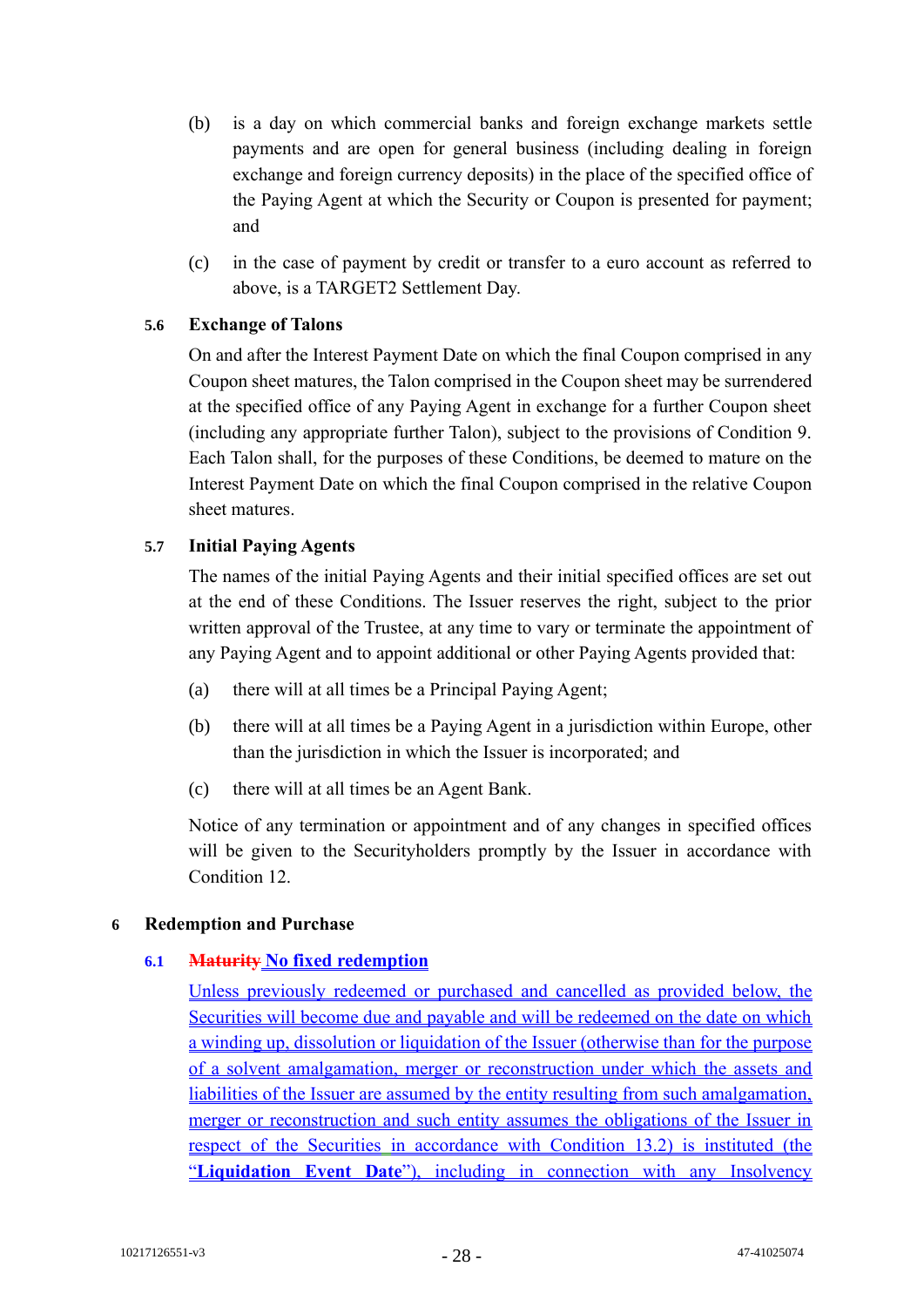Proceedings, in accordance with (i) any applicable legal provision, or any decision of any judicial or administrative authority, or (ii) any resolution passed at a shareholders' meeting of the Issuer or (iii) any provision which is set out in the bylaws of the Issuer from time to time (including the maturity of the Issuer which, as of the Consent Date, is set in its by-laws at 31 December 2100). Upon having become due and payable according to the provisions above, the Securities will be redeemed at an amount equal to their principal amount, together with any outstanding interest accrued up to (but excluding) the Liquidation Event Date and any outstanding Arrears of Interest. Unless previously redeemed or purchased and cancelled as provided below, the Issuer will redeem the Securities on the Maturity Date at their principal amount together with any interest accrued to (but excluding) the Maturity Date and any outstanding Arrears of Interest.

# **6.2 Optional Redemption**

The Issuer may redeem all of the Securities (but not some only) on any date during the period commencing on (and including) 24 February 2025 and ending on (and including) the First Reset Date or upon any Interest Payment Date thereafter (each such date, a "**Call Date**"), in each case at their principal amount together with any accrued interest up to (but excluding) the relevant Call Date and any outstanding Arrears of Interest, on giving not less than 30 and not more than 60 calendar days' notice to the Securityholders in accordance with Condition 12.

#### **6.3 Early Redemption following a Withholding Tax Event**

- (a) If a Withholding Tax Event occurs, the Issuer may redeem all (but not some only) of the Securities at any time at the applicable Early Redemption Price upon giving not less than 30 and not more than 60 calendar days' notice to the Trustee and the Securityholders in accordance with Condition 12, provided that no such notice shall be given earlier than 90 days prior to the earliest date on which the Issuer would be obliged to pay such Additional Amounts were a payment in respect of the Securities then due.
- (a) Prior to giving a notice to the Securityholders pursuant to this Condition 6.3, the Issuer will deliver to the Trustee in a form and with content reasonably satisfactory to the Trustee:
	- (i) a certificate signed by two duly authorised representatives of the Issuer stating that the Issuer is entitled to effect such redemption and setting forth a statement of facts showing that the conditions precedent to the right of the Issuer to redeem the Securities in accordance with this Condition 6.3 have been satisfied; and
	- (ii) an opinion of independent legal or tax advisers, appointed by the Issuer at its own expense, of recognised standing in the jurisdiction of incorporation of the Issuer to the effect that the Issuer has or will become obliged to pay Additional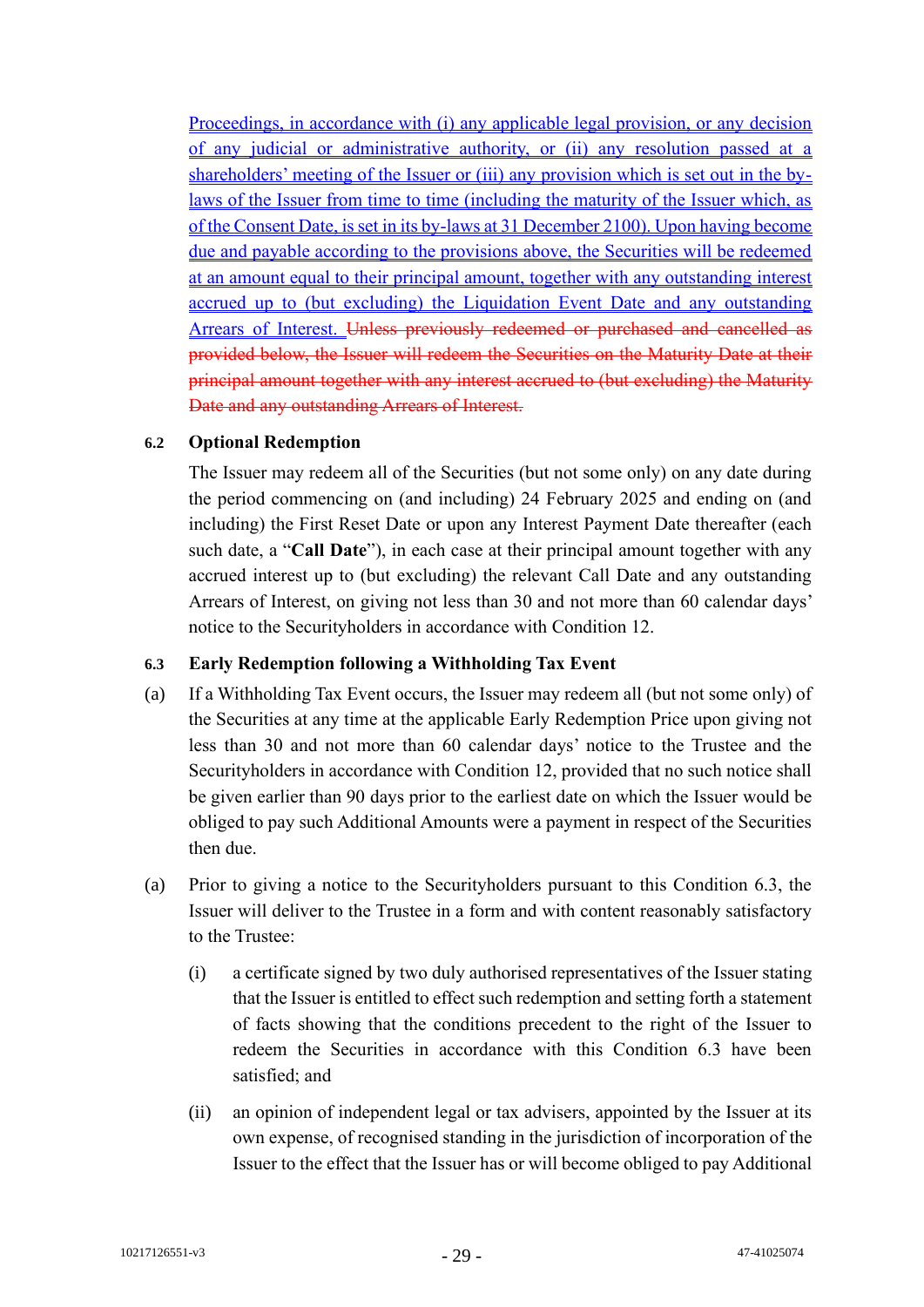Amounts as a result of (in the case of paragraph (A) of the definition of Withholding Tax Event) a Tax Law Change or (in the case of paragraph (B) of the definition of Withholding Tax Event) the relevant merger, conveyance, transfer or lease,

and the Trustee shall be entitled to accept and rely on the above certificate and opinion as sufficient evidence of the satisfaction of the conditions precedent set out above and the facts set out therein in which event the same shall be conclusive and binding on the Securityholders and the Couponholders.

# **6.4 Early Redemption following a Tax Deductibility Event**

- (a) If a Tax Deductibility Event occurs, the Issuer may redeem all (but not some only) of the Securities at any time at the applicable Early Redemption Price upon giving not less than 30 and not more than 60 calendar days' notice of redemption to the Trustee and the Securityholders in accordance with Condition 12.
- (b) Prior to giving a notice to the Securityholders pursuant to this Condition 6.4, the Issuer will deliver to the Trustee in a form and with content reasonably satisfactory to the Trustee:
	- (i) a certificate signed by two duly authorised representatives of the Issuer stating that the Issuer is entitled to effect such redemption and setting forth a statement of facts showing that the conditions precedent to the right of the Issuer to redeem the Securities in accordance with this Condition 6.4 have been satisfied; and
	- (ii) an opinion of an independent legal or tax adviser, appointed by the Issuer at its own expense, of recognised standing in the jurisdiction of incorporation of the Issuer to the effect that payments of interest by the Issuer in respect of the Securities are no longer, or within 90 calendar days of the date of that opinion will no longer be, deductible in whole or in part for Italian corporate income tax purposes as a result of a Tax Law Change,

and the Trustee shall be entitled to accept and rely on the above certificate and opinion as sufficient evidence of the satisfaction of the conditions precedent set out above and the facts set out therein in which event the same shall be conclusive and binding on the Securityholders and the Couponholders.

# **6.5 Early Redemption following a Rating Methodology Event**

(a) If a Rating Methodology Event occurs, the Issuer may redeem all (but not some only) of the Securities at any time at the applicable Early Redemption Price upon giving not less than 30 and not more than 60 calendar days' notice of redemption to the Trustee and the Securityholders in accordance with Condition 12.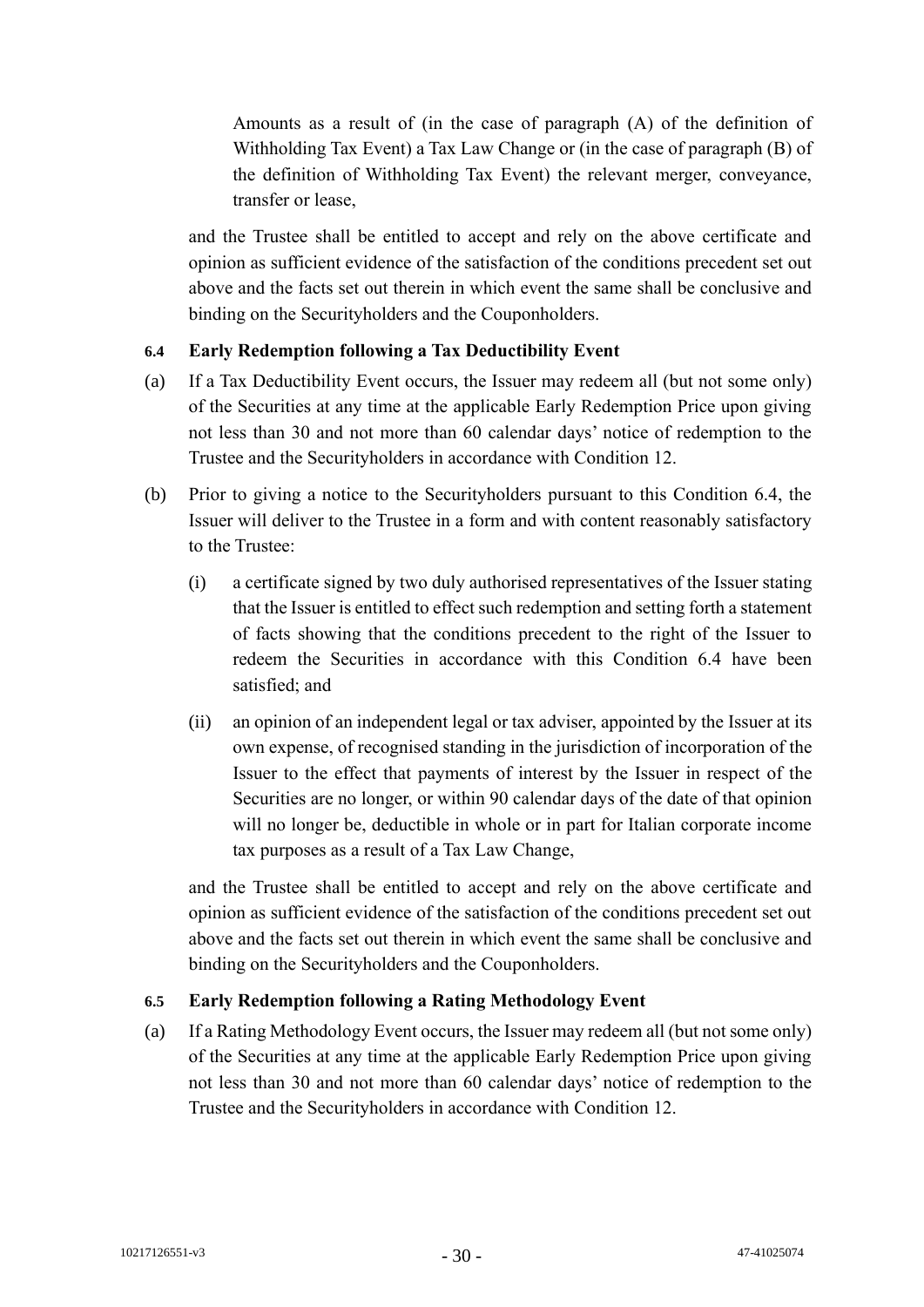- (b) Prior to giving a notice to the Securityholders pursuant to this Condition 6.5, the Issuer will deliver to the Trustee in a form and with content reasonably satisfactory to the Trustee:
	- (i) a certificate signed by two duly authorised representatives of the Issuer stating that the Issuer is entitled to effect such redemption and setting forth a statement of facts showing that the conditions precedent to the right of the Issuer to redeem the Securities in accordance with this Condition 6.5 have been satisfied; and
	- (ii) a copy of the Rating Agency Confirmation relating to the applicable Rating Methodology Event unless the delivery of such Rating Agency Confirmation would constitute a breach of the terms on which such confirmation is delivered to the Issuer,

and the Trustee shall be entitled to accept and rely on the above certificate and, if applicable, copy of the Rating Agency Confirmation as sufficient evidence of the satisfaction of the conditions precedent set out above and the facts set out therein, in which event the same shall be conclusive and binding on the Securityholders and the Couponholders.

# **6.6 Early Redemption upon the occurrence of an Accounting Event**

(a) If an Accounting Event occurs, the Issuer may redeem all (but not some only) of the Securities at any time at the applicable Early Redemption Price upon giving not less than 30 and not more than 60 calendar days' notice of redemption to the Trustee and the Securityholders in accordance with Condition 12.

The Issuer may notify the redemption of the Securities as a result of the occurrence of an Accounting Event from (and including) the date on which the Change is officially adopted, which may fall before the date on which the Change will come into effect.

- (b) Prior to giving a notice to the Securityholders pursuant to this Condition 6.6, the Issuer will deliver to the Trustee in a form and with content reasonably satisfactory to the Trustee:
	- (i) a certificate signed by two duly authorised representatives of the Issuer stating that the Issuer is entitled to effect such redemption and setting forth a statement of facts showing that the conditions precedent to the right of the Issuer to redeem the Securities in accordance with this Condition 6.6 have been satisfied; and
	- (ii) a copy of the opinion, letter or report of a recognised accountancy firm of international standing, appointed by the Issuer at its own expense, as set forth in the definition of "Accounting Event",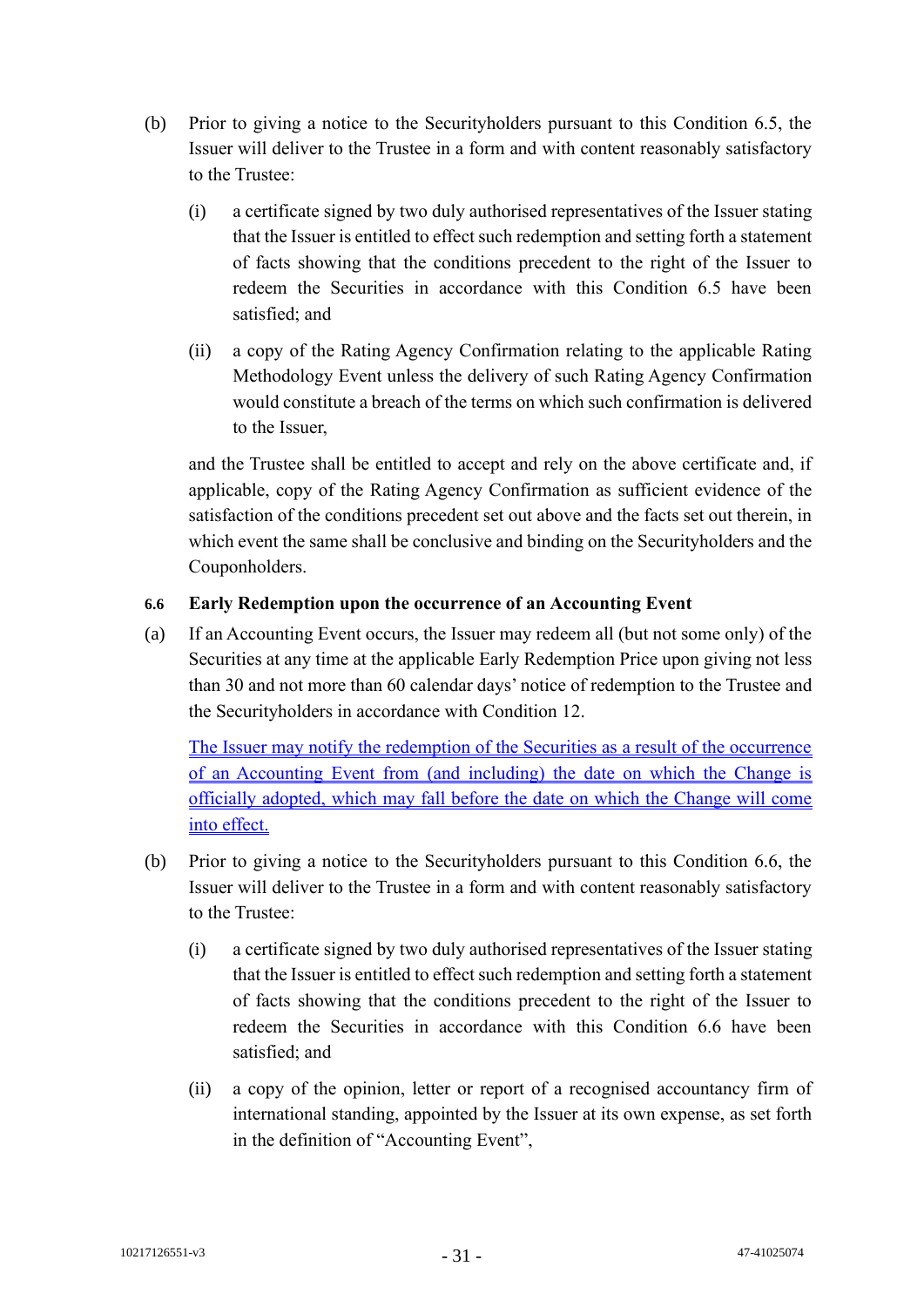and the Trustee shall be entitled to accept and rely on the above certificate and opinion, letter or report as sufficient evidence of the satisfaction of the conditions precedent set out above and the facts set out therein, in which event the same shall be conclusive and binding on the Securityholders and the Couponholders.

# **6.7 Purchases and Substantial Repurchase Event**

The Issuer or any Subsidiary may at any time purchase Securities (provided that all unmatured Coupons appertaining to the Securities are purchased with the Securities) in any manner and at any price. Such Securities may be held, reissued, resold or, at the option of the Issuer, surrendered to any Paying Agent for cancellation.

If a Substantial Repurchase Event occurs, the Issuer may redeem all (but not some only) of the outstanding Securities at any time at the applicable Early Redemption Price, subject to the Issuer having given the Trustee and the Securityholders not less than 30 and not more than 60 calendar days' notice in accordance with Condition 12.

# **6.8 Cancellations**

All Securities which are redeemed or exchanged pursuant to Condition 7 (*Exchange or Variation upon a Withholding Tax Event, Tax Deductibility Event, Rating Methodology Event or Accounting Event and Preconditions to such Exchange or Variation*) will forthwith be cancelled, together with all unmatured Coupons attached to the Securities or surrendered with the Securities at the time of redemption. All Securities so cancelled and any Securities purchased and cancelled pursuant to Condition 6.7 above shall be forwarded to the Principal Paying Agent and accordingly may not be held, reissued or resold.

# **6.9 Notices Final**

A notice of redemption given pursuant to any of Conditions 6.2, 6.3, 6.4, 6.5, 6.6 or 6.7 shall be irrevocable and upon the expiry of any such notice, the Issuer shall be bound to redeem the Securities in accordance with the terms of the relevant Condition.

# *The following does not form a part of the terms of the Securities:*

*The Issuer intends (without thereby assuming a legal obligation) that it will redeem or repurchase the Securities only to the extent that the part of the aggregate principal amount of the Securities to be redeemed or repurchased which was assigned "equity credit" (or such similar nomenclature used by S&P from time to time) at the time of the issuance of the Securities does not exceed such part of the net proceeds received by the Issuer or any Subsidiary of the Issuer prior to the date of such redemption or repurchase from the sale or issuance of securities by the Issuer or such Subsidiary to third party purchasers (other than group entities of the Issuer) which is assigned by S&P "equity credit" (or such similar nomenclature used by S&P from time to time) at the time of sale or issuance of such securities (but taking into account any*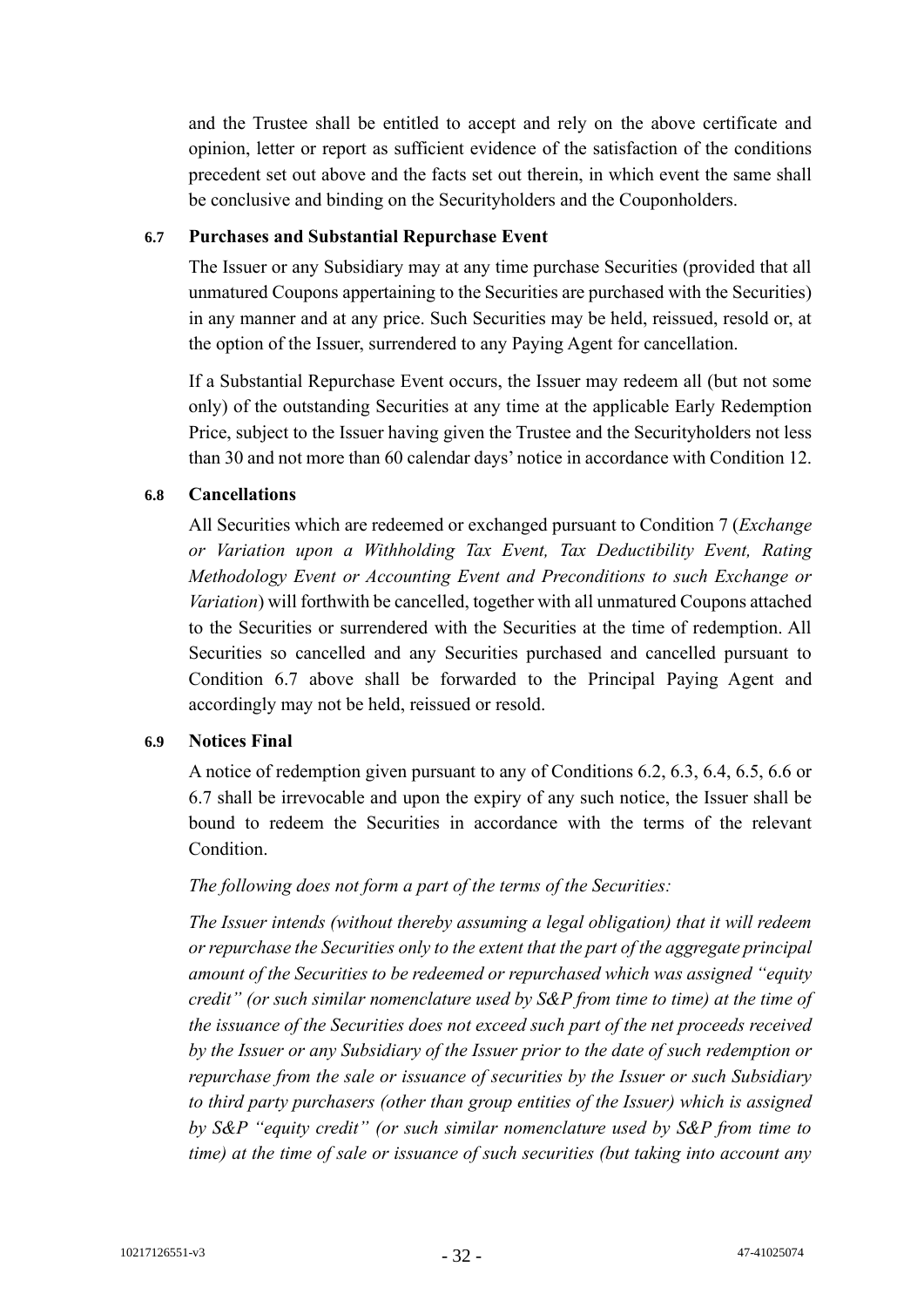*changes in hybrid capital methodology or another relevant methodology or the interpretation thereof since the issuance of the Securities), unless:*

- *(i) the rating assigned by S&P to the Issuer is at least "BBB+" (or such similar nomenclature then used by S&P) and the Issuer is of the view that such rating would not fall below this level as a result of such redemption or repurchase, or*
- *(ii) in the case of a repurchase, such repurchase is of less than (a) 10 per cent. of the aggregate principal amount of the Securities originally issued in any period of 12 consecutive months or (b) 25 per cent. of the aggregate principal amount of the Securities originally issued in any period of 10 consecutive years, or*
- *(iii) the Securities are redeemed pursuant to a Tax Deductibility Event or a Withholding Tax Event, or an Accounting Event or a Substantial Repurchase Event or a Rating Methodology Event which results from an amendment, clarification or change in the "equity credit" criteria by S&P; or*
- *(iv) the Securities are not assigned an "equity credit" by S&P (or such similar nomenclature then used by S&P) at the time of such redemption or repurchase, or*
- *(v) in the case of a repurchase, such repurchase relates to an aggregate principal amount of Securities which is less than or equal to the excess (if any) above the maximum aggregate principal amount of the Issuer's hybrid capital to which S&P then assigns equity content under its prevailing methodology; or*
- *(vi) such redemption or repurchase occurs on or after the Reset Date falling on* 24 May 2045*.*

# **7 Exchange or Variation upon a Withholding Tax Event, Tax Deductibility Event, Rating Methodology Event or Accounting Event and Preconditions to such Exchange or Variation**

**7.1** If the Issuer determines that a Withholding Tax Event, Tax Deductibility Event, Rating Methodology Event or an Accounting Event has occurred and is continuing, and has provided the Trustee with the relevant certificate and opinion, or in the case of Condition 6.5 only, the Rating Agency Confirmation, pursuant to Condition 6.3, 6.4, 6.5 or 6.6 (as applicable), then the Issuer may, subject to Condition 7.2 below (without any requirement for the consent or approval of the Securityholders or Couponholders), subject to its having satisfied the Trustee immediately prior to the giving of any notice referred to herein that the provisions of this Condition 7 have been complied with and having given not less than 30 nor more than 60 Business Days' notice to the Trustee, the Principal Paying Agent and, in accordance with Condition 12 (Notices), to the Securityholders (which notice shall be irrevocable), as an alternative to an early redemption of the Securities at any time: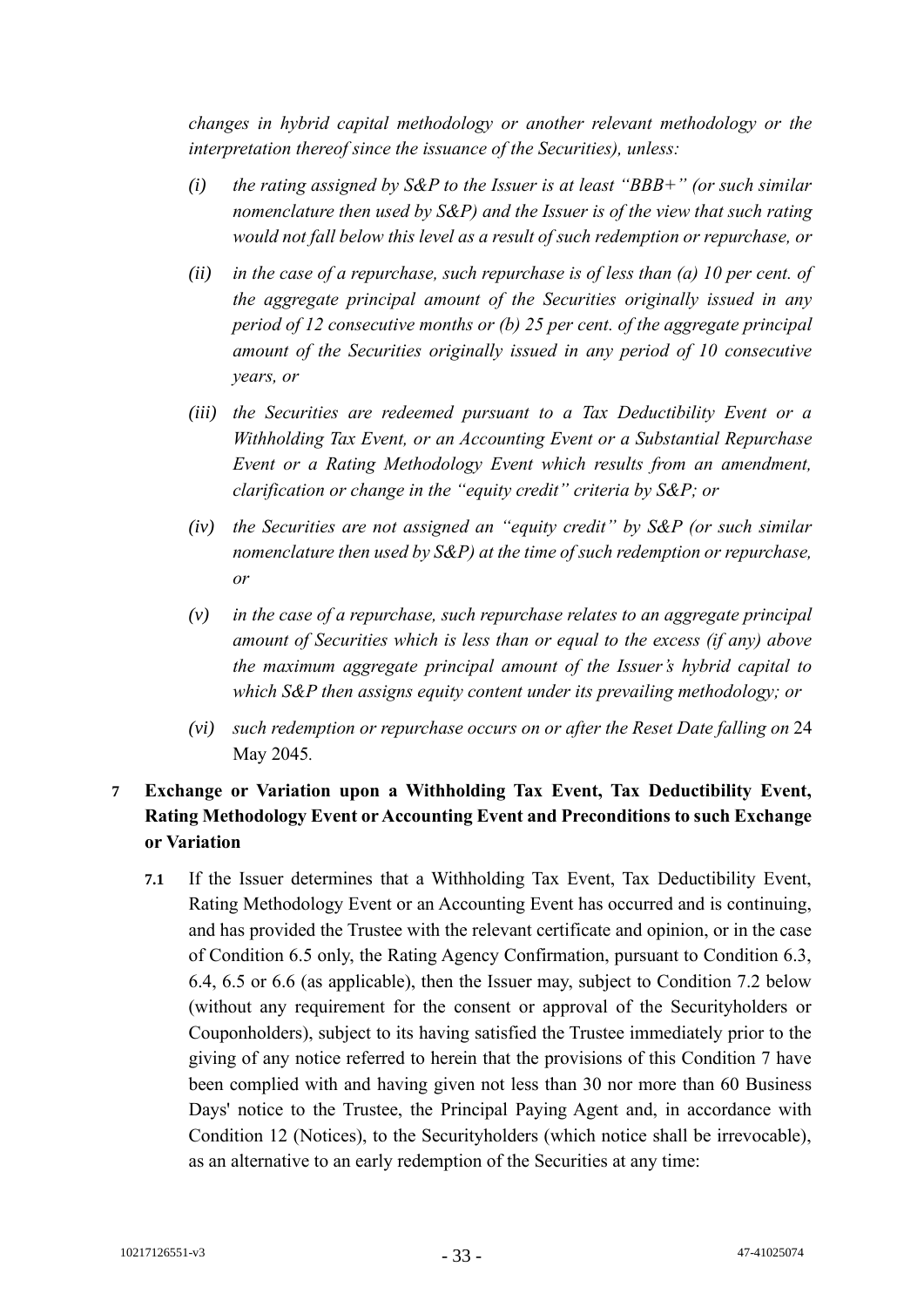- (i) exchange the Securities (the "**Exchanged Securities**"), or
- (ii) vary the terms of the Securities (the "**Varied Securities**"),

so that:

- (A) in the case of a Tax Deductibility Event, the Issuer is entitled to claim a deduction or a higher deduction (as the case may be) in respect of interest paid when computing its tax liabilities for Italian corporation income tax purposes as compared with the entitlement (in the case of the Issuer) after the occurrence of the relevant Tax Deductibility Event,
- (B) in the case of a Withholding Tax Event, in making any payments in respect of the Exchanged Securities or Varied Securities the Issuer is only required to pay lesser or no Additional Amounts in respect of the Exchanged Securities or Varied Securities,
- (C) in the case of an Accounting Event, the aggregate nominal amount of the Exchanged Securities or Varied Securities (as the case may be) will be recorded as a "financial liability" in accordance with accounting practices or principles applicable to the Issuer at the time of the next Financial Statements of the Issuer, or
- (D) in the case of a Rating Methodology Event, the aggregate nominal amount of the Exchanged Securities or Varied Securities (as the case may be) is assigned "equity credit" by the relevant Rating Agency that is equal to or greater than that which was assigned to the Securities on the **Issue Consent** Date (or if "equity credit" is not assigned to the Securities by the relevant Rating Agency on the **Issue-Consent** Date, at the date on which "equity credit" is assigned by such Rating Agency for the first time),

and the Trustee shall, subject to the following provisions of this Condition 7, and subject to the receipt by it of the certificate by two duly authorised representatives of the Issuer referred to in Condition 7.2 below, agree to such exchange or variation.

Upon expiry of such notice, the Issuer shall either vary the terms of or, as the case may be, exchange the Securities in accordance with this Condition 7 and cancel such Exchanged Securities.

The Trustee shall (at the expense of the Issuer) enter into a supplemental trust deed and/or supplemental agency agreement with the Issuer (including indemnities satisfactory to the Trustee) solely in order to effect the exchange of the Securities, or the variation of the terms of the Securities, provided that the Trustee shall not be obliged to enter into such supplemental trust deed and/or supplemental agency agreement if the terms of the Exchanged Securities or the Varied Securities would impose, in the Trustee's opinion, more onerous obligations upon it or expose it to liabilities or reduce its protections. If the Trustee does not enter into such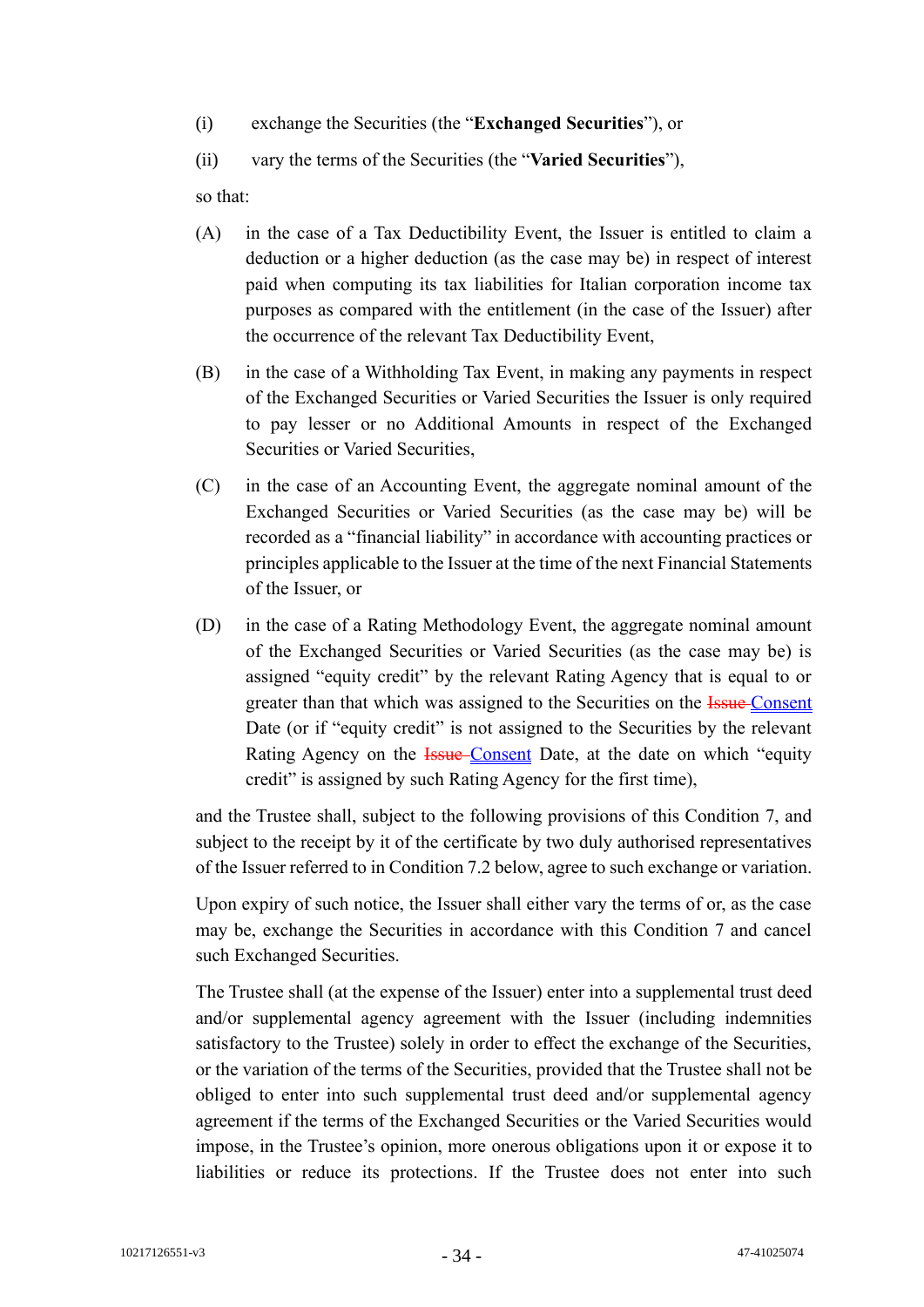supplemental trust deed and/or supplemental agency agreement (and the Trustee shall have no liability or responsibility to any person if it does not do so), the Issuer may redeem the Securities as provided in Condition 6 (Redemption and Purchase).

- **7.2** Any such exchange or variation shall be subject to the following conditions:
	- (i) for as long as the Securities are listed on any stock exchange, the Issuer complying with the rules of the relevant stock exchange (or any other relevant authority) on which the Securities are for the time being admitted to trading, and (for so long as the rules of such exchange require) the publication of any appropriate supplement, listing particulars or offering circular in connection therewith, and the Exchanged Securities or Varied Securities continue to be admitted to trading on the same stock exchange as the Securities were admitted to trading immediately prior to the relevant exchange or variation;
	- (ii) the Issuer paying any outstanding Arrears of Interest in full prior to such exchange or variation or providing for the accrual of an amount equal to the Arrears of Interest under the terms of the Exchanged Securities or the Varied Securities (as applicable);
	- (iii) the Exchanged Securities or Varied Securities shall: (A) rank at least *pari passu* with the ranking of the Securities prior to the exchange or variation, and (B) benefit from the same interest rates and the same Interest Payment Dates, the same First Reset Date and early redemption rights (provided that the relevant exchange or variation may not itself trigger any early redemption right), a maturity date which shall not be longer than the maturity date of the Issuer as provided from time to time under the relevant by-laws, the same rights to accrued interest or Arrears of Interest and any other amounts payable under the Securities which, in each case, has accrued to the Securityholders and has not been paid, the same rights to principal and interest, and, if publicly rated by a Rating Agency which has provided a solicited rating at the invitation or with the consent of the Issuer, immediately prior to such exchange or variation, at least the same credit rating immediately after such exchange or variation by each such Rating Agency, as compared with the relevant solicited rating(s) immediately prior to such exchange or variation (as determined by the Issuer using reasonable measures available to it including discussions with the Rating Agencies to the extent practicable) (C) not contain terms providing for the mandatory deferral or cancellation of interest and (D) not contain terms providing for loss absorption through principal write-down or conversion to shares;
	- (iv) the terms of the exchange or variation, in the sole opinion of the Issuer (acting reasonably) not being prejudicial to the interests of the investors in the Securities, including compliance with (iii) above, as certified to the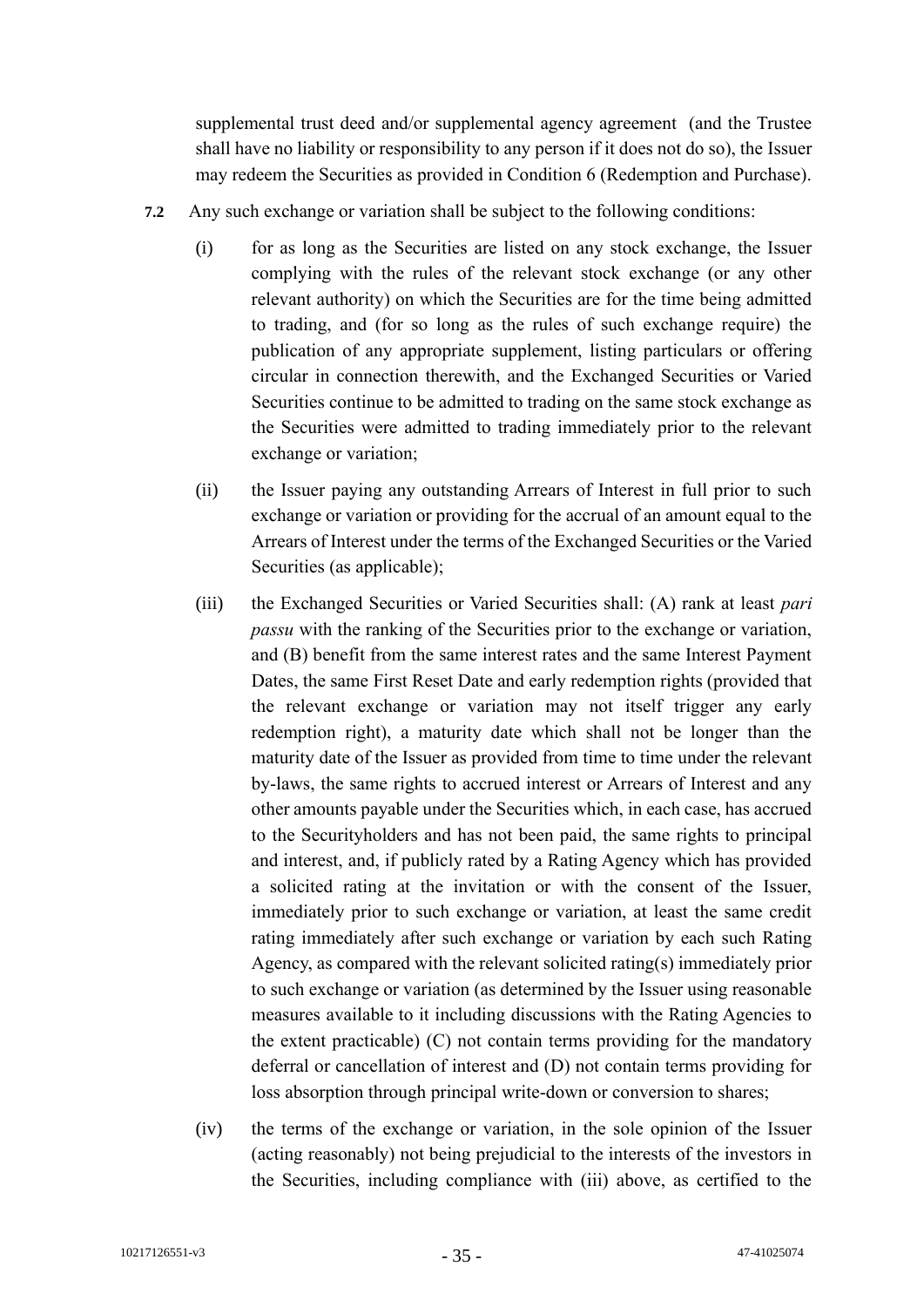Trustee by two duly authorised representatives of the Issuer, having consulted in good faith with an independent financial institution of international repute or an independent financial adviser experienced in the international capital markets, and any such certificate shall be final and binding on all parties;

- (v) the preconditions to exchange or variation set out in the Trust Deed having been satisfied, including the issue of legal opinions addressed to the Trustee (in form and substance satisfactory to the Trustee) (copies of which shall be made available to the Securityholders at the specified offices of the Trustee during usual office hours) from one or more international law firms of good reputation selected by the Issuer and confirming (x) that the Issuer has capacity to assume all rights, duties and obligations under the Exchanged Securities or Varied Securities (as the case may be) and has obtained all necessary corporate or governmental authorisation to assume all such rights and obligations and (y) the legality, validity and enforceability of the Exchanged Securities or Varied Securities;
- (vi) the delivery to the Trustee of a certificate signed by two duly authorised representatives of the Issuer certifying each of the points set out in paragraphs (i) to (v) above.

The Trustee may rely absolutely upon and shall be entitled to accept such certificates and any such opinions, as are referred to in this Condition 7, without any liability to any person for so doing and without any further inquiry as sufficient evidence of the satisfaction of the criteria set out in such paragraphs, in which event it shall be conclusive and binding on the Securityholders and the Couponholders.

#### **8 Taxation**

# **8.1 Payment without Withholding**

All payments of principal and interest in respect of the Securities and Coupons by the Issuer will be made without withholding or deduction for or on account of any Taxes imposed or levied by or on behalf of any Tax Jurisdiction, unless such withholding or deduction of the Taxes is required by law. In such event, the Issuer will pay such additional amounts (the "**Additional Amounts**") as may be necessary in order that the net amounts received by the Securityholders and Couponholders after such withholding or deduction shall equal the respective amounts of principal and interest which would otherwise have been receivable in respect of the Securities or, as the case may be, Coupons in the absence of such withholding or deduction; except that no Additional Amounts shall be payable:

- (a) in respect of any Security or Coupon presented for payment
	- (i) in any Tax Jurisdiction; or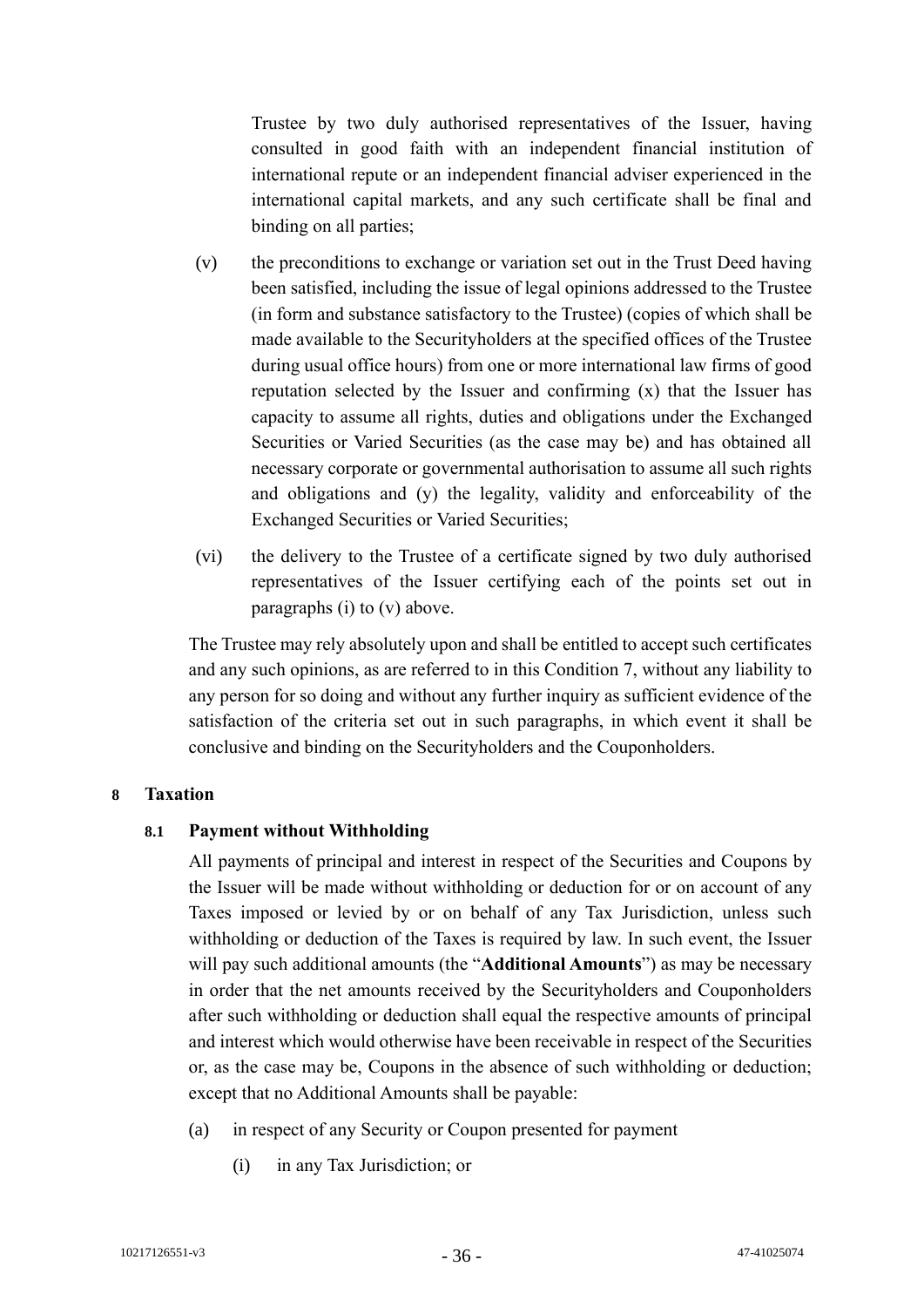- (ii) by or on behalf of a holder who is liable for such Taxes in respect of such Security or Coupon by reason of his having some connection with a Tax Jurisdiction other than the mere holding of such Security or Coupon; or
- (iii) by or on behalf of a holder who would be able to avoid such withholding or deduction by making a declaration or any other statement including, but not limited to, a declaration of residence or non-residence, but fails to do so; or
- (iv) more than 30 days after the Relevant Date except to the extent that the holder thereof would have been entitled to an Additional Amount on presenting the same for payment on such thirtieth day assuming that day to have been a Presentation Date (as defined in Condition 5); or
- (b) in relation to any payment or deduction on account of *imposta sostitutiva*  pursuant to Decree No. 239 as amended and/or supplemented or, for the avoidance of doubt, Italian Legislative Decree No. 461 of 21 November 1997 as amended and supplemented and in all circumstances in which the procedures set forth in Decree No. 239 in order to benefit from a tax exemption have not been met or complied with; or
- (c) where such withholding or deduction is required to be made pursuant to Law Decree 30 September 1983, No. 512 converted into law with amendments by Law 25 November 1983, No. 649, as amended and supplemented; or
- (c)  $\left(\frac{d}{dx}\right)$  (d) the event of payment by the Issuer to a non-Italian resident holder, to the extent that the holder is resident in a country which does not allow for a satisfactory exchange of information with the Italian authorities.

Notwithstanding anything to the contrary contained herein, the Issuer (and any other person making payments on behalf of the Issuer) shall be entitled to withhold and deduct any amounts required to be deducted or withheld pursuant to an agreement described in Section 1471(b) of the U.S. Internal Revenue Code of 1986, as amended (the "**Code**"), or otherwise imposed pursuant to (i) Sections 1471 through 1474 of the Code, or (ii) any regulations thereunder or official interpretations thereof, or (iii) an intergovernmental agreement between the United States and another jurisdiction facilitating the implementation thereof, or (iv) any law implementing such an intergovernmental agreement (any such withholding or deduction, a "**FATCA Withholding**"), and no person shall be required to pay any additional amounts in respect of FATCA Withholding.

#### **8.2 Additional Amounts**

Any reference in these Conditions to any amounts in respect of the Securities shall be deemed also to refer to any Additional Amounts which may be payable under this Condition or under any undertakings given in addition to, or in substitution for, this Condition pursuant to the Trust Deed.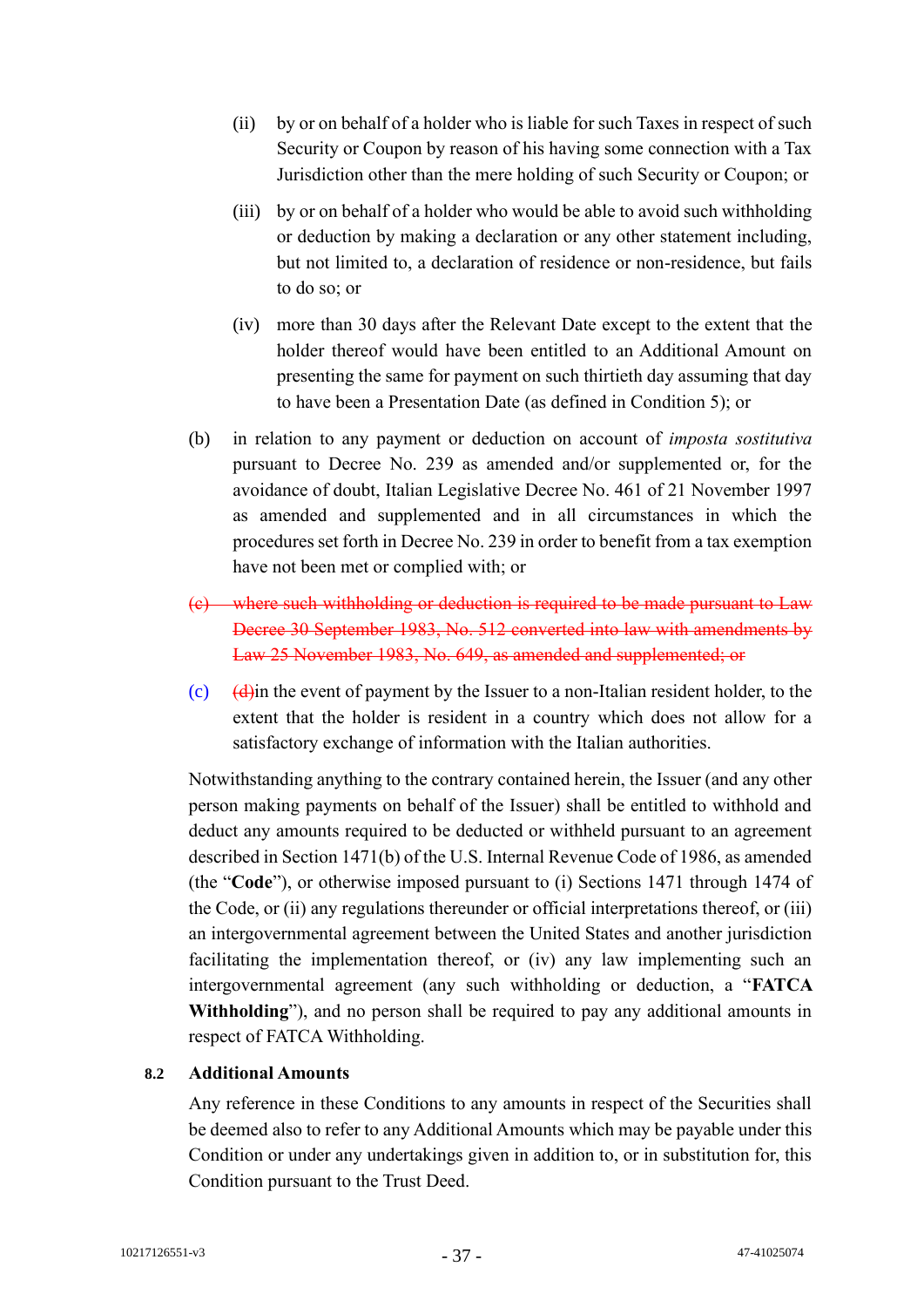### **9 Prescription**

The Securities and Coupons (which for this purpose shall not include Talons) will become void unless presented for payment within periods of 10 years (in the case of principal) and 5 years (in the case of interest) from the Relevant Date in respect of the Securities or, as the case may be, the Coupons, subject to the provisions of Condition 5. There shall not be included in any Coupon sheet issued upon exchange of a Talon any Coupon which would be void upon issue under this Condition or Condition 5.

# **10 Enforcement on the Liquidation Event Date and No Events of Default and Enforcement**

# **10.1 No Events of Default**

There are no events of default in relation to the Notes.

On the Liquidation Event Date, the Securities will become due and payable at an amount equal to their principal amount, together with any outstanding interest accrued up to (but excluding) the Liquidation Event Date and any outstanding Arrears of Interest.

On or following the Liquidation Event Date, no payments will be made in relation to the Junior Securities of the Issuer before all amounts due, but unpaid, on the Notes have been paid by the Issuer.

If any of the following events (each an "**Event of Default**") occurs, then the Issuer shall, without notice from the Trustee, be deemed to be in default under the Trust Deed, the Securities and the Coupons and the Trustee at its sole discretion may (subject to its being indemnified and/or secured and/or prefunded to its satisfaction) and subject to Condition 10.3 (i) in the case of sub-paragraph (a) below, institute steps in order to obtain a judgment against the Issuer for any amounts due in respect of the Securities, including the institution of Insolvency Proceedings against the Issuer and (ii) in the case of each of sub-paragraphs (a) and (b) below, file a proof of claim and participate in any Insolvency Proceedings or proceedings for the liquidation, dissolution or winding-up of the Issuer (in which Insolvency Proceedings, liquidation, dissolution or winding-up the Securities shall immediately become due and payable at their principal amount together with any accrued but unpaid interest up to (but excluding) the date on which the Securities become so due and payable and any outstanding Arrears of Interest):

- (a) default is made by the Issuer in the payment of any interest which is due and payable in respect of the Securities and the default continues for a period of 30 days or more; or
- (b) a judgment is given for the voluntary or judicial winding up, dissolution or liquidation of the Issuer or restructuring of the Issuer's liabilities pursuant to any Insolvency Proceedings or under any applicable bankruptcy or insolvency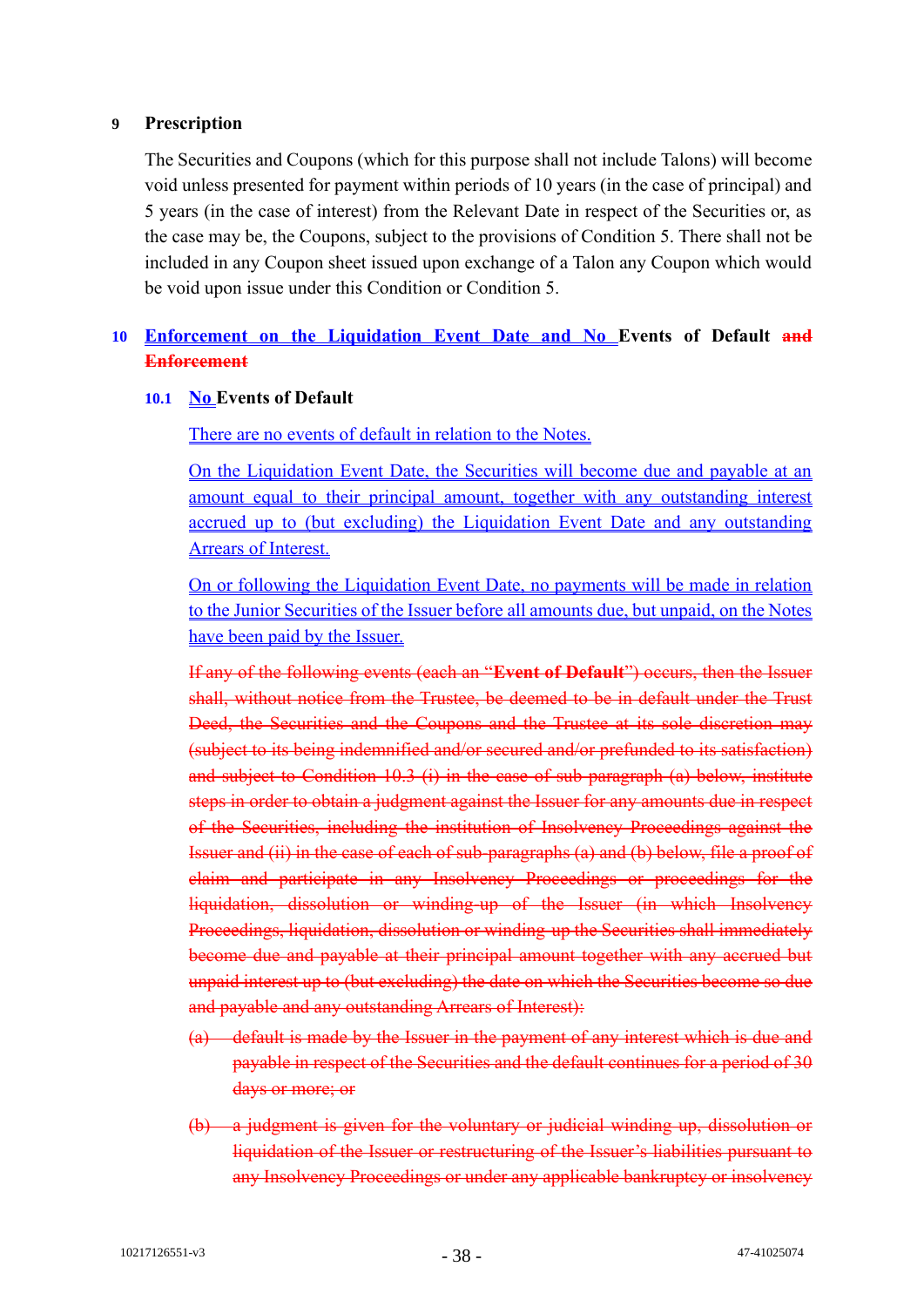law or if the Issuer is liquidated for any other reason (otherwise than for the purpose of a solvent amalgamation, merger or reconstruction under which the assets and liabilities of the Issuer are assumed by the entity resulting from such amalgamation, merger or reconstruction and such entity assumes the obligations of the Issuer in respect of the Securities and an opinion of an independent legal adviser of recognised standing in the Republic of Italy has been delivered to the Trustee confirming the same prior to the effective date of such amalgamation, merger or reconstruction).

#### **10.2 Enforcement in respect of non-payment of principal**

#### **10.2 Enforcement on the Liquidation Event Date**

If default is made by the Issuer in the payment of any principal which has become due and payable in respect of the Securities in accordance with these Conditions and the default continues for a period of 10 days or more, On or following the Liquidation Event Date, the Trustee at its sole discretion and subject to Condition 10.3 may (subject to its being indemnified and/or secured and/or prefunded to its satisfaction), institute steps in order to obtain a judgment against the Issuer for any amounts due in respect of the Securities, including the institution of Insolvency Proceedings against the Issuer or the filing of a proof of claim and participation in any Insolvency Proceedings or proceedings for the liquidation, dissolution or winding-up of the Issuer (in which Insolvency Proceedings, liquidation, dissolution or winding-up the Securities shall immediately be due and payable at their principal amount together with any accrued but unpaid interest up to (but excluding) the date on which the Securities become so due and payable and any outstanding Arrears of Interest).

#### **10.3 Enforcement by the Trustee**

- (a) Subject to sub-paragraph (b) below, the Trustee may at its discretion and without further notice, take such steps, actions or proceedings against the Issuer as it may think fit to enforce the provisions of the Trust Deed, the Securities and the Coupons, but in no event shall the Issuer, by virtue of the initiation of any such steps, actions or proceedings, be obliged to pay any sum or sums sooner than the same would otherwise have been payable by it.
- (b) The Trustee shall not be bound to take any action referred to in Conditions  $\frac{10.1}{10.2}$ or 10.3(a) above or any other action or steps under or pursuant to the Trust Deed, the Securities or the Coupons unless (a) it has been so directed by an extraordinary resolution of the Securityholders or so requested in writing by the holders of at least one-quarter in principal amount of the Securities then outstanding and (b) it has been indemnified and/or secured and/or prefunded to its satisfaction.

#### **10.4 Enforcement by the Securityholders**

No Securityholder or Couponholder shall be entitled to proceed directly against the Issuer or to institute any Insolvency Proceedings against the Issuer or to file a proof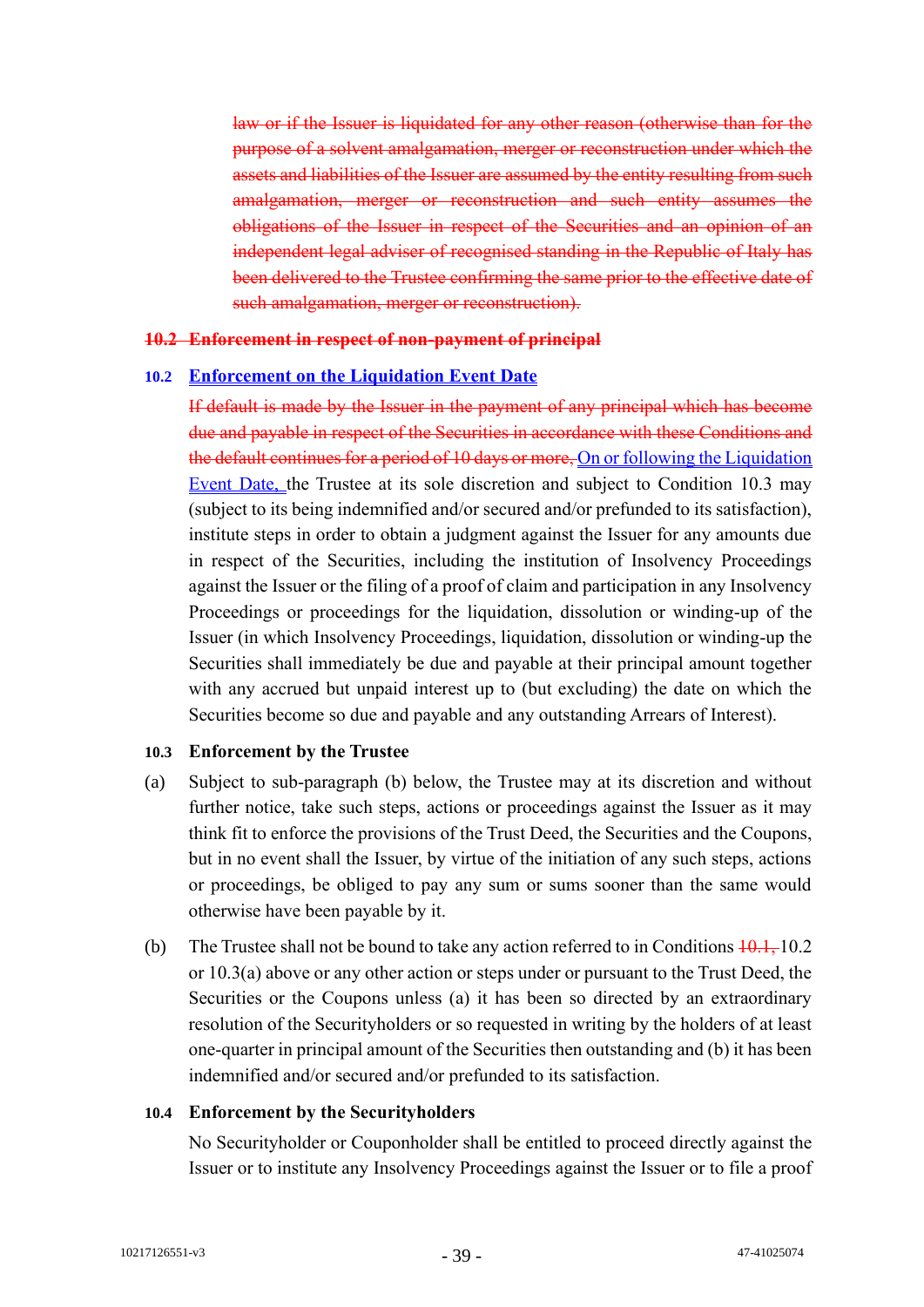of claim and participate in any Insolvency Proceedings or institute proceedings for the liquidation, dissolution or winding-up of the Issuer unless the Trustee, having become bound so to proceed, fails so to do within a reasonable period and the failure shall be continuing, in which case the Securityholder or Couponholder shall have only such rights against the Issuer as those which the Trustee would have been entitled to exercise pursuant to this Condition 10.

#### **10.5 Limitation on remedies**

No remedy against the Issuer, other than as referred to in this Condition 10, shall be available to the Trustee, the Securityholders and the Couponholders, whether for the recovery of amounts due in respect of the Securities or under the Trust Deed or in respect of any breach by the Issuer of any of its other obligations under or in respect of the Securities, the Coupons and the Trust Deed.

#### **11 Replacement of Securities and Coupons**

Should any Security or Coupon be lost, stolen, mutilated, defaced or destroyed it may be replaced at the specified office of the Principal Paying Agent upon payment by the claimant of such costs and expenses as may be incurred in connection with the replacement and on such terms as to evidence and indemnity as the Issuer may reasonably require. Mutilated or defaced Securities or Coupons must be surrendered before replacements will be issued.

#### **12 Notices**

All notices regarding the Securities will be deemed to be validly given (a) if published in a leading English language daily newspaper of general circulation in London and Ireland (it is expected that such publication will be made in the *Financial Times* in London and the *Irish Times* in Ireland) and (b) if and for so long as the Securities are admitted to trading on, and listed on the Euronext Dublin, on the Euronext Dublin's website, www.ise.ie. The Issuer shall also ensure that notices are duly published in a manner which complies with the rules and regulations of any stock exchange (or any other relevant authority) on which the Securities are for the time being listed or by which they have been admitted to trading. Any such notice will be deemed to have been given on the date of the first publication. If publication as provided above is not practicable, notice will be given in such other manner, and shall be deemed to have been given on such date, as the Trustee may approve. Couponholders will be deemed for all purposes to have notice of the contents of any notices given to the Securityholders in accordance with this paragraph.

# **13 Meetings of Securityholders, Modification, Waiver, Authorisation, Determination and Substitution of the Issuer**

#### **13.1 Meetings of Securityholders**

The Trust Deed contains provisions consistent with the laws, legislation, rules and regulations of the Republic of Italy (including without limitation Legislative Decree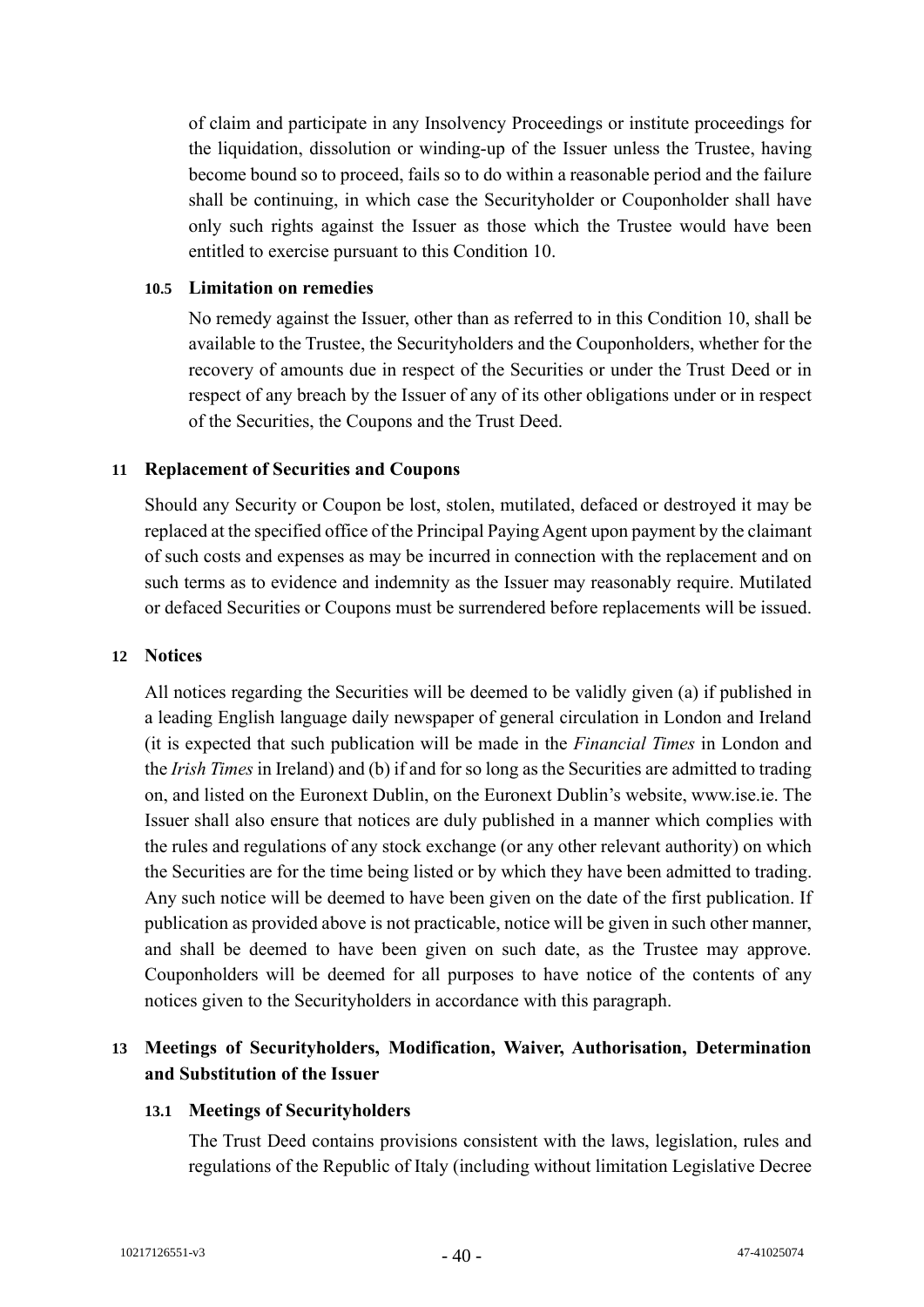No. 58 of 24 February 1998, as amended) for convening meetings of the Securityholders to consider any matter affecting their interests, including any modifications of the Conditions or of any provisions of the Trust Deed.

According to the laws, legislation, rules and regulations of the Republic of Italy, such meetings will be validly held as a single call meeting or, if the Issuer's by-laws provide for multiple calls, as a multiple call meeting, if (i) in the case of a single call meeting, there are one or more persons present, being or representing Securityholders holding at least one-fifth of the aggregate nominal amount of the Securities, for the time being outstanding, or such a higher quorum as may be provided for in the Issuer's by-laws, or (ii) in the case of a multiple call meeting, (a) there are one or more persons present being or representing Securityholders holding not less than one-half of the aggregate nominal amount of the Securities, for the time being outstanding; (b) in case of an adjourned meeting, there are one or more persons present being or representing Securityholders holding more than one-third of the aggregate nominal amount of the Securities for the time being outstanding; and (c) in the case of any further adjourned meeting, there are one or more persons present being or representing Securityholders holding at least one- fifth of the aggregate nominal amount of the Securities for the time being outstanding, provided that the Issuer's by-laws may in each case (to the extent permitted under the applicable laws and regulations of the Republic of Italy) provide for a higher quorum.

The majority to pass a resolution at any meeting (including, where applicable, an adjourned meeting) will be at least two-thirds of the aggregate nominal amount of the outstanding Securities represented at the meeting; provided however that (A) certain proposals, as set out in Article 2415 of the Italian Civil Code (including, for the avoidance of doubt, (a) any modification of the method of calculating the amount payable or modification of the date of maturity or fixed for redemption or any date for payment of interest or, where applicable, of the method of calculating the date of payment in respect of any principal or interest in respect of the Securities or change of the subordination provisions of the Trust Deed and (b) any alteration of the currency in which payments under the Securities are to be made or the denomination of the Securities) may only be sanctioned by a resolution passed at a meeting of the Securityholders by the higher of (i) one or more persons holding or representing not less than one half of the aggregate nominal amount of the outstanding Securities, and (ii) one or more persons holding or representing not less than two thirds of the Securities represented at the meeting and (B) the Issuer's by-laws may in each case (to the extent permitted under applicable Italian law) provide for higher majorities.

Resolutions passed at any meeting of the Securityholders shall be binding on all Securityholders, whether or not they are present at the meeting, and on all Couponholders. In accordance with the Italian Civil Code, a *rappresentante comune*, being a joint representative of Securityholders, may be appointed in accordance with Article 2417 of the Italian Civil Code in order to represent the Securityholders'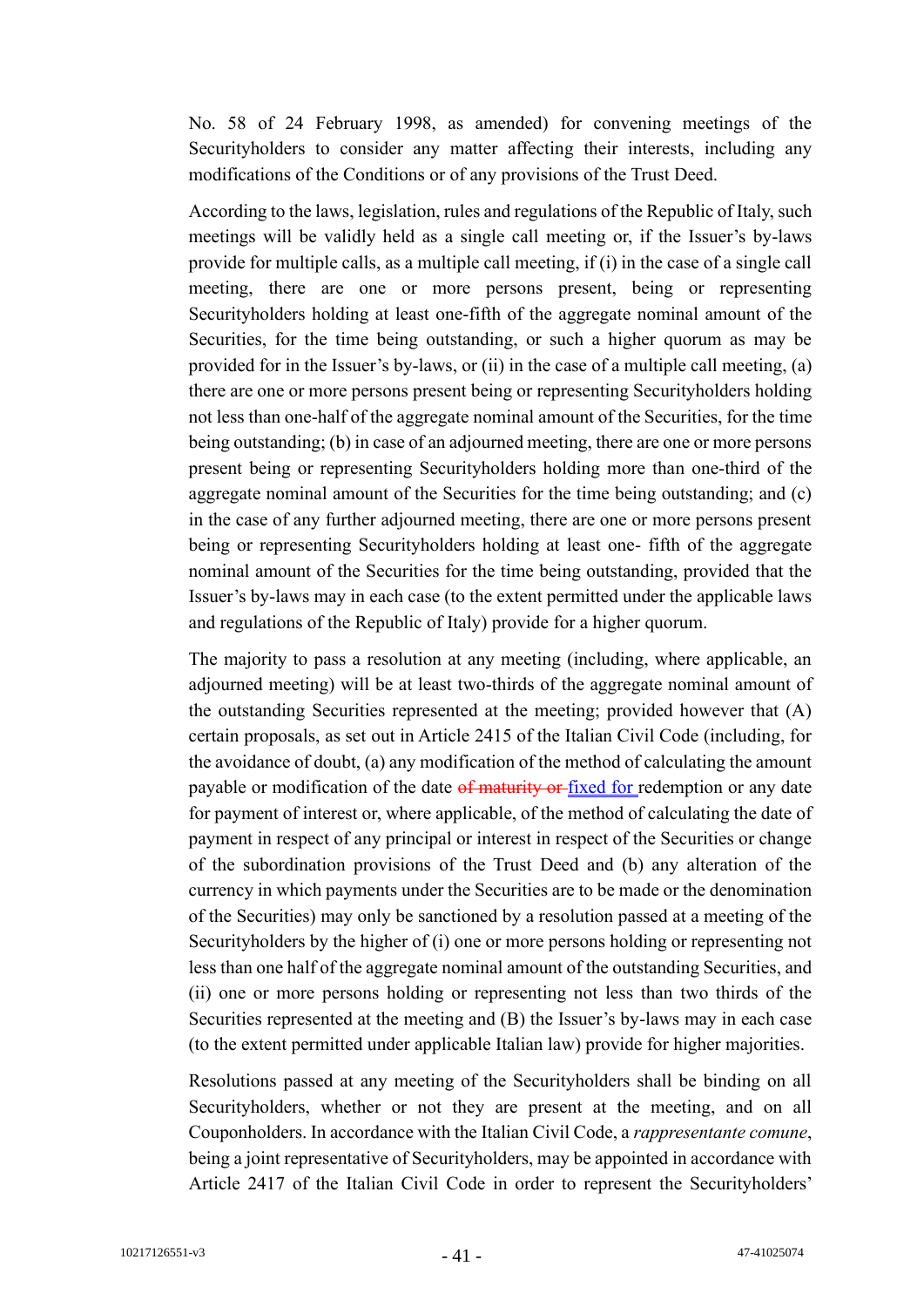interest hereunder and to give execution to the resolutions of the meeting of the Securityholders.

### **13.2 Substitution of the Issuer**

- (a) The Trustee may, without the consent of the Securityholders or the Couponholders, agree with the Issuer to the substitution in place of the Issuer (or of any previous substitute under this Condition 13.2) as the principal debtor under the Securities, Coupons and the Trust Deed of another company, being any entity that will succeed to, or to which the Issuer (or those of any previous substitute under this Condition 13.2) will transfer, all or substantially all of its assets and business (or any previous substitute under this Condition 13.2) by operation of law, contract or otherwise, subject to (i) the Trustee being satisfied that such substitution does not result in the substituted issuer having an entitlement, as at the date on which such substitution becomes effective, to redeem the Securities pursuant to Conditions 6.3, 6.4, 6.5 or 6.6, and (ii) certain other conditions set out in the Trust Deed being satisfied.
- (b) The Issuer has covenanted in the Trust Deed that, for so long as the Securities remain outstanding, it will not consolidate or merge with another company or firm or sell or lease all or substantially all of its assets to another company unless (i) if the Issuer merges out of existence or sells or leases all or substantially all of its assets, the other company assumes all the then-existing obligations of the Issuer (including, without limitation, all obligations under the Securities and the Trust Deed), either by law or contractual arrangements and (ii) certain other conditions set out in the Trust Deed are complied with.
- (c) As long as the Securities are admitted to trading on the regulated market of Euronext Dublin and/or listed on the official list of Euronext Dublin, in the case of such a substitution, the Issuer will give notice of any substitution pursuant to Condition 13.2(a) above to Euronext Dublin and, as soon as reasonably practicable but in any event not later than 30 calendar days after the execution of such documents required by, and the compliance with such other requirements of, the Trust Deed in connection with the substitution, notice of such substitution will be given to the Securityholders by the Issuer in a form previously approved by the Trustee in accordance with Condition 12, in which event the substitution shall be conclusive and binding on the Securityholders and the Couponholders.

# **13.3 Waiver, authorisation, determination and exercise by the Trustee of discretions etc.**

The Trustee may agree, without the consent of the Securityholders or Couponholders, to any modification (except as mentioned in the Trust Deed) of, or to the waiver or authorisation of any breach or proposed breach of, any of the provisions of the Securities or the Trust Deed<del>, or determine, without any such</del> consent as aforesaid, that any Event of Default shall not be treated as such, where, in any such case, it is not, in the opinion of the Trustee, materially prejudicial to the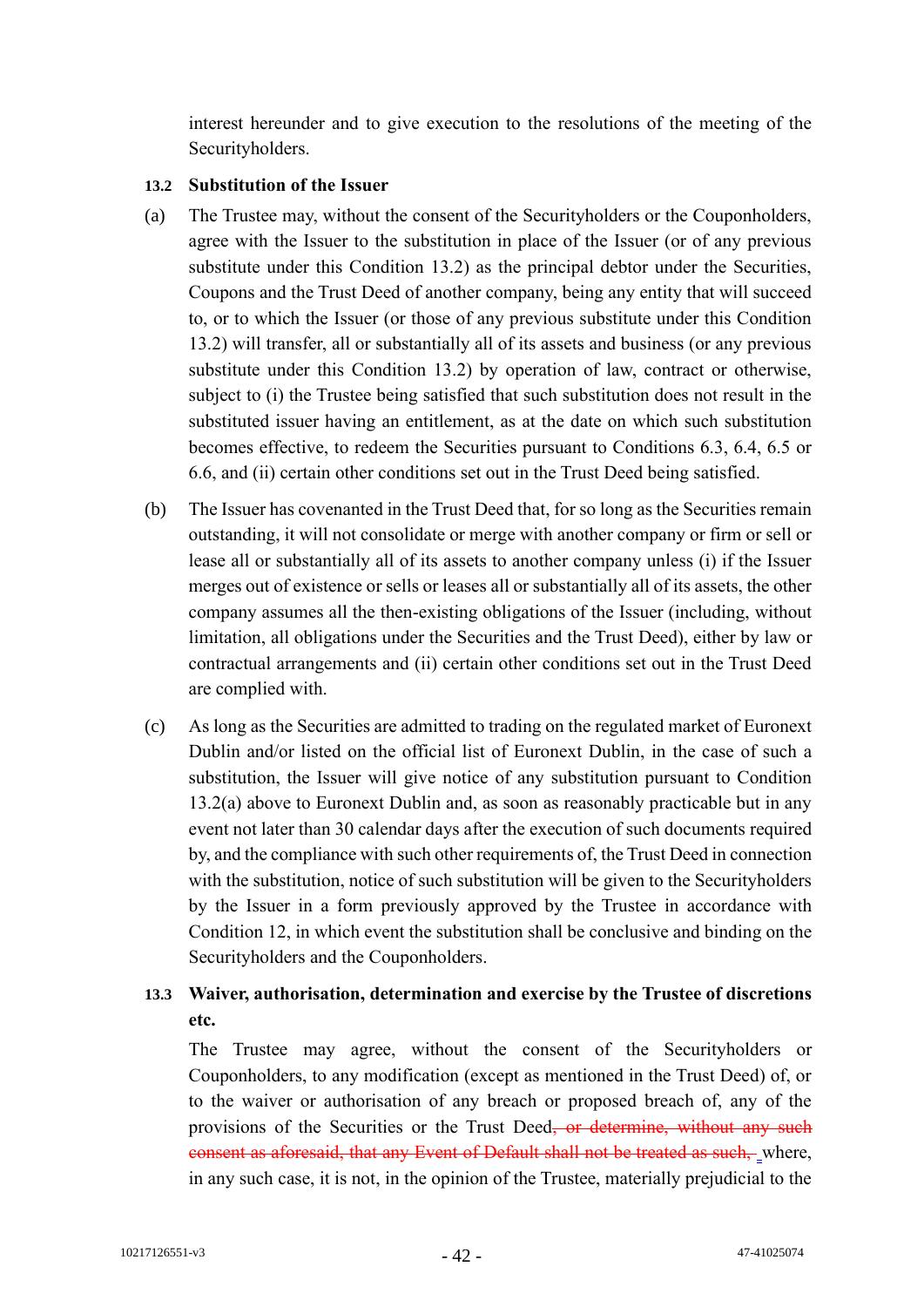interests of the Securityholders so to do or may agree, without any such consent as aforesaid, to any modification which is, in the opinion of the Trustee, of a formal, minor or technical nature or to correct an error which is manifest). Any such modification, waiver, authorisation or determination shall be binding on the Securityholders and the Couponholders and, unless the Trustee otherwise agrees, any such modification shall be notified to the Securityholders in accordance with Condition 12 as soon as practicable thereafter.

#### **13.4 Trustee to have Regard to Interests of Securityholders as a Class**

In connection with the exercise by it of any of its trusts, powers, authorities and discretions (including, without limitation, any modification, waiver, authorisation, determination or substitution), the Trustee shall have regard to the general interests of the Securityholders as a class (but shall not have regard to any interests arising from circumstances particular to individual Securityholders or Couponholders whatever their number) and, in particular but without limitation, shall not have regard to the consequences of any such exercise for individual Securityholders or Couponholders (whatever their number) resulting from their being for any purpose domiciled or resident in, or otherwise connected with, or subject to the jurisdiction of, any particular territory or any political subdivision thereof and the Trustee shall not be entitled to require, nor shall any Securityholder or Couponholder be entitled to claim, from the Issuer, the Trustee or any other person any indemnification or payment in respect of any tax consequences of any such exercise upon individual Securityholders or Couponholders except to the extent already provided for in Condition 8 and/or any undertaking or covenant given in addition to, or in substitution for, Condition 8 pursuant to the Trust Deed.

#### **14 Indemnification of the Trustee and its Contracting with the Issuer**

#### **14.1 Indemnification of the Trustee**

The Trust Deed contains provisions for the indemnification of the Trustee and for its relief from responsibility, including provisions relieving it from taking action unless indemnified and/or secured and/or prefunded to its satisfaction.

#### **14.2 Trustee Contracting with the Issuer**

The Trust Deed also contains provisions pursuant to which the Trustee is entitled, *inter alia*, (a) to enter into business transactions with the Issuer and/or any Subsidiary and to act as trustee for the holders of any other securities issued or guaranteed by, or relating to, the Issuer and/or any Subsidiary, (b) to exercise and enforce its rights, comply with its obligations and perform its duties under or in relation to any such transactions or, as the case may be, any such trusteeship without regard to the interests of, or consequences for, the Securityholders or Couponholders, and (c) to retain and not be liable to account for any profit made or any other amount or benefit received thereby or in connection therewith.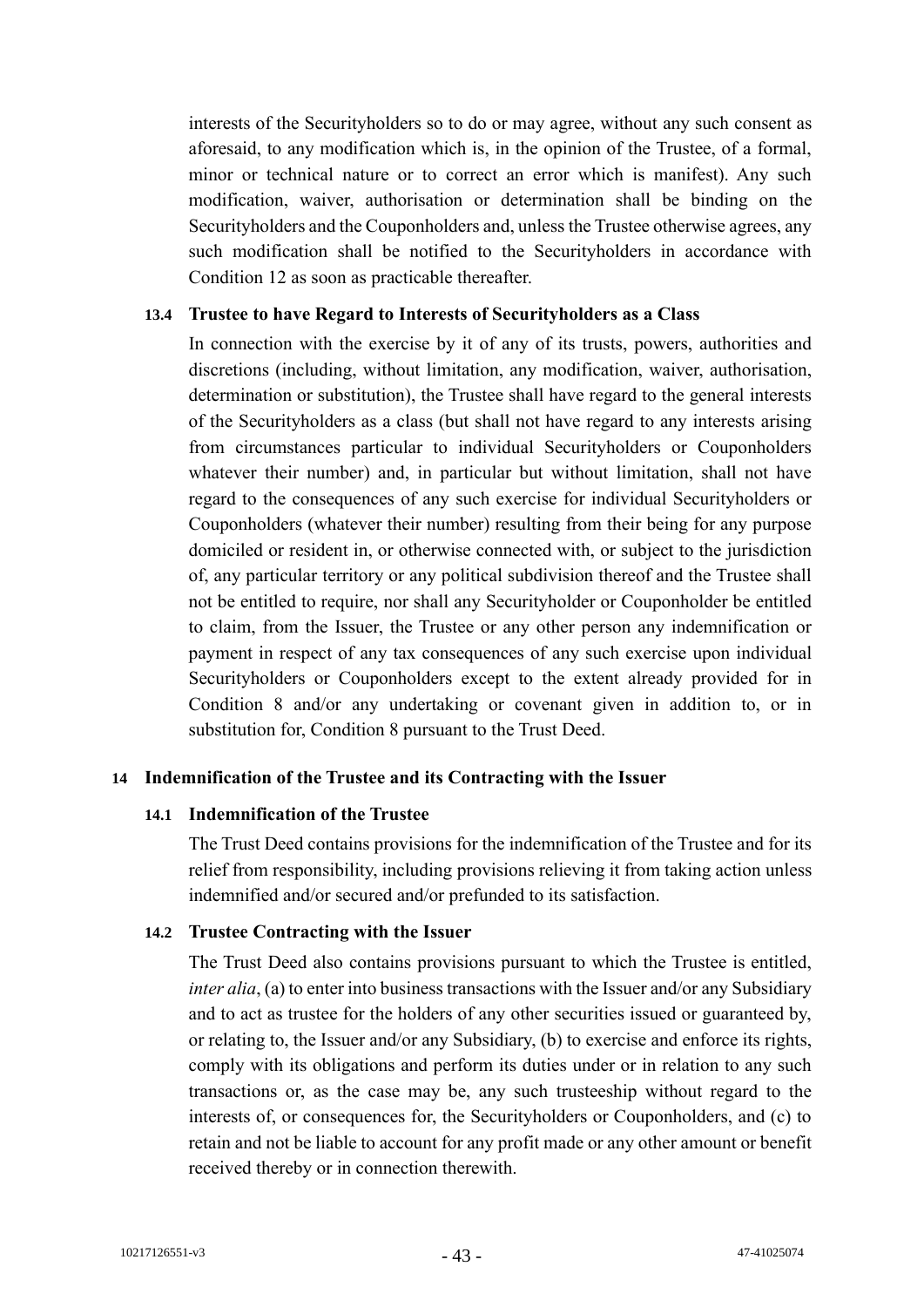#### **15 Further Issues**

The Issuer is at liberty from time to time without the consent of the Securityholders or Couponholders to create and issue further securities or bonds (whether in bearer or registered form) either (a) ranking *pari passu* in all respects (or in all respects save for the first payment of interest thereon) and so that the same shall be consolidated and form a single series with the outstanding securities or bonds of any series (including the Securities) constituted by the Trust Deed or any supplemental deed or (b) upon such terms as to ranking, interest, conversion, redemption and otherwise as the Issuer may determine at the time of the issue. Any further securities or bonds which are to form a single series with the outstanding securities or bonds of any series (including the Securities) constituted by the Trust Deed or any supplemental deed shall, and any other further securities or bonds may (with the consent of the Trustee), be constituted by a deed supplemental to the Trust Deed. The Trust Deed contains provisions for convening a single meeting of the Securityholders and the holders of securities or bonds of other series in certain circumstances where the Trustee so decides.

#### **16 Governing Law and Submission to Jurisdiction**

#### **16.1 Governing Law**

The Trust Deed, the Securities and the Coupons and any non-contractual obligations arising out of or in connection with the Trust Deed, the Securities and the Coupons are governed by, and shall be construed in accordance with, English law, except for Conditions 3.1 and 3.2, which shall each be governed by Italian law. Condition 13.1 and the provisions of the Trust Deed concerning the meeting of Securityholders and the appointment of the *rappresentante comune* in respect of the Securities are subject to compliance with Italian law.

#### **16.2 Jurisdiction of English Courts**

The Issuer has, in the Trust Deed, irrevocably agreed for the benefit of the Trustee, the Securityholders and the Couponholders that the courts of England are to have exclusive jurisdiction to settle any disputes which may arise out of or in connection with the Trust Deed, the Securities or the Coupons (including any disputes relating to any non- contractual obligations which may arise out of or in connection with the Trust Deed, the Securities or the Coupons) and accordingly has submitted to the exclusive jurisdiction of the English courts.

The Issuer has, in the Trust Deed, waived any objection to the courts of England on the grounds that they are an inconvenient or inappropriate forum.

#### **16.3 Appointment of Process Agent**

The Issuer has, in the Trust Deed, irrevocably and unconditionally appointed Law Debenture Corporate Services Limited at its registered office at Fifth Floor, 100 Wood Street, London EC2V 7EX, United Kingdom as its agent for service of process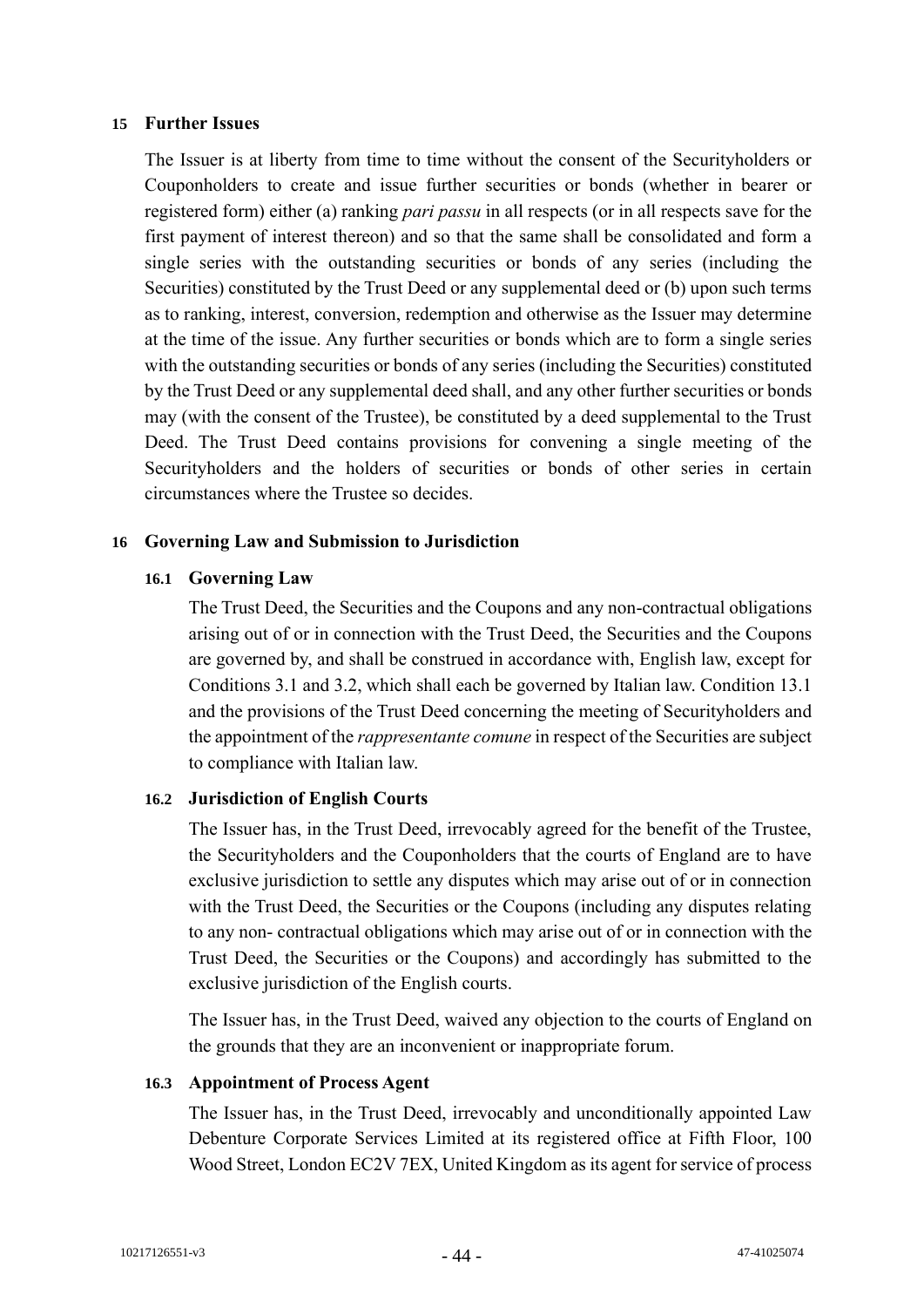and undertakes that, in the event of Law Debenture Corporate Services Limited ceasing so to act or ceasing to be registered in England, it will appoint another person approved by the Trustee as its agent for service of process in England in respect of any proceedings. Nothing herein shall affect the right to serve proceedings in any other manner permitted by law.

# **17 Rights of Third Parties**

No rights are conferred on any person under the Contracts (Rights of Third Parties) Act 1999 to enforce any of these Conditions or any other term of this Security, but this does not affect any right or remedy of any person which exists or is available apart from that Act.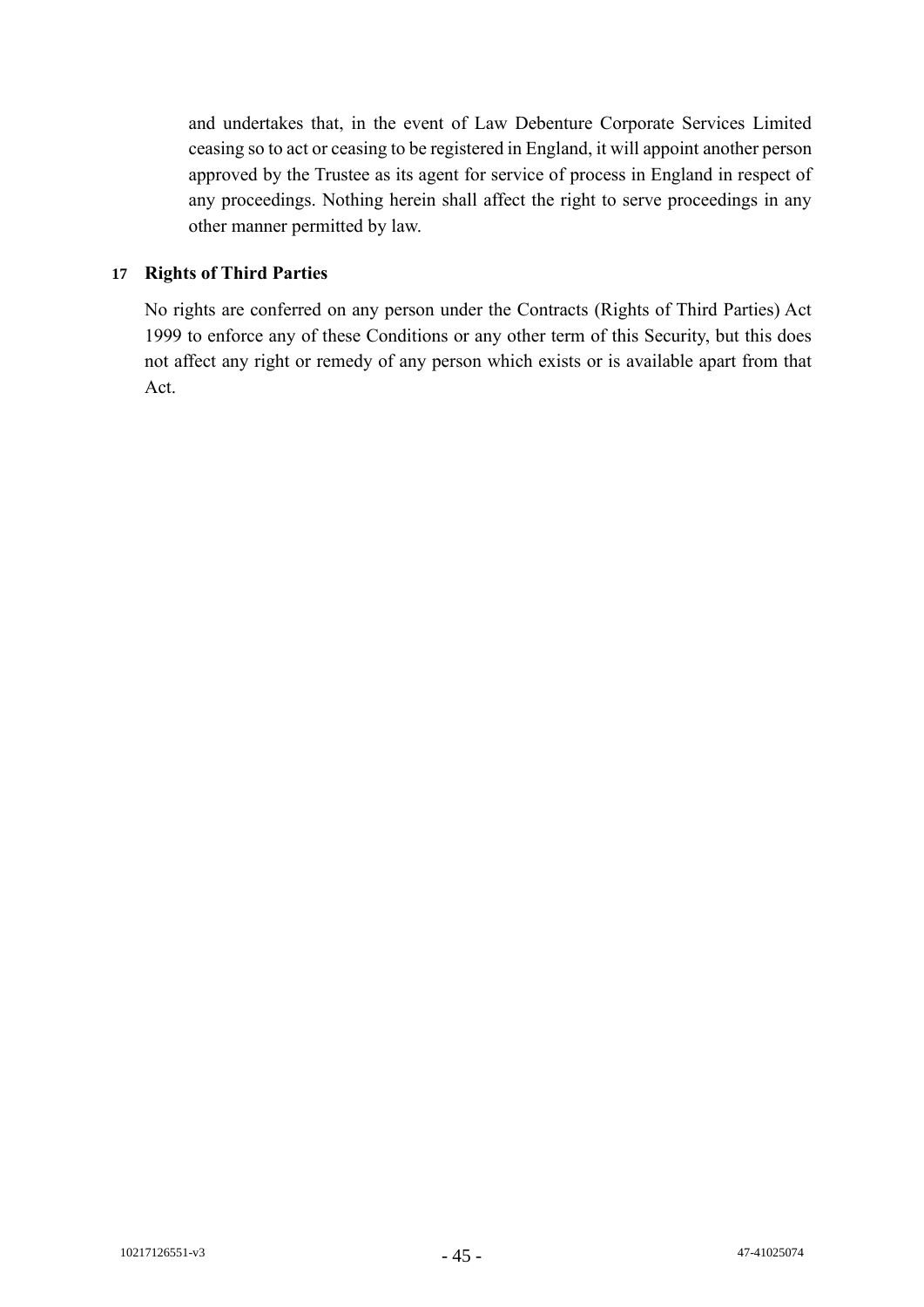# **SIGNATURES**

# **EXECUTED as a DEED by**

# **ENEL – SOCIETÀ PER AZIONI**

By:................................................................

Name:

Title: